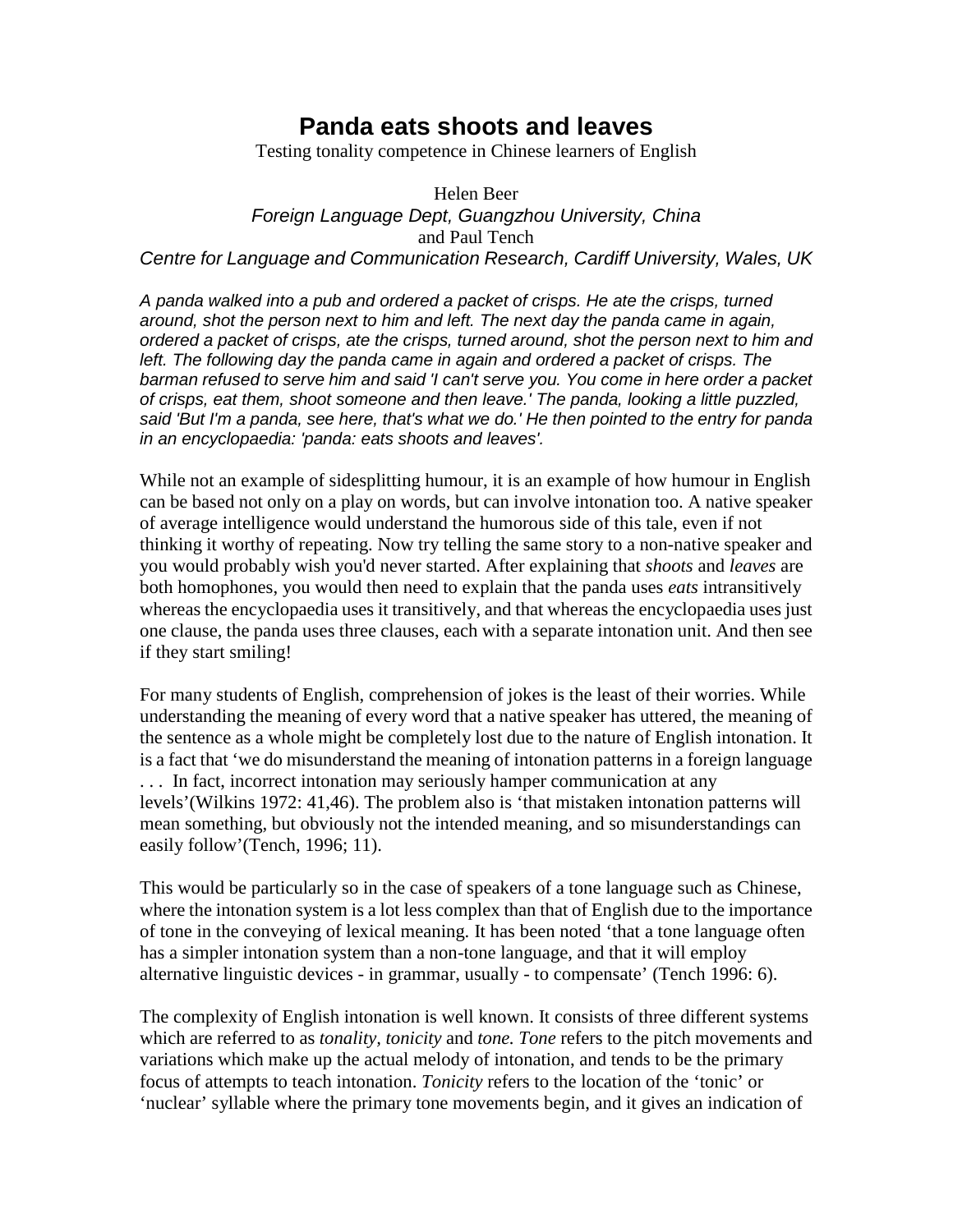the intended focus of the speaker's information; variations from the normal or 'neutral' location tend to express contrast, and there are various kinds of exercise to teach these variations.

But little attention is ever given to contrasts in tonality. *Tonality* refers to the number of intonation units that accompany clauses and its main function is to indicate the speaker's management of the number of pieces of information that they wish to provide. A tonality contrast can be simply illustrated as follows:

- a) | my brother who lives in Derby | works for Rolls Royce |
- b)  $|my|$  brother | who lives in Derby | works for Rolls Royce |

The tonality of a) and b) is different, and meaningful. The first indicates that the clause *who lives in Derby* has to be understood as 'defining' which brother is being referred to (a defining – or, restrictive – relative clause); there must be more brothers. The second, with a separate intonation unit accompanying that clause, indicates that additional, but presumably relevant, information is provided (a non-defining – or, non-restricive – relative clause); there may therefore be no more than one brother.

The tonality of the panda's version of the statement would be

| panda . eats | shoots | and leaves | as three pieces of information; but that of the encyclopaedia would be | panda . eats shoots and leaves |

as one single piece of information

In order to test the comprehension of the tonality contrasts in English by advanced non-native speakers, the following test was prepared. The aim was to present a series of clauses, which are potentially ambiguous in meaning, the ambiguity being resolved by tonality. The text contains eighteen such ambiguous cases. The ambiguous phrases are written in bold type, with both variations of intonation. The learners were 52 second year Chinese students majoring in English (BA English) at Guangzhou University; they were divided into two groups of 26. One group received one version of the text, the other a different version, that is a different choice of the possible variations. Each version was recorded on tape; each student had to select a cartoon picture that represented their understanding of what the clauses stated.

## **The Text**

(1)

As I was looking out onto the sports field, I noticed that

(a) **the boys who were playing football**

 $(b)$  the boys who were playing football

were being joined by two dogs. One of the dogs grabbed the ball and ran off.

Dave, the captain, ran after the dog, but it disappeared through a hole in the fence.

They needed to get on with the match, so Dave,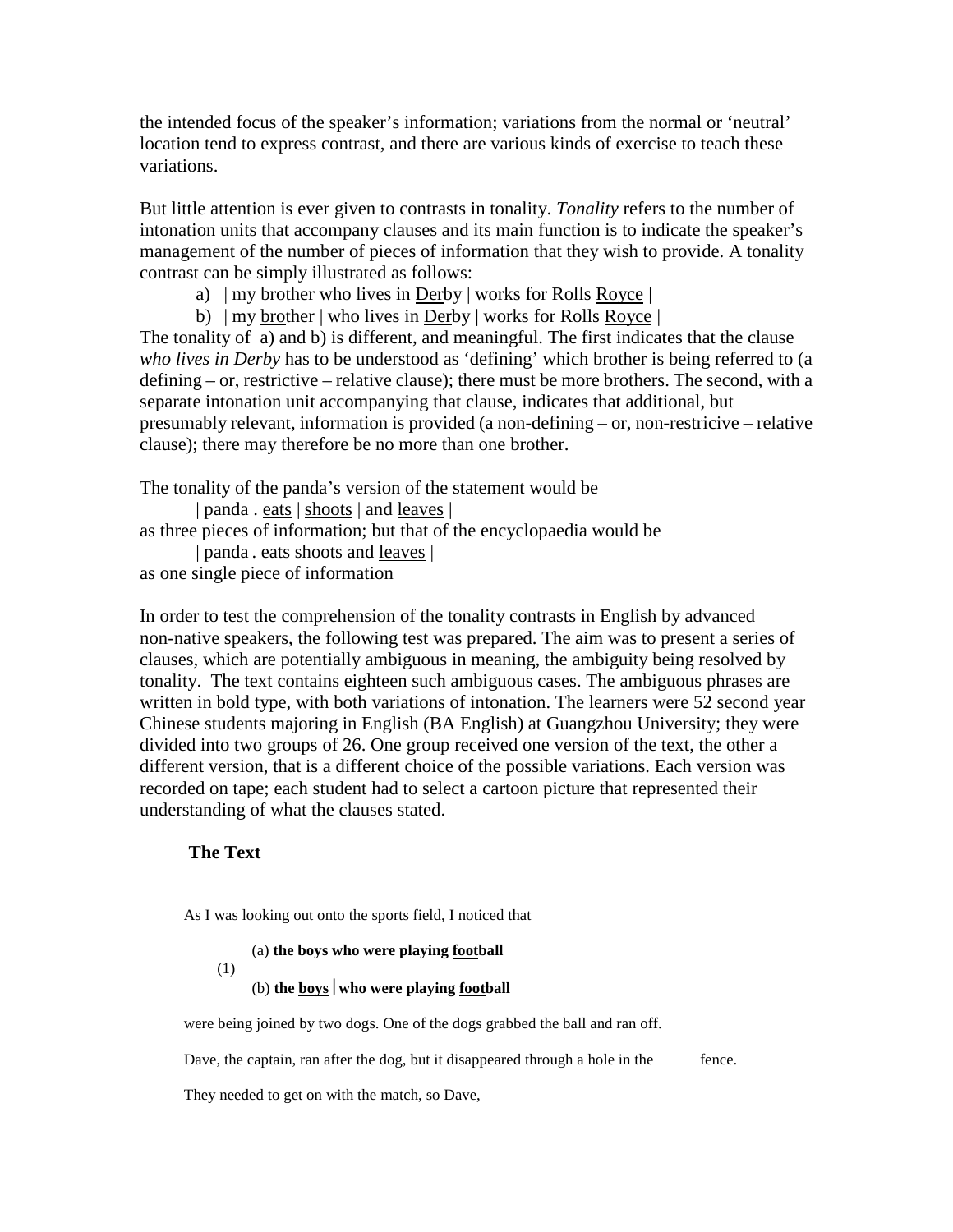#### (a) **called Alan** the new boy

#### (b) **called Alan the new boy**

and asked him to go and get another ball.

(2)

The games teacher was supervising a game of volley ball. He quickly found a new ball for Alan. It had begun to rain. Alan was hesitating by the door. The teacher knew that the boys would be wanting to get on with the match and

#### (a) **told Alan to make sure he hurried back** (3) (b) **told Alan to make sure he hurried back**

By now the rain was coming down heavily, so Alan ran for cover. The

| caretaker's shed door was open. Alan went inside. In the shed, sheltering from | the rain were |
|--------------------------------------------------------------------------------|---------------|
| (a) the caretaker's wife $\vert$ Alan's form teacher                           |               |
| (4)                                                                            |               |

#### (b) **the caretaker's wife Alan's form teacher**

and the other games teacher. It started raining even harder.

(a) **Alan didn't stay in the shed because his teachers were in there** (5) (b) **Alan didn't stay in the shed because his teachers were in there**

He was wet and needed some shelter.

(6)

(7)

The other boys were getting very impatient.

'I hope he knew he didn't have to ask for a ball', thought Dave.

(a) **I should have told him to save time**

#### (b) **I should have told him to save time**

At that moment, the dog came back. He ran into the middle of the field,

#### (a) **dropping the ball to be grabbed by the boys**

#### (b) **dropping the ball to be grabbed by the boys**

By now it had stopped raining. Alan came running along the path, kicking the new ball. To his dismay, he saw that the boys were already playing. Feeling he was no longer needed and angry with Dave for sending him off in the first place,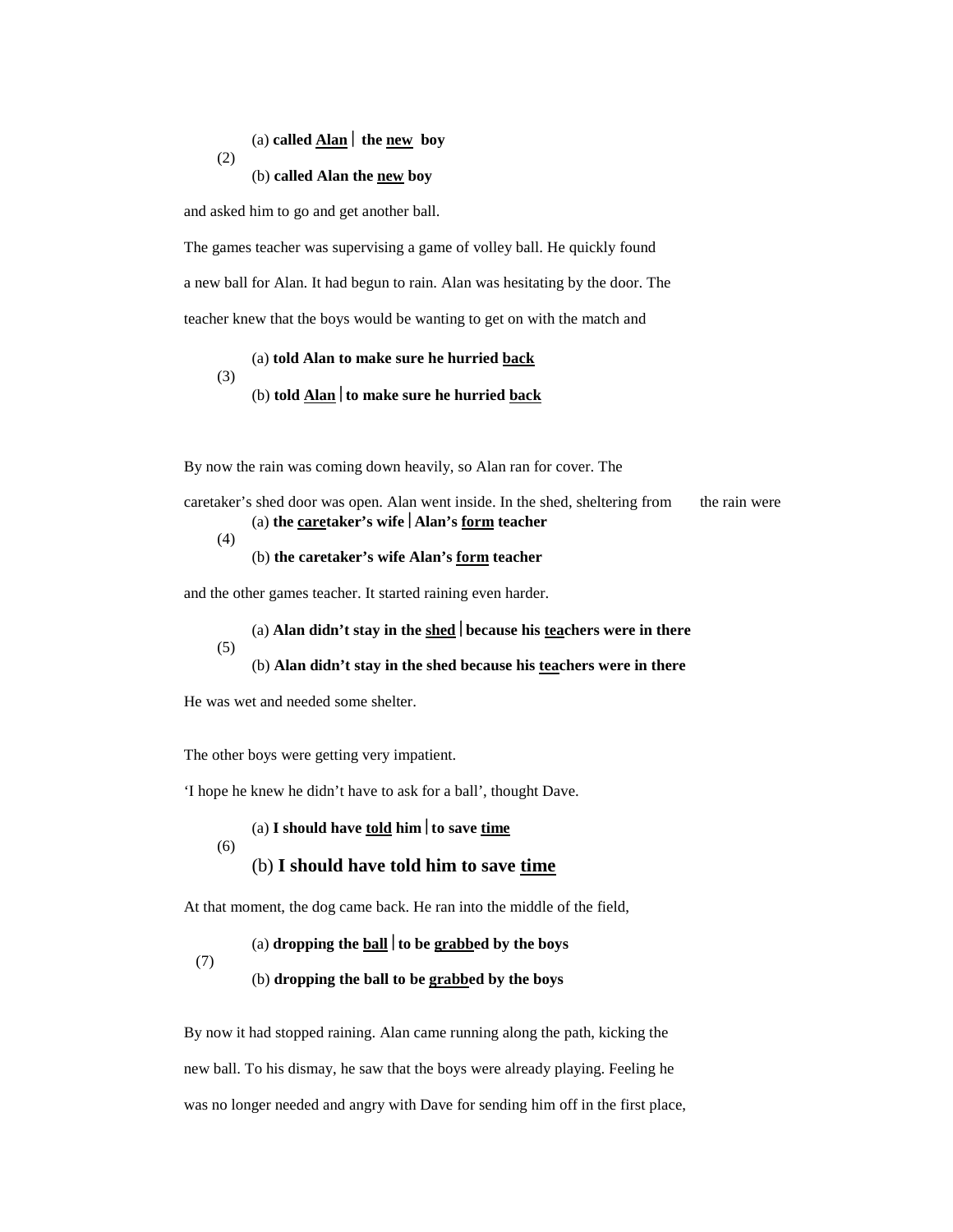$(a)$  **he joined the group of spectators** shouting

(b) **he joined the group of spectators shouting**

(a) **kick Dave** (9)

(b) **kick Dave**

The game was progressing when suddenly there was a loud hissing noise. The ball was losing air. A couple of the team tried kicking it, but it hardly moved.

Dave felt like

(8)

(a) **kicking himself** (10) (b) **kicking himself**

He hadn't checked the ball before re-starting play.

Alan was hesitating at the side of the pitch.

(a) **the spectators who could see that Alan had a new ball** (11) (b) **the spectators who could see that Alan had a new ball**

shouted to him to rejoin the game. Dave caught sight of him:

'Great you've got a new ball. Sit on the bench, you can play after half time.'

The game continued. Alan sat on the bench

(a) **chewing and biting his nails**

(12)

## (b) **chewing and biting his nails**

He was deep in thought.

(a) **he didn't want to play again because of the rest of the team**

(13)

(b) **he didn't want to play again because of the rest of the team**

He knew he had to prove himself.

The whistle blew for half time.

'Why was he so late back?' the players asked Dave.

'I don't know.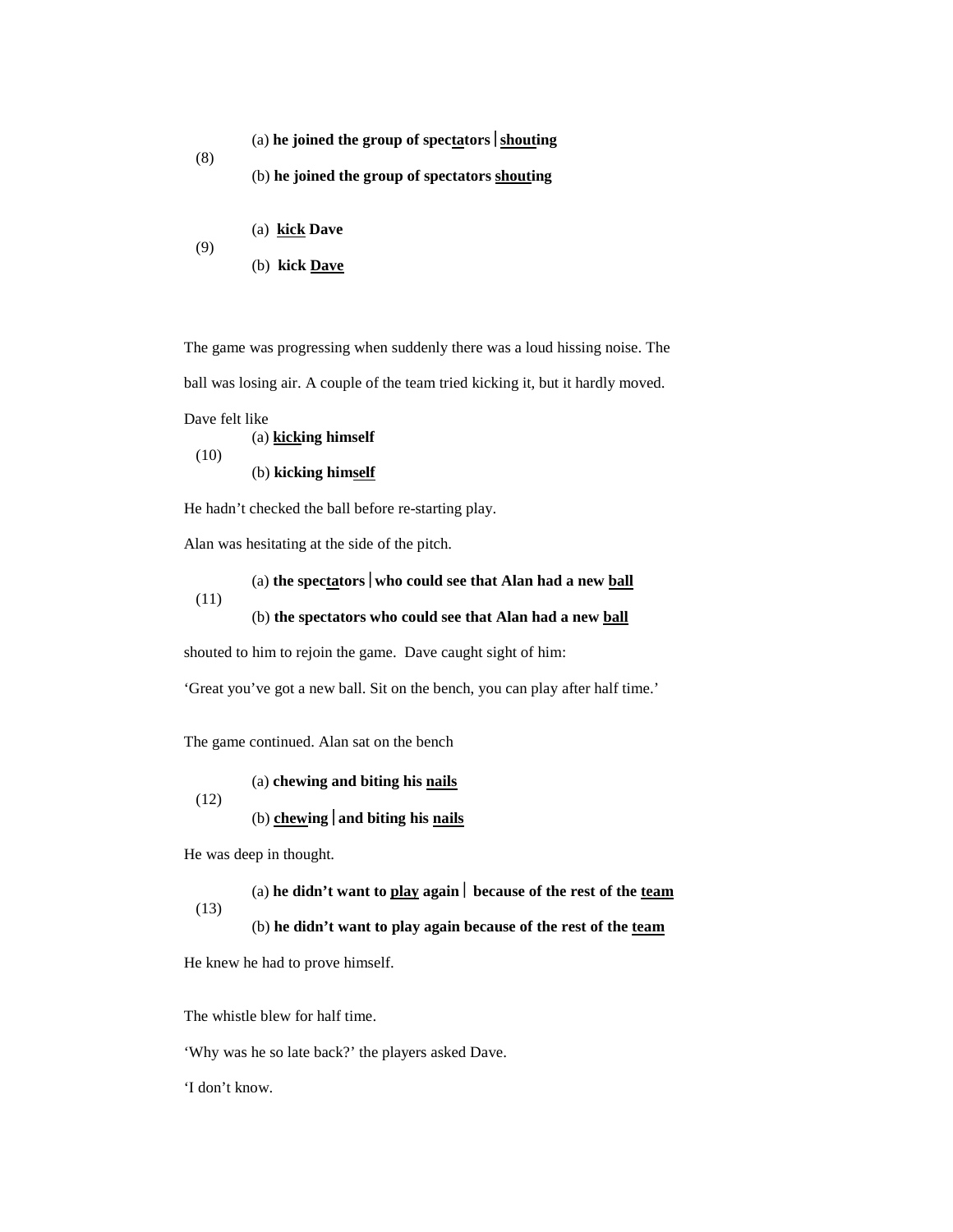#### (a) **he didn't tell me honestly**

#### (b) **he didn't tell me honestly**

I think he sheltered from the rain. I've told him he can play in the second half.'

They carried on talking about strategies for shooting goals. Alan had not joined them.

'Look at him daydreaming over there. I wonder if

(a) **he's thinking about shooting himself** (15)

#### (b) **he's thinking about shooting himself**

'Let's ask him to join us. he needs to know our plans for the second half.'

'Do we have to. He ruined the first half.'

(a) **Alan didn't come happily**

#### (b) **Alan didn't come happily**

He wanted to be alone.

(16)

(14)

There had been no score during the first half of the match. Both teams had a lot

of work to do. The whistle blew. The game began.

As time passed, Alan began to enjoy the game. He broke free from his opponent

and took a shot at goal. The ball hit the post and straight past the goal keeper

into the net.

The rest of the boys were

(a) **clapping and thumping him on the back** (17) (b) **clapping and thumping him on the back**

It was a good feeling. The whistle blew.

(a) l**et's cheer Alan**

(b) l**et's cheer Alan**

shouted Dave.

(18)

#### **Example 1**

(a) **the boys who were playing football**

(b) **the boys who were playing football**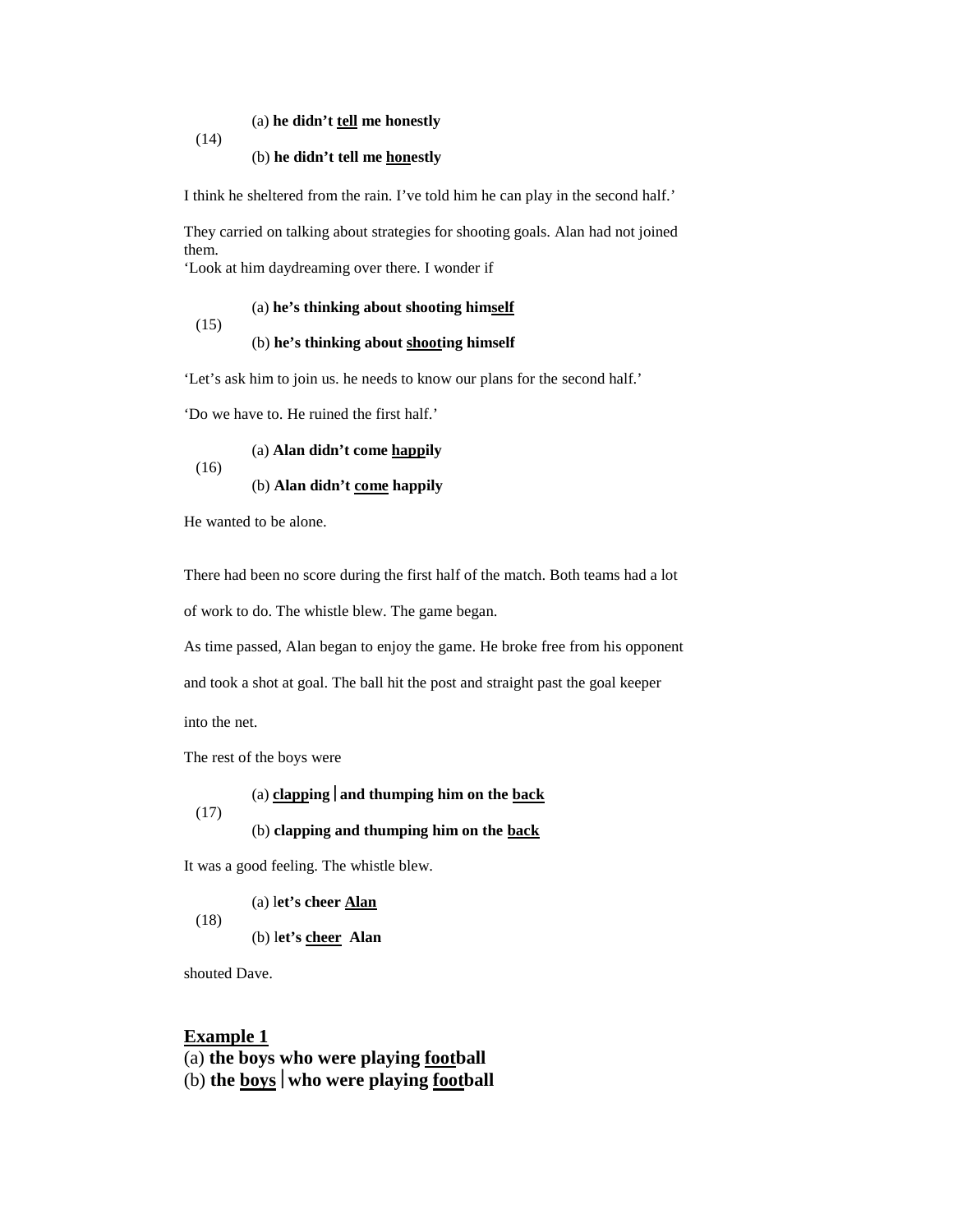By presenting the information in one unit of information as in 1(a) the inference is that while there were other boys on the pitch, it was the boys who were playing football that were joined by the dogs. The relative clause **who were playing football** is, in this case, a defining clause. If the relative clause is non-defining, as in 1(b), the information is presented in two information units, resulting in the phrase **who were playing football** being merely an extra piece of information

**Example 2** (a) **called Alan the new boy** (b) c**alled Alan the new boy**

By presenting the information in two units as in 2(a) **the new boy** is a phrase in apposition to the name **Alan.** The idea being conveyed is that Alan is a new boy. If, however, only one information unit is used, as in 1(b), the inference is that, when calling Alan, Dave uses the term **new boy** as an intensive complement. (See Young (1980; 130))

## **Example 3**

- (a) **told Alan to make sure he hurried back**
- (b) **told Alan to make sure he hurried back**

The case in question is one of reported speech. What was it that the games teacher told Alan? If presented as one information unit as is in 3(a), then the message from the teacher to Alan would have been **make sure you hurry back.** If two information units are used as in 3(b), the message would have been **the boys will be wanting to get on with the match.** By conveying this message it would be hoped that Alan would see the need to hurry back

## **Example 4**

- (a) **the caretaker's wife Alan's form teacher. . . . .**
- (b) **the caretaker's wife Alan's form teacher. . . . .**

Example 4 contains another example of possible apposition. 4(a) contains two information units. Without the phrase **and the other games teacher** (which follows in the story line) **Alan's form teacher** could be understood as an example of non-defining apposition in relationship to the phrase **the caretaker's wife.** However, the presence of the phrase **and the other games teacher** turns it into a list. There are thus three people being discussed: 1) the caretaker's wife; 2) Alan's form teacher and 3) the other games teacher. In 4(b), the example is one of defining apposition. **The caretaker's wife** and **Alan's form teacher** are one and the same person, and are presented in one information unit.

## **Example 5**

- (a) **Alan didn't stay in the shed because his teachers were in there**
- (b) **Alan didn't stay in the shed because his teachers were in there**

The use of the negative in the way portrayed in **example 5**, can cause much confusion. Did Alan stay in the shed, or didn't he? Again the issue is one of tonality.  $5(a)$  presents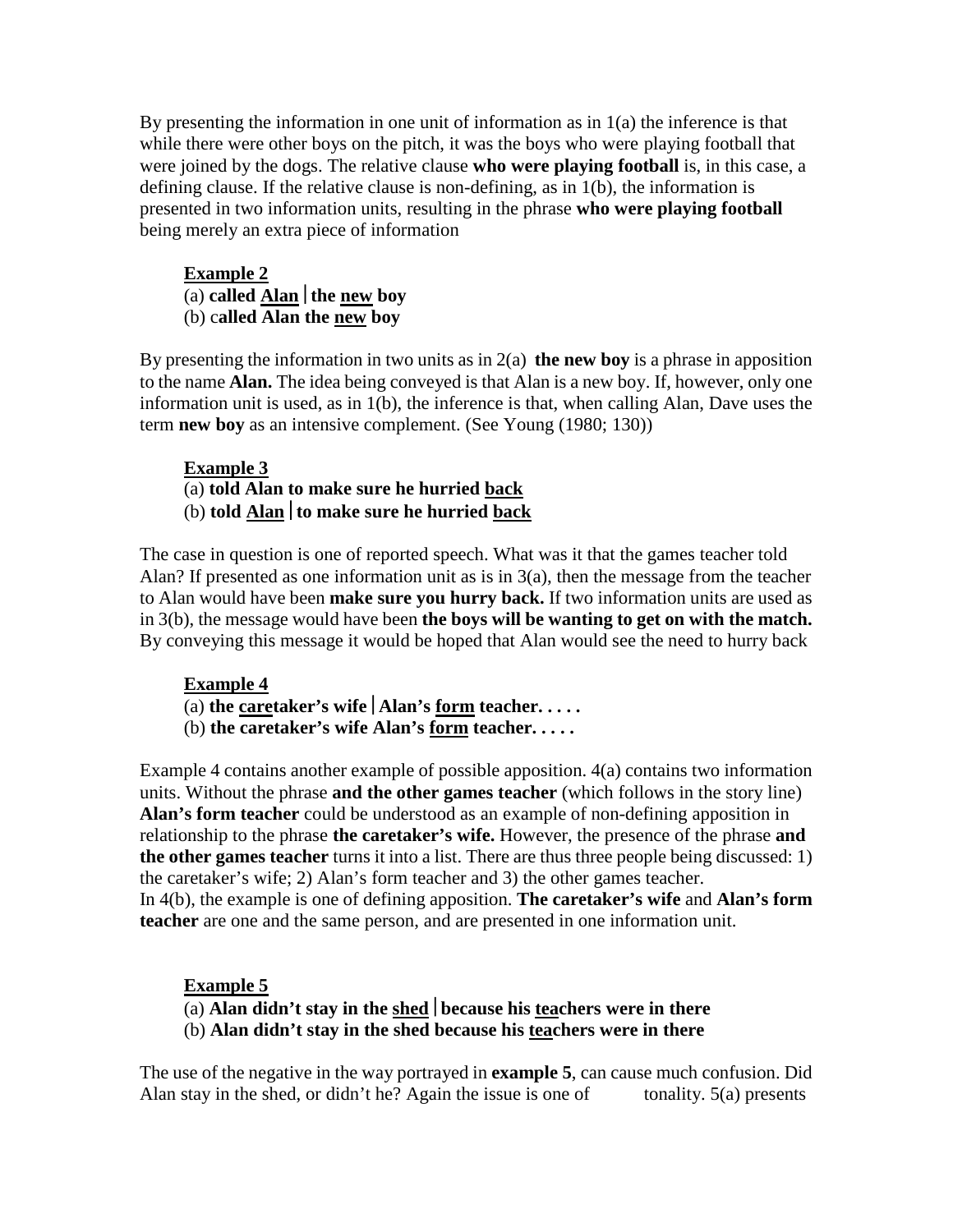two pieces of information. In this case Alan does not stay in the shed. The reason for not staying in the shed is the presence of his teachers.

In 5(b), however, one information unit is presented, resulting in the conveying of the meaning that Alan *did* stay in the shed. The use of the negative is to indicate that the reason was not because his teachers were in there. The reason was, as the next phrase indicates: **he was wet and needed shelter.**

In this example, the tone as well as the number of information units changes. The pitch rises in example 5(b) leading in to the expression **he was wet and needed some shelter.** In 5(a), however, the pitch falls, and the expression **he was wet and needed some shelter** is completely separate.

## **Example 6**

- (a) **I should have told him to save time**
- (b) **I should have told him to save time**

As in **example 3**, this is a case of reported speech. What was the message? In 6(a), two information units are presented. Dave is wishing he had told Alan that **he didn't have to ask for a ball.**

By presenting the information in one unit as in 6(b), the message changes to **save time!**

## **Example 7**

(a) **dropping the ball to be grabbed by the boys**

(b) **dropping the ball to be grabbed by the boys**

Ambiguity in **example 7** is caused by the use of the two verbs **dropping** and **grabbed**. The problem is in discerning who or what is the subject of the second verb. 7(a) presents the information in two units. In this case, the dog, who is the subject of the first verb, also becomes the subject of **grabbed**.

In 7(b) only one unit of information is presented. In this case, the **ball** becomes the subject of the passive verb.

## **Example 8**

(a) he joined the group of spectators  $\vert$  shouting:

(b) **he joined the group of spectators shouting**

**Example 8** is similar to **example 7**. Who is doing the shouting? **Alan** is the subject of the first verb **joined**. If, as in 8(a), two information units are presented, **Alan** is also the subject of the second verb, and is the one doing the shouting.

If, however, only one unit of information is presented, as in 8(b), then **the spectators** are the subjects of the second verb, and Alan by virtue of the fact that he has joined them is also doing the shouting.

**Example 9** (a) **kick Dave** (b) **kick Dave**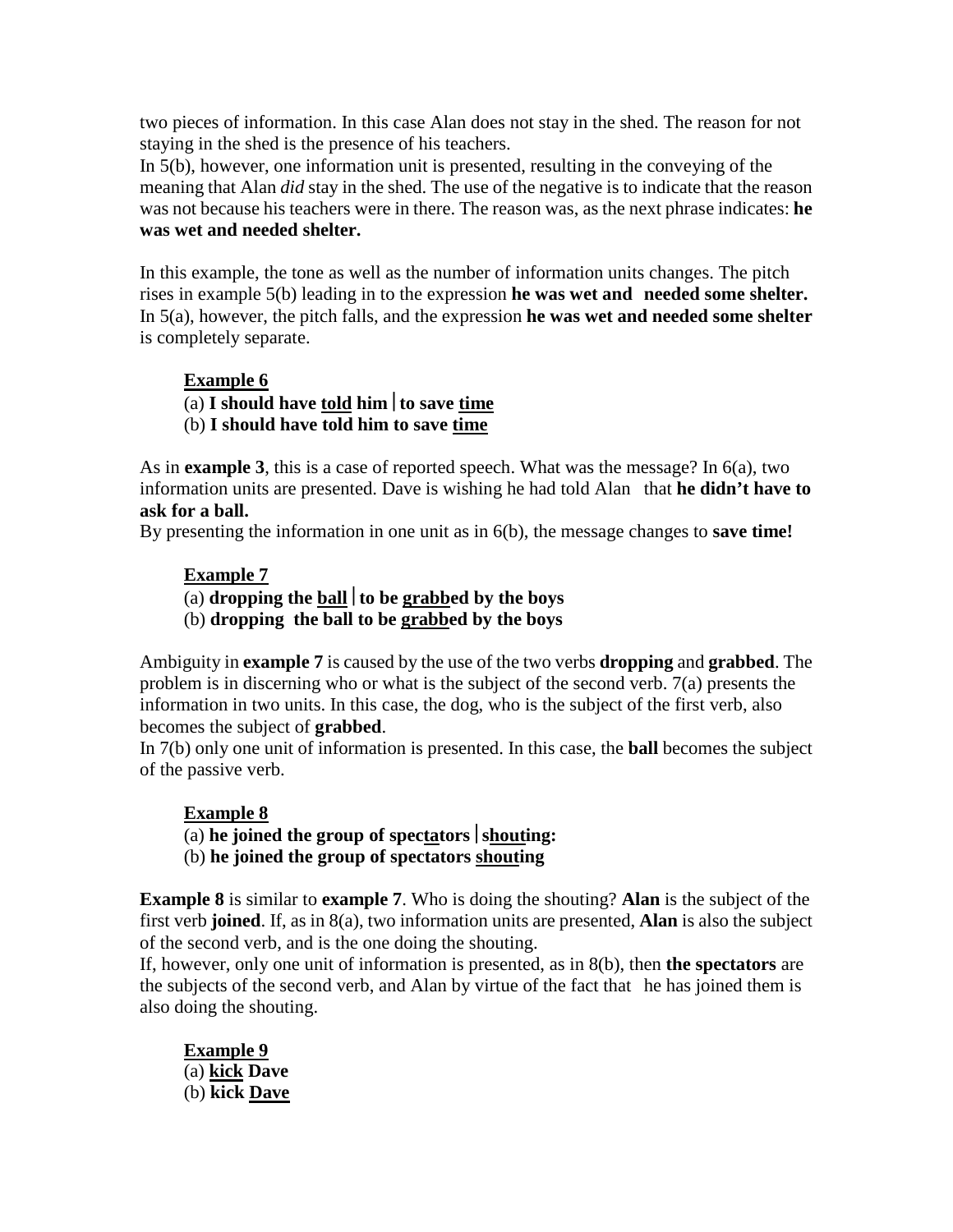Ambiguity arises in this example over who, or what is being kicked. The issue grammatically is whether the verb **kick** is transitive or intransitive. In 9(a), the position of the tonic syllable on **kick**, sends a message to Dave to kick the ball. The verb is here being used intransitively.

The choice of **Dave** as the tonic syllable in 9(b) sends a message to an unnamed party to kick Dave. In this case the verb is being used transitively.

# **Example 10**

(a) **kicking himself**

# (b) **kicking himself**

The ambiguity in this sentence is as a result of **kick** being a verb, which can be used transitively and intransitively, combined with **himself** being both a reflexive and an emphatic pronoun. In 10(a), the tonic syllable falls on **kicking** and indicates that Dave wanted to perform am act of kicking on himself - a transitive use of the verb, together with a reflexive pronoun. The choice of **himself** for the tonic syllable, as in 10(b) indicates that Dave wanted to kick the ball - an intransitive use of the verb, together with an emphatic pronoun.

## **Example 11**

- (a) **the spectators who could see that Alan had a new ball**
- (b) t**he spectators who could see that Alan had a new ball**

**Example 11** is similar to that of **example 1**. Again the issue is whether the relative clause is defining or non-defining. In  $11(a)$ , two pieces of information are presented. The relative clause, **who could see that Alan had a new ball,** is thus non-defining and serves as an extra piece of information regarding the spectators.

The presenting of one unit of information, as in  $11(b)$  renders the clause a defining clause, and conveys the idea that there were some spectators who could see that Alan had a new ball, and some who couldn't.

**Example 12** (a) **chewing and biting his nails** (b) **chewing and biting his nails**

The issue involved in **example 12** is that of transitivity versus intransitivity. **Chewing** can be both transitive and intransitive. In the example **chewing and biting his nails**, if **chew** is transitive, nails is the direct object of **chew.** This meaning is conveyed by the use of one unit of information as in 12(a). The use of two information units, as in 12(b), indicates that **chew** is being used intransitively, and while Alan is biting his nails, it is not his nails that he is chewing.

# **Example 13**

(a) **he didn't want to play again because of the rest of the team**

(b) **he didn't want to play again because of the rest of the team**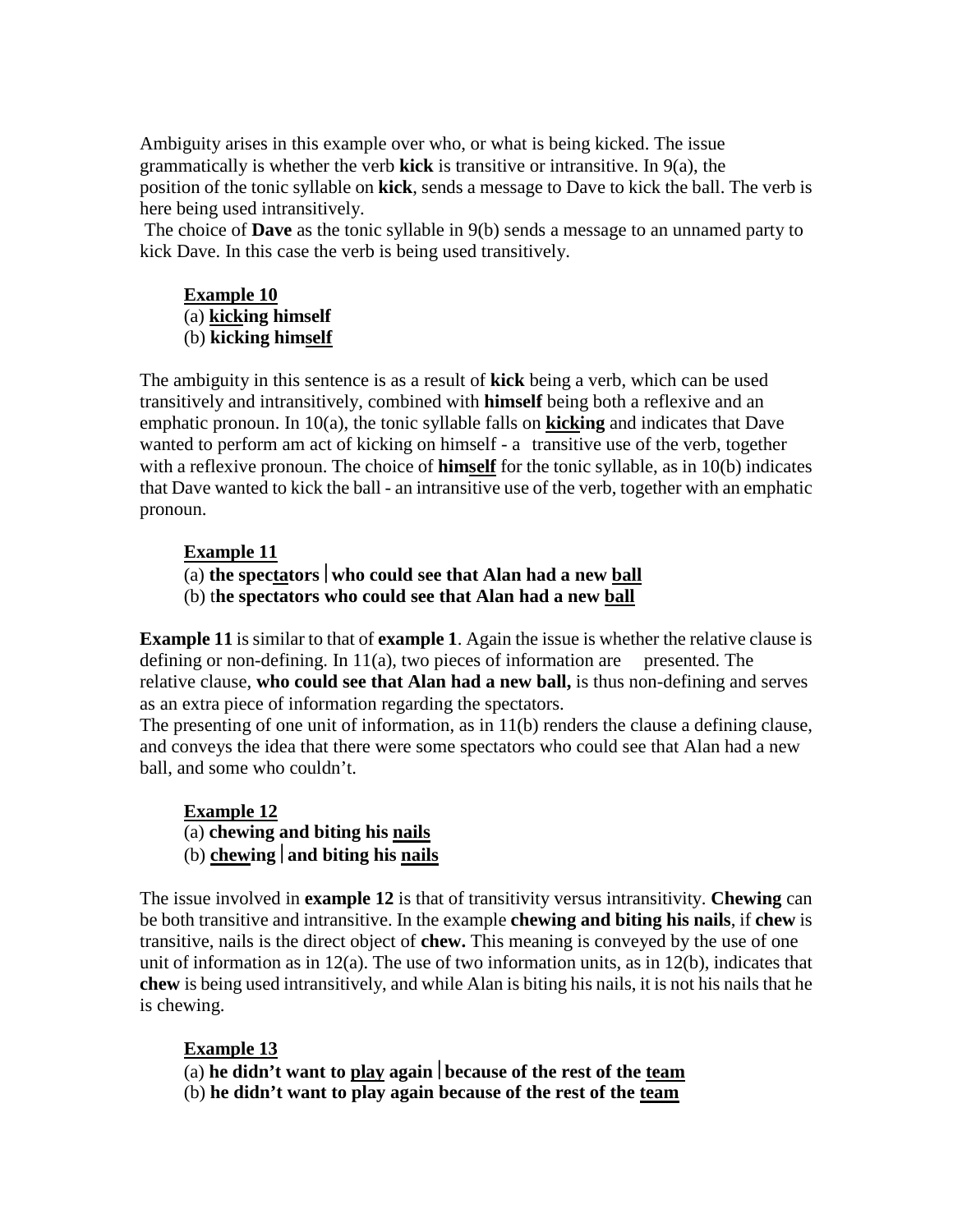As in **example 5**, **example 13** contains the use of the negative. Again confusion could arise over what is being negated. 13(a) presents two units of information. The verb **want** is thus negated, and the hearer knows that Alan does not want to play again.

The presenting of one information unit, as in 13(b) results in the meaning that Alan *does* want to play again, but the reason is not because of the rest of the team.

## **Example 14** (a) **he didn't tell me honestly** (b) **he didn't tell me honestly**

The subject at issue in this instance is whether **honestly** is an adjunct of comment or of manner. The positioning of the tonic syllable on **tell** as in 14(a) conveys the idea that the speaker is being honest is his reporting of the situation.. In this case **honestly** serves as an adjunct of comment. However, in 14(b), the positioning of the tonic syllable on **honestly** indicates that Alan had not been telling the truth. In this case **honestly** is an adjunct of manner.

## **Example 15**

(a) **he's thinking about shooting himself** (b) **he's thinking about shooting himself**

**Example 15** is similar to **example 10**. The choice of tonic syllable affects who or what is being shot. In 15(a), the tonic syllable on **himself**, implies that the boys are wondering if Alan is thinking of shooting a goal. **Himself** is an emphatic pronoun working with an intransitive verb. However, 15(b) presents the tonic syllable on **shooting**, thus indicating that the boys thought that Alan might be thinking of performing an act of shooting on himself. In this instance **himself** is a reflexive pronoun working with a transitive verb.

## **Example 16**

(a) **Alan didn't come happily** (b) **Alan didn't come happily**

As in **example 14**, **example 16** contains adjuncts of comment and manner. 16(a) shows the tonic syllable on **happily**. This indicates that **happily** is an adjunct of manner, and conveys the meaning that Alan came but that he wasn't happy about it.

16(b), however, has the tonic syllable on **come**. **Happily** thus becomes an adjunct of comment, and the message being given is that Alan did not come and that the boys were happy about it.

## **Example 17**

- $(a)$  **clapping** and **thumping** him on the back
- (b) **clapping and thumping him on the back**

As in **example 12**, **example 17** contains a verb that can be used both transitively and intransitively. In 17(a), two units of information are presented. In this case **clap** is being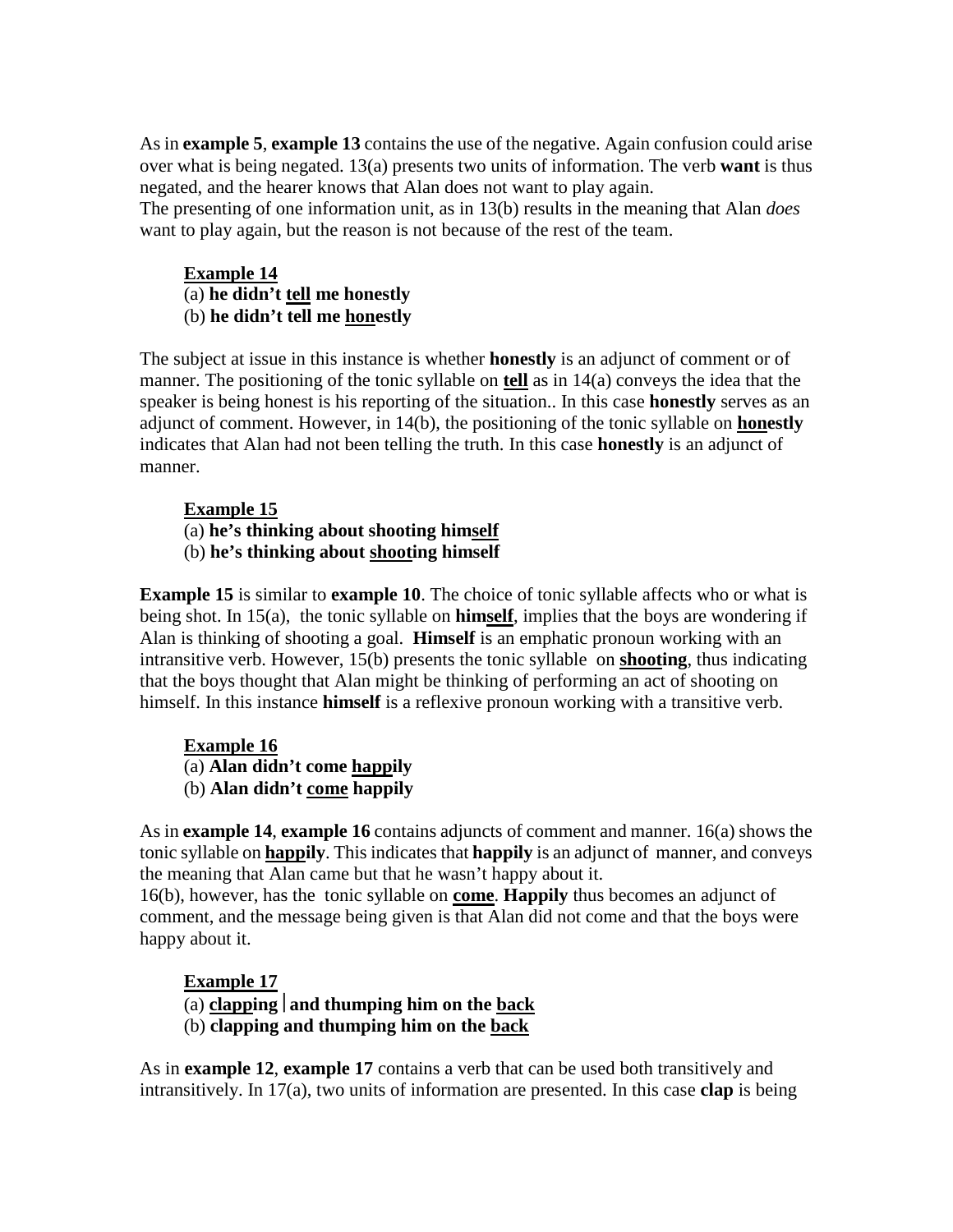used intransitively, and two separate actions are being described - the boys are clapping their hands and they are thumping Alan on the back.

17(b) makes use of **clap** as a transitive verb, by presenting one unit of information. In this case the **clapping** and the **thumping** are both being performed on Alan.

## **Example 18** (a) **let's cheer Alan** (b) **let's cheer Alan**

As with **example 9**, the meaning of the phrase depends on whether **cheer** is being used transitively or intransitively. The appearance of the tonic syllable on **Alan** as in 18(a) renders **cheer** as a transitive verb, with **Alan** as the direct object of that verb. The other boys are thus being encouraged to cheer for Alan. The intransitive use of cheer is accomplished by placing the tonic syllable on **cheer** as in 18(b). In this case Alan is being encouraged to cheer - what he is to cheer or for whom is not specified.

The eighteen examples of potential ambiguity were adapted from examples given by Tench (1996;39-49,70,71).

## **Maintaining Ambiguity**

In preparing the text, attention was given to maintaining the ambiguity throughout the context of the story. This was particularly important in the cases of **examples 5** & **13**. In both these examples the intonation affects whether Alan did or did not do a particular thing. If the context of the story were to give any clues as to his actions, any testing of these phrases would not be accurate, as the response of the candidates might be based on the story line and not on the intonational devices used.

## **Example 5** reads:

# **Alan didn't stay in the shed because his teachers were in there Alan didn't stay in the shed because his teachers were in there**

Each rendering can be followed by the phrase:

## **he was wet and needed some shelter.**

In the first case the implication is that because he left the shed **he was wet and needed some shelter**, whereas in the second case the reason for staying in the shed is the fact that **he was wet and needed some shelter.**

Similarly **example 13** reads:

## **Alan didn't want to play againbecause of the rest of the team Alan didn't want to play again because of the rest of the team**

In each case the following phrase: **he knew he needed to prove himself** makes sense. In the first instance Alan doesn't want to play again - the reason being that he knows that he will be expected to prove himself and finds it a daunting process. In the second instance he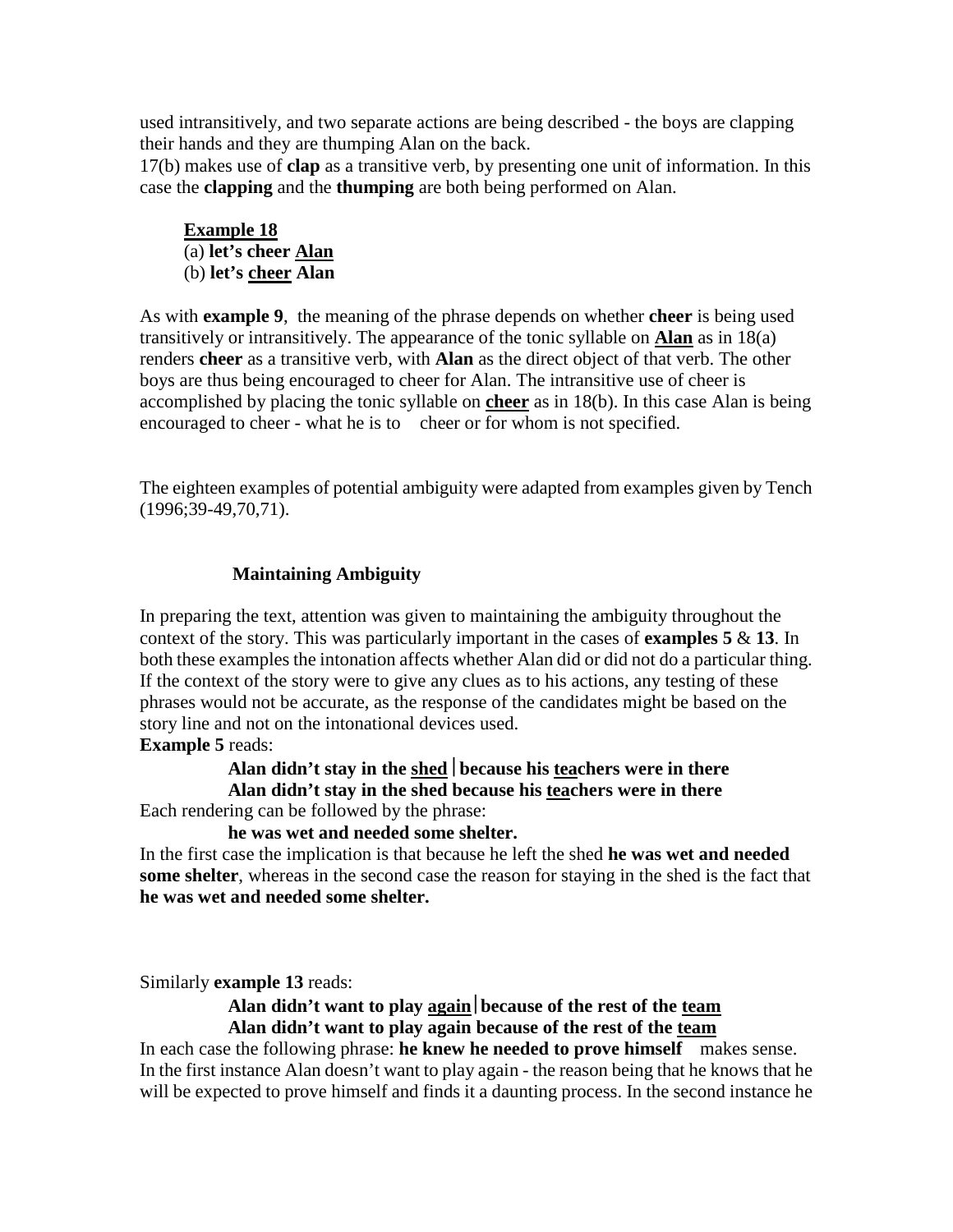does want to play again because he knows that for his self esteem he has to prove himself.

## **Modifications to the Text**

To enable the understanding of the intonational patterns discussed above to be tested, it would be necessary to prepare audio tapes. Before recording the tapes, the text was read several times, practising both versions of each example. As a result of the practice readings, several modifications were made to the text

In the original text, **examples 9, 10, 14, 15, 16 & 18** were presented as examples whereby the meaning is affected by the altering of the tonic syllable. However, when reading the text, the context of four of the examples required the addition of an information unit. In effect a tonic syllable was being added rather than changed.

**Example 9** required the subject of the verb to shout. In **9a**:

**kick Dave**

the shouting requires the giving of more prominence to **Dave**, and thus the using of two information units:

# **kickDave**

This giving of more prominence to the final vocative by the use of two units of information, is acknowledged by Tench (1996;71), after listing a similar example as a case of tonicity affecting the grammatical meaning.

The example which parallels **example 9** is **example 18**. While it was not deemed as necessary to give prominence to the final vocative in this example, it was decided that there should be a consistency in the way the two examples were presented, and hence **18b** is presented as two units of information:

# let's cheer<sup></sup> Alan

**Example 10b** presents Dave as wanting to kick the ball:

## Dave felt like **kicking himself**

**Himself** is being used as an emphatic pronoun. The context surrounding the phrase would indicate that Dave wanted to kick the ball in addition to the other members of the team who had already kicked it. It therefore seemed more appropriate to deliver the phrase as two information units:

# **kickinghimself**

The example which parallels **example 10**, is **example 15**. In **15a**:

## **he's thinking about shooting himself**

the emphatic pronoun **himself** was again deemed worthy of more prominence, by virtue of the fact that Alan's possible thoughts of goal shooting were in relation to himself as the shooter, in contrast to the plans of the team, which were also under discussion. This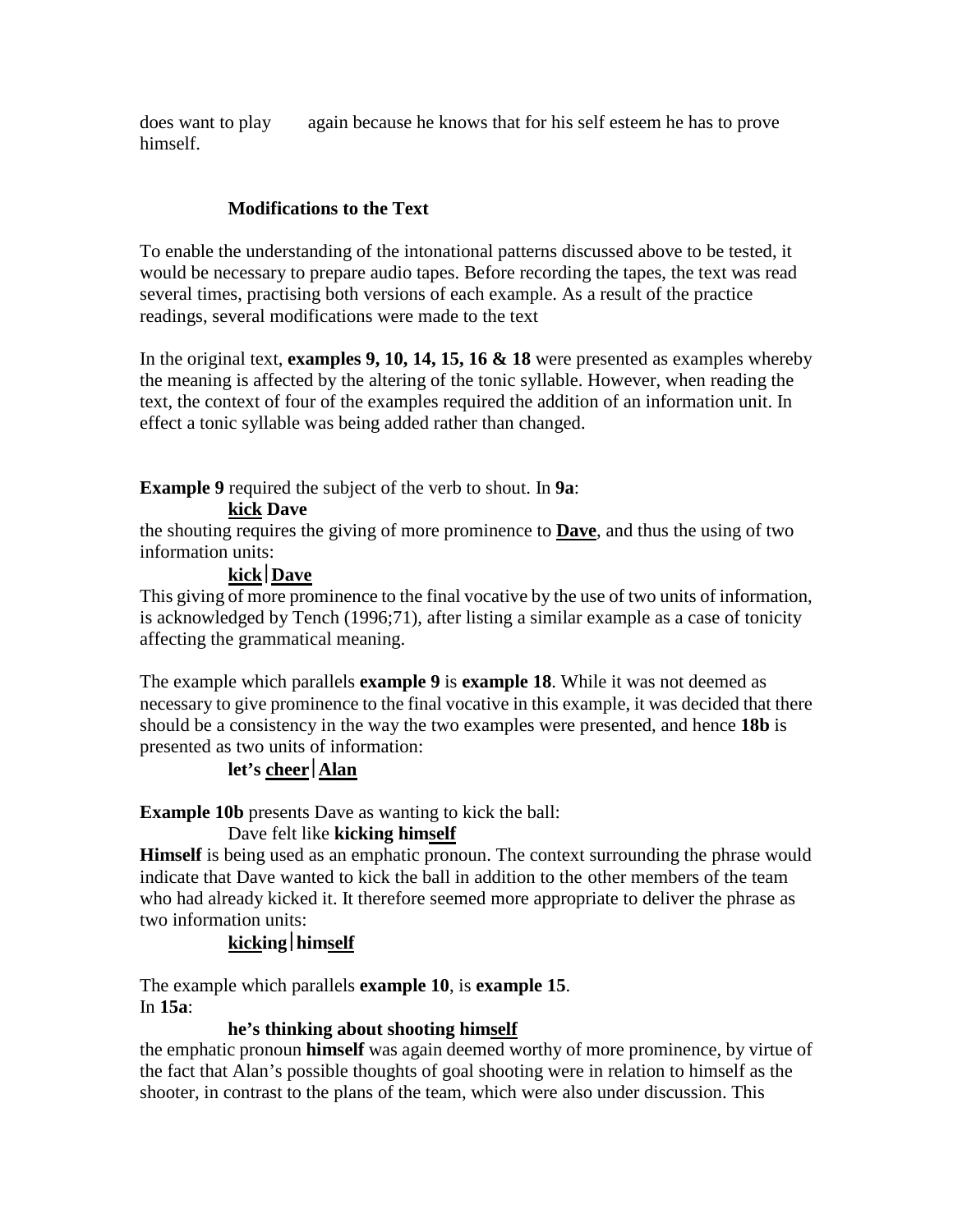example was thus presented as two units of information:

## **he's thinking about shootinghimself**

**Examples 14 & 16** concern the difference between adjuncts of comment and manner. Although the difference between the use of **happily** as an adjunct of comment or of manner is presented by Tench (1996;71) as being a matter for tonicity, the example of the use of the word honestly in such a way is presented as a tonality issue (1996;34). **Honestly** used as an adjunct of comment can be viewed as a plea by the speaker to believe what s/he is saying, and therefore worthy of its own intonation unit.

It was thought appropriate to present both examples as a tonality issue so as not confuse matters. Therefore **14a** is now presented as two units of information:

> **he didn't tell mehonestly** as is **16b**: **he didn't comehappily**

## **Test Construct**

Having prepared the text it was necessary to find a suitable medium for testing the intonational patterns outlined. The issues explained above could be tested through questioning. This would, however, mean that the inability on the candidate's part to either understand the question, or to reply in a coherent way may affect the data. The validity of the test as a means of acquiring data could thus be called into question.

 'A test . . . . . is said to have construct validity if it can be demonstrated that it measures just the ability which it is supposed to measure.'

Hughes (1989;26)

Based on such testing criteria, it was deemed inappropriate to use a form of testing which would not require the testees to do anything other than listen.

To complement the text, a series of cartoon diagrams were prepared. For each occasion of potential ambiguity, two cartoons were prepared, one above the other. The only differences between these two cartoons were the differences implied in the text. In the case of **examples 8** & **9**, the two cases of ambiguity were depicted by means of four similar cartoons. Each testee would receive a copy of the cartoons in the form of a booklet. The testees would be required to indicate which cartoon best matched the text they were listening to.

## **The Cartoons**

**Example 1** was tested by two cartoons indicating boys playing football. As the issue was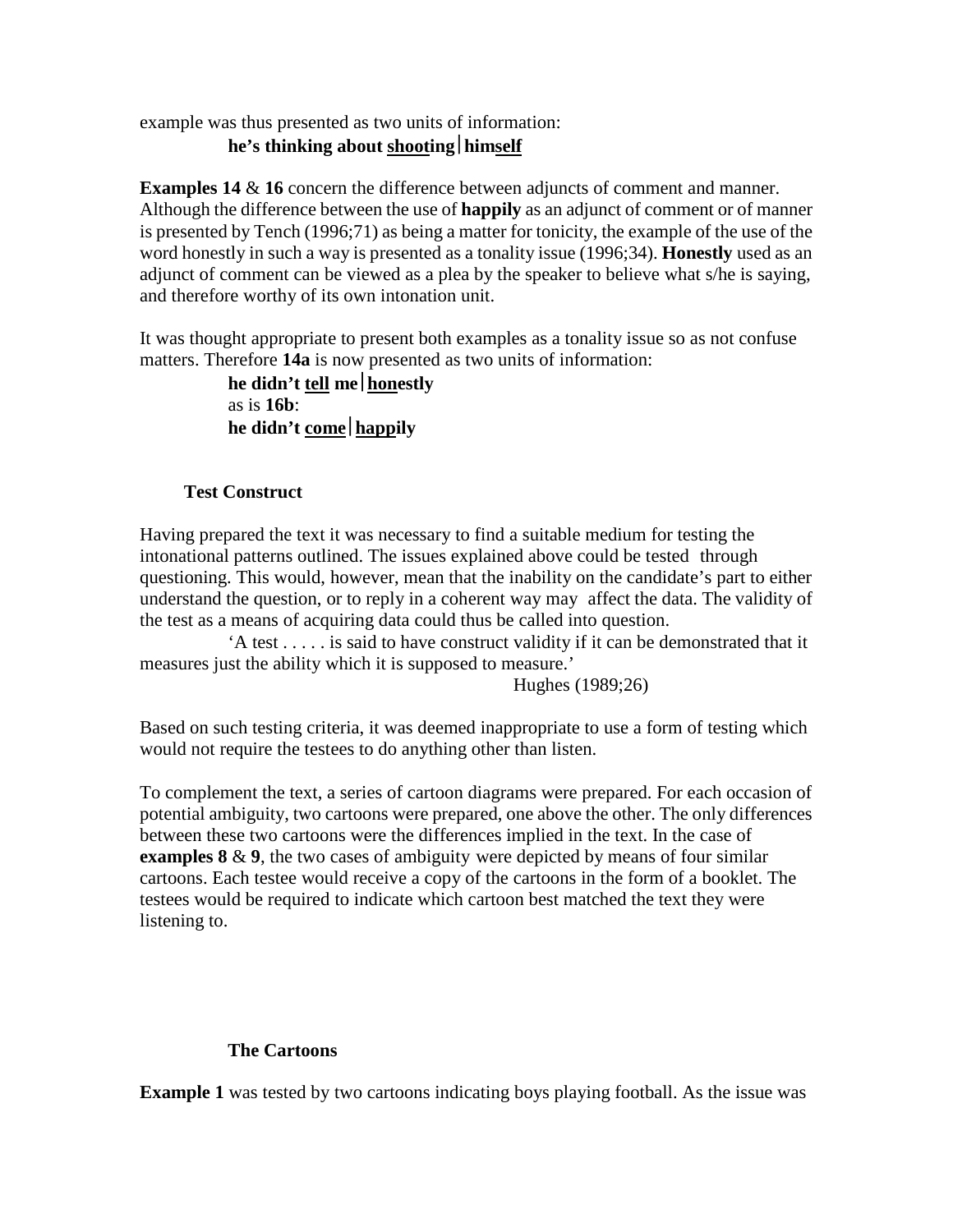whether the relative clause was defining or non-defining, one cartoon pictured one group of boys in the scene as playing football, while other boys were involved in other forms of athletic endeavour. The choice of this cartoon would indicate understanding the text to mean that out of all the boys on the sports field it was ones playing football that were joined by two dogs. This would correspond to the information being presented as one unit:

## **the boys who were playing football**

and would indicate the clause to be defining.

The alternative cartoon showed only one group of boys, who all happened to be playing football. Choice of this cartoon would correspond to hearing two units of information:

## **the boyswho were playing football**

and would indicate the clause to be non-defining.

**Example 2** involved the issue of two noun phrases in succession. In one of the cartoons Dave is shown with a speech bubble containing the word **Alan.** Choice of this cartoon would indicate that the information was viewed to be two units:

## **called Alanthe new boy**

and that the act of calling used the first of the noun phrases, leaving the second phrase **the new boy** as an item in apposition to the first.

In the alternative cartoon, the phrase **new boy** is in the speech bubble. Choice of this cartoon would indicate an understanding of one unit of information:

## **called Alan the new boy**

and indicating that it is not an item in apposition but rather a term used when addressing Alan.

**Example 3** contained an example of reported speech. The two cartoons both depicted the games teacher talking to Alan. In one cartoon he is telling Alan **'the boys will be wanting to get on with the match**.**'** Choice of this cartoon would indicate that the person listening to the text had viewed the phrase **told Alanto make sure he hurried back** as two units of information, with the **told Alan** referring to the information given in the previous information unit.

The alternative cartoon depicts the teacher telling Alan **'make sure you hurry back.'** Choice of this cartoon would indicate the hearing of one unit of information, thus changing the words that were being reported.

**Example 4** again contains the possibility of items in apposition. In one cartoon there are three people shown to be in the shed. They would be 1) the caretaker's wife, 2) Alan's form teacher and 3) the other games' teacher. For the three noun phrases to be translated as meaning three people it would be necessary for the phrase

## **the caretaker's wifeAlan's form teacher**

to be heard as two units of information. In this way both noun phrases are part of a list.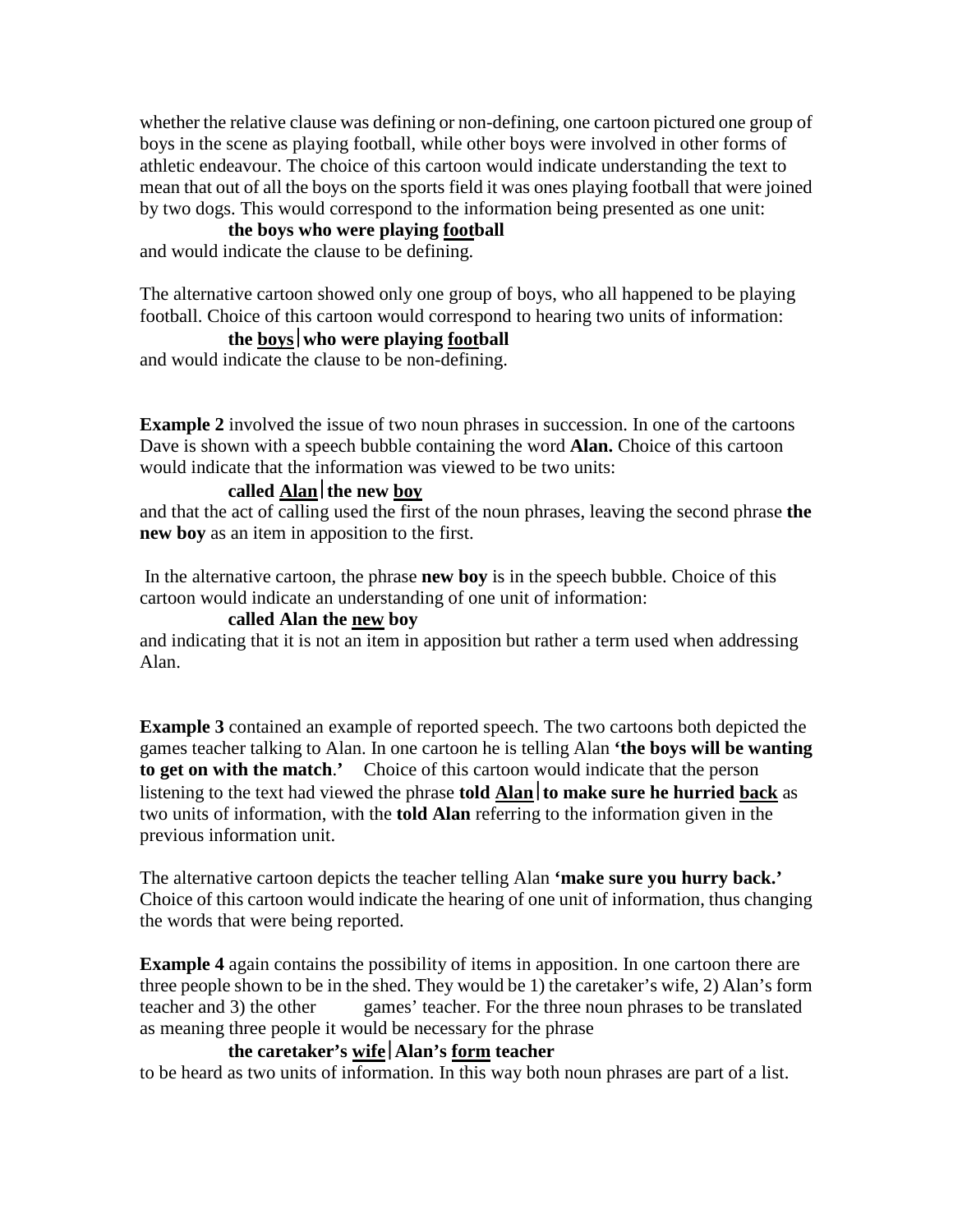The alternative cartoon shows two people, **the caretaker's wife**, who also happens to be **Alan's form teacher**, and **the other games teacher**.

For the message to be interpreted in this way only one unit of information would be heard in the phrase

## **the caretaker's wife Alan's form teacher**.

**Example 5** presents the problem of whether Alan stayed in the shed or whether he didn't. One cartoon thus shows him in the shed and would be chosen by those who heard the information presented as one unit of information

## **Alan didn't stay in the shed because his teachers were in there**

The alternative cartoon shows Alan outside the shed, and would be chosen by those who perceived two units of information:

## Alan didn't stay in the shed because his teachers were in there

**Example 6** is another example of reported speech. One cartoon shows Dave saying **'You don't have to ask for a ball'** and the choice of such would indicate the hearing of two units of information in the phrase

## **I should have told himto save time**

The speech thus reported is that contained in the previous unit of information **I hope he knew he didn't have to ask for a ball**

The alternative cartoon shows Dave saying **'save time'**. The choice of this cartoon would indicate an understanding of the text which corresponds to one unit of information. Thus the speech being reported is contained within the same information unit as the words **I should have told him**.

**Example 7** requires the listener to decide who or what is the subject of the second verb. One cartoon shows Dave taking hold of the ball, and would be the choice of those hearing the information as one unit:

## **dropping the ball to be grabbed by the boys**

and thus understanding ball to be the subject of the verb **grabbed**.

The alternative cartoon shows Dave picking up the dog. Choice of this cartoon would indicate the hearing of two units of information:

## **dropping the ballto be grabbed by the boys**

and the understanding that it was the dog, a feature of the previous unit of information, which was the subject of the verb **grabbed**.

**Examples 8 & 9** were depicted together. Four cartoons are used. One cartoon shows Alan and the other spectators shouting to Dave to kick the ball. Choice of this cartoon would indicate understanding firstly that both Alan and the spectators were the subjects of **shout**. This would require **example 8** to be heard as one unit of information: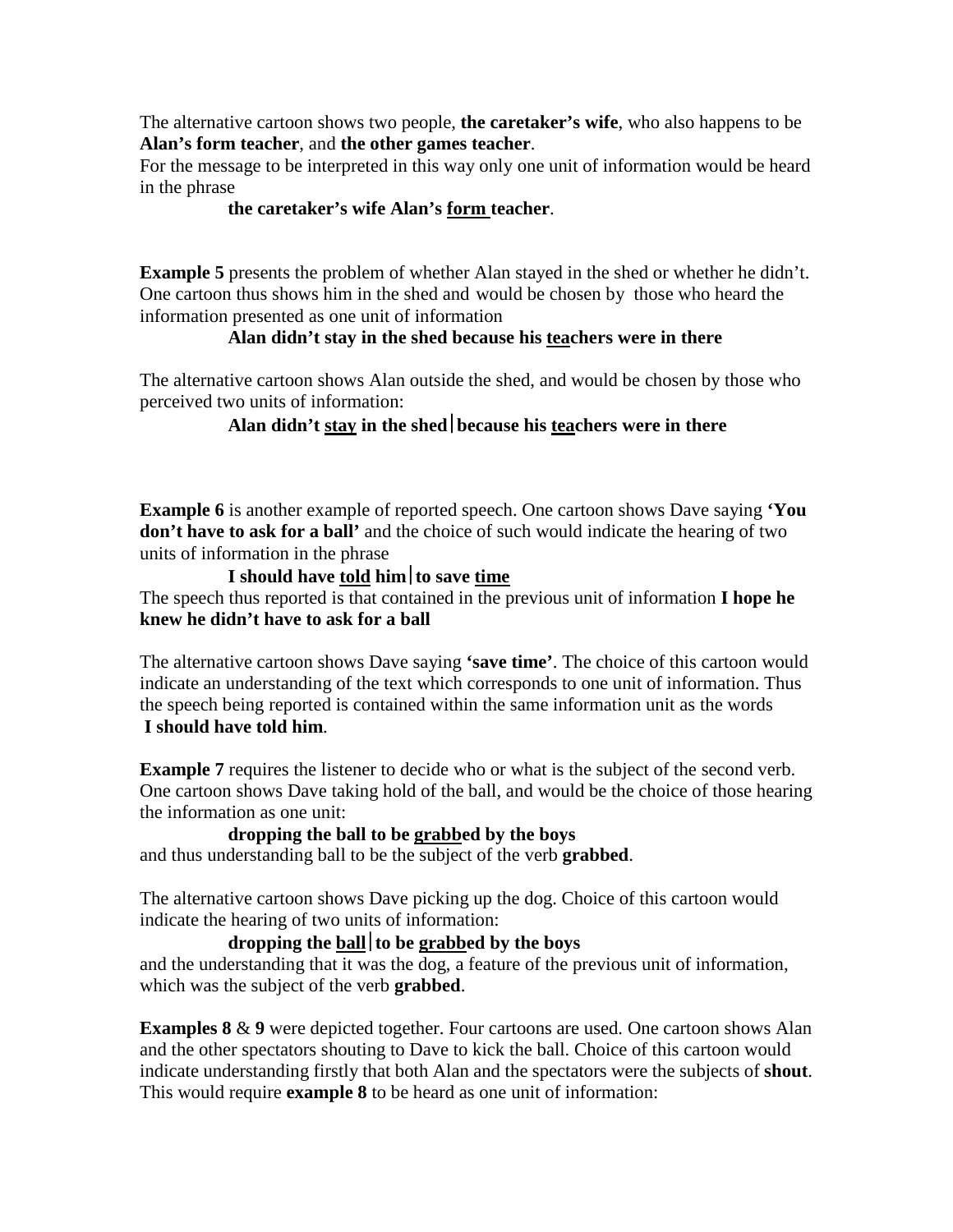## **he joined the group of spectators shouting**

It would further entail hearing **example 9** as two units of information:

## **kickDave**

indicating the intransitivity of the verb, with **Dave** as a vocative.

The second cartoon depicts Alan and the other supporters shouting to an unnamed player to **kick Dave**. Choice of this cartoon, as with the first cartoon, indicates that **example 8** is heard as one unit of information, but, in contrast, **example 9** is also understood as one unit of information:

## **kick Dave**

the verb being transitive and **Dave** being the direct object of the verb.

The third cartoon shows Alan amongst a group of spectators. In this instance it is only Alan doing the shouting. He is shouting to Dave to kick the ball. Choice of this cartoon would indicate understanding Alan to be the only subject of **shout**. This would correspond with the presenting of two units of information:

## **he joined the group of spectators** shouting

**Example 9** would be understood in the same way as in the first cartoon mentioned, with Dave being encouraged to kick the ball.

The final cartoon shows Alan amongst a group of spectators. As with the third cartoon he is the only one shouting. In this case, however, as in the second cartoon, the message being shouted is to an unnamed player to kick Dave. Choice of this cartoon would require the listener to understand Alan to be the subject of the verb as in the choice of the third cartoon, and the verb to be transitive with **Dave** as the direct object of the verb as in the second cartoon.

**Example 10** requires the listener to decide on what was being kicked. One cartoon shows Dave kicking the ball. Choice of this cartoon would indicate that the listener perceived two units of information:

## **kickinghimself**

and thus understood **kick** to be intransitive, and **himself** to be an emphatic pronoun.

The alternative cartoon depicts Dave performing an act of kicking on himself. Choice of this cartoon would indicate the detection of one unit of information:

## **kicking himself**

and thus the understanding of **kick** as a transitive verb, and **himself** as a reflexive pronoun.

**Example 11** again contains a relative clause. One cartoon shows a group of spectators, some of whom start shouting to Alan. The remainder of the spectators are looking away from Alan. Choice of this cartoon would indicate the hearing of one unit of information:

## **the spectators who could see that Alan had a new ball**

and thus the understanding of the relative clause as defining, i.e. of the spectators it was those who could see he had the new ball who shouted to him.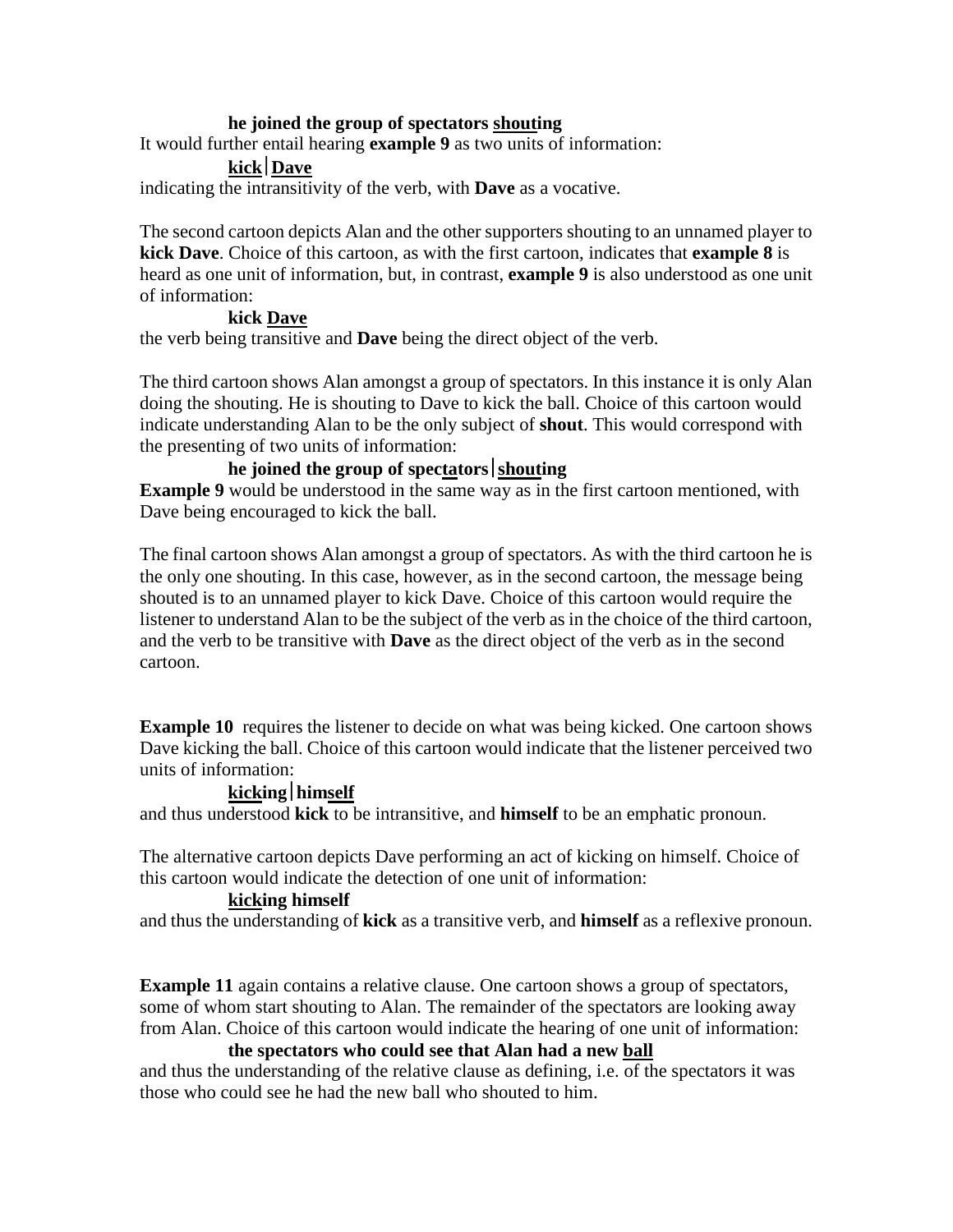The alternative cartoon shows all the spectators shouting to Alan. Choice of this cartoon would indicate the hearing of two units of information:

## **the spectatorswho could see that Alan had a new ball**

and thus the interpretation of the clause as non-defining in that all the spectators are involved.

**Example 12** contains the issue of transitivity. One cartoon shows Alan with his nails in his mouth, chewing and biting them. Choice of this cartoon would indicate that the listener perceived the phrase to be one unit of information:

## **chewing and biting his nails**

and that thus **chewing** is being used transitively, with **nails** as the direct object.

The alternative cartoon shows Alan chewing gum and biting his nails. Choice of this cartoon would indicate a perception of two units of information:

## **chewingand biting his nails**

and thus the understanding of **chew** as being used intransitively and not in relation to **nails**.

**Example 13** calls on the listeners to make a decision about what is being made neagtive. One cartoon shows Alan with a thought bubble indicating that he wants to play again. Choice of this cartoon would indicate the hearing of one unit of information:

# **he didn't want to play again because of the rest of the team**

meaning that the negative does not apply to Alan's desire to play again, but instead that the reason why he *did* want to play was not **because of the rest of the team**.

The alternative cartoon shows Alan, again with a thought bubble. This time the thought bubble indicates Alan's lack of desire to play again. Choice of this cartoon indicates the hearing of two information units:

# **he didn't want to play againbecause of the rest of the team**

and the understanding of the negative in this case applying to Alan's desire to play.

**Example 14** involves the comprehension of adjuncts. One cartoon shows Dave talking to other members of the team. The words **'I'm telling the truth'** are shown in a speech bubble. Choice of this cartoon would indicate the hearing of two units of information in the phrase:

# **he didn't tell mehonestly**

and thus the understanding of honestly to be an adjunct of comment.

The alternative cartoon shows Dave talking with Alan. Dave is illustrated with a thought bubble containing the words **'I think he's lying'**. Choice of this cartoon would indicate the hearing of one unit of information:

## **he didn't tell me honestly**

and the understanding of **honestly** to be an adjunct of manner and thus indicating that Alan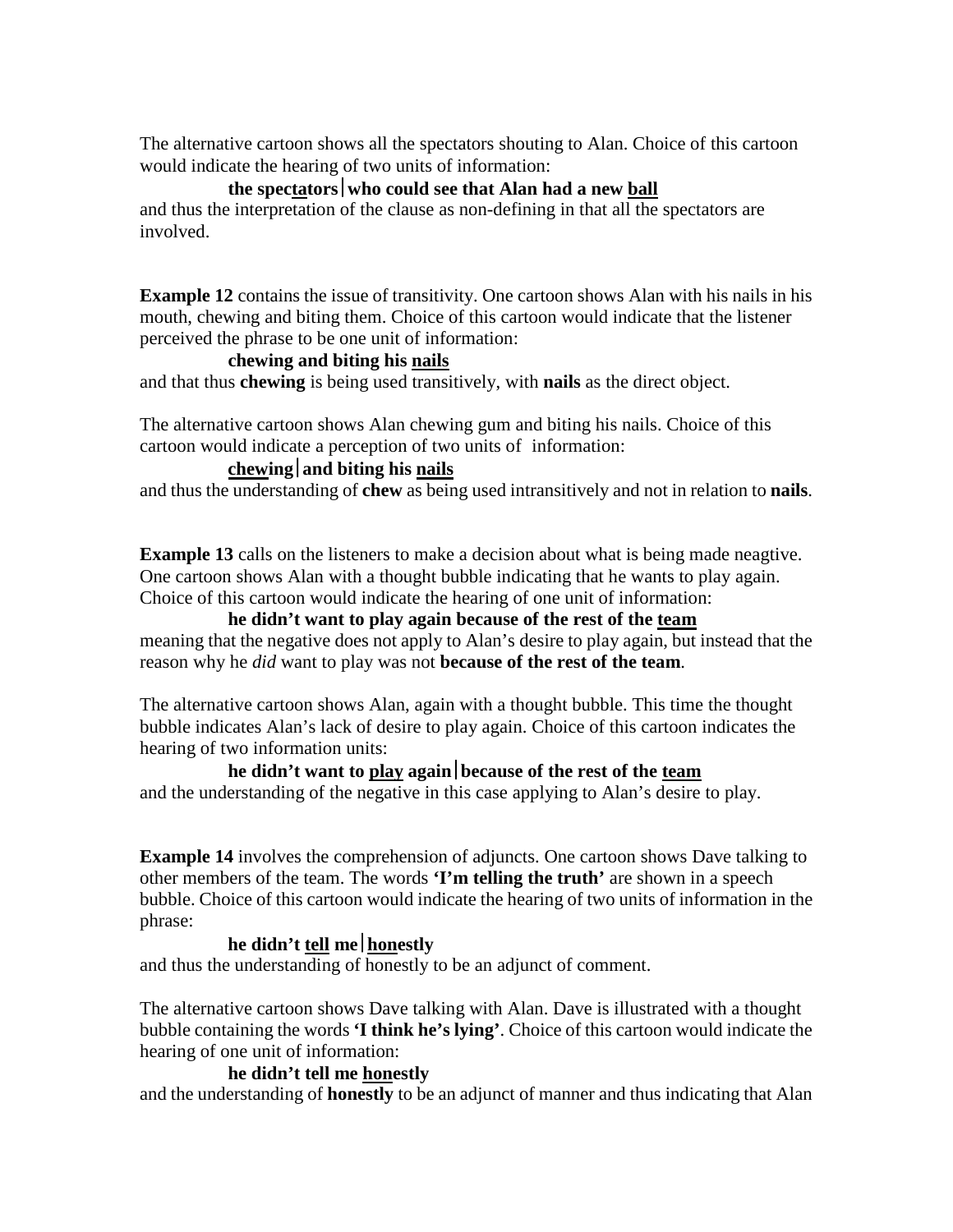was not being honest.

**Example 15** involves transitivity and pronouns. One cartoon shows Alan shooting a goal. Choice of this cartoon would indicate the hearing of two units of information:

## **he's thinking about shootinghimself**

and the understanding of **shoot** as an intransitive verb and **himself** as an emphatic pronoun.

The alternative cartoon shows Alan with a gun to his head. Choice of this cartoon would indicate the hearing of one unit of information:

## **he's thinking about shooting himself**

and the understanding of **shoot** as a transitive verb and **himself** as a reflexive pronoun.

**Example 16** again involves adjuncts. One cartoon shows Alan joining the rest of the team, but not being happy about it. Choice of this cartoon would indicate the hearing of one unit of information:

## **Alan didn't come happily**

and thus the understanding of **happily** as an adjunct of manner.

The alternative cartoon shows Alan not joining the team, and the other boys being happy about it. Choice of this cartoon would indicate the hearing of two units of information:

## **Alan didn't comehappily**

and the understanding of **happily** as an adjunct of comment.

**Example 17** again involves the issue of transitivity. One cartoon shows members of the team clapping their hands and thumping Alan on the back. Choice of this cartoon would indicate the hearing of two units of information:

## clapping and thumping him on the back

and the understanding of **clap** as an intransitive verb, not being performed on Alan.

The alternative cartoon shows other members of the team clapping Alan's back and thumping Alan's back. Choice of this cartoon would indicate the hearing of one unit of information:

## **clapping and thumping him on the back**

and the understanding of **clap** as a transitive verb, being performed on Alan.

**Example 18** again concerns transitivity. One cartoon shows Dave encouraging Alan to cheer. Choice of this cartoon would indicate the hearing of two units of information:

## l**et's cheerAlan**

and the understanding of cheer as an intransitive verb.

The alternative cartoon shows Dave encouraging the rest of the team to cheer for Alan. Choice of this cartoon would indicate the hearing of one information unit:

## **lets cheer Alan**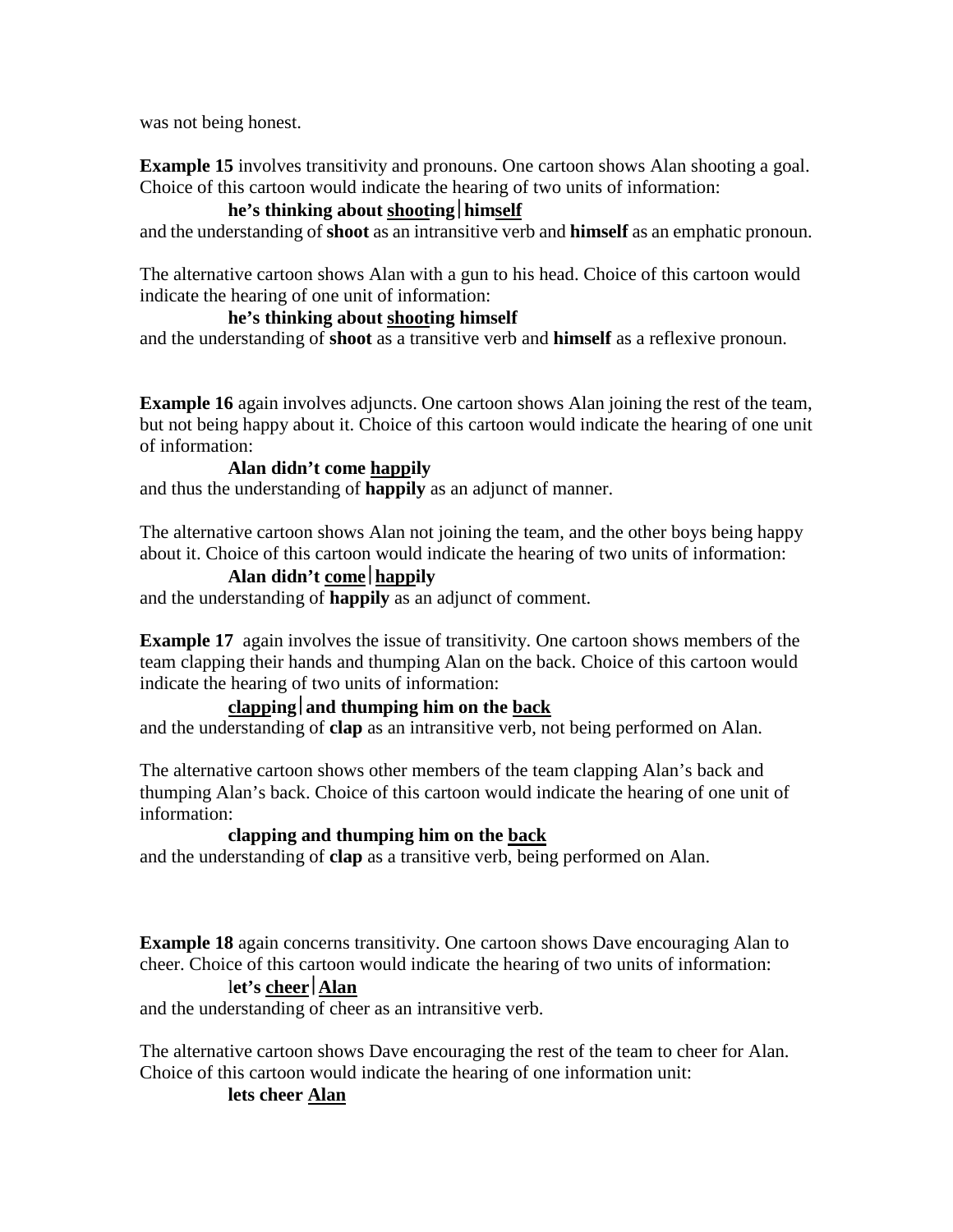and the understanding of cheer as a transitive verb.

## **Reading of the Text onto Tape**

Two versions of the text were read onto tape. The text contains nine corresponding pairs of ambiguous statements. In each version the reading allowed for an example of each way of rendering an ambiguity. The only examples which were not direct opposites were number 2 & number 4. While both examples can be read as examples of noun phrases in apposition, the alternative reading of number 2 puts the second noun phrase in the vocative case, whereas number 4 renders the second noun phrase as part of a list. In this case one of the phrases was read as if the noun phrases were in apposition, and the other received the alternative rendition.

Each text was read twice. The first time it was read straight through. On the second reading, the informants' attention would be alerted by the ringing of a bell at points in the text where grammatical ambiguities arose. At the end of the phrase in question a number was given, corresponding to the number of the cartoon drawing. At this point the informants would indicate their choice of cartoon drawing.

#### **Results**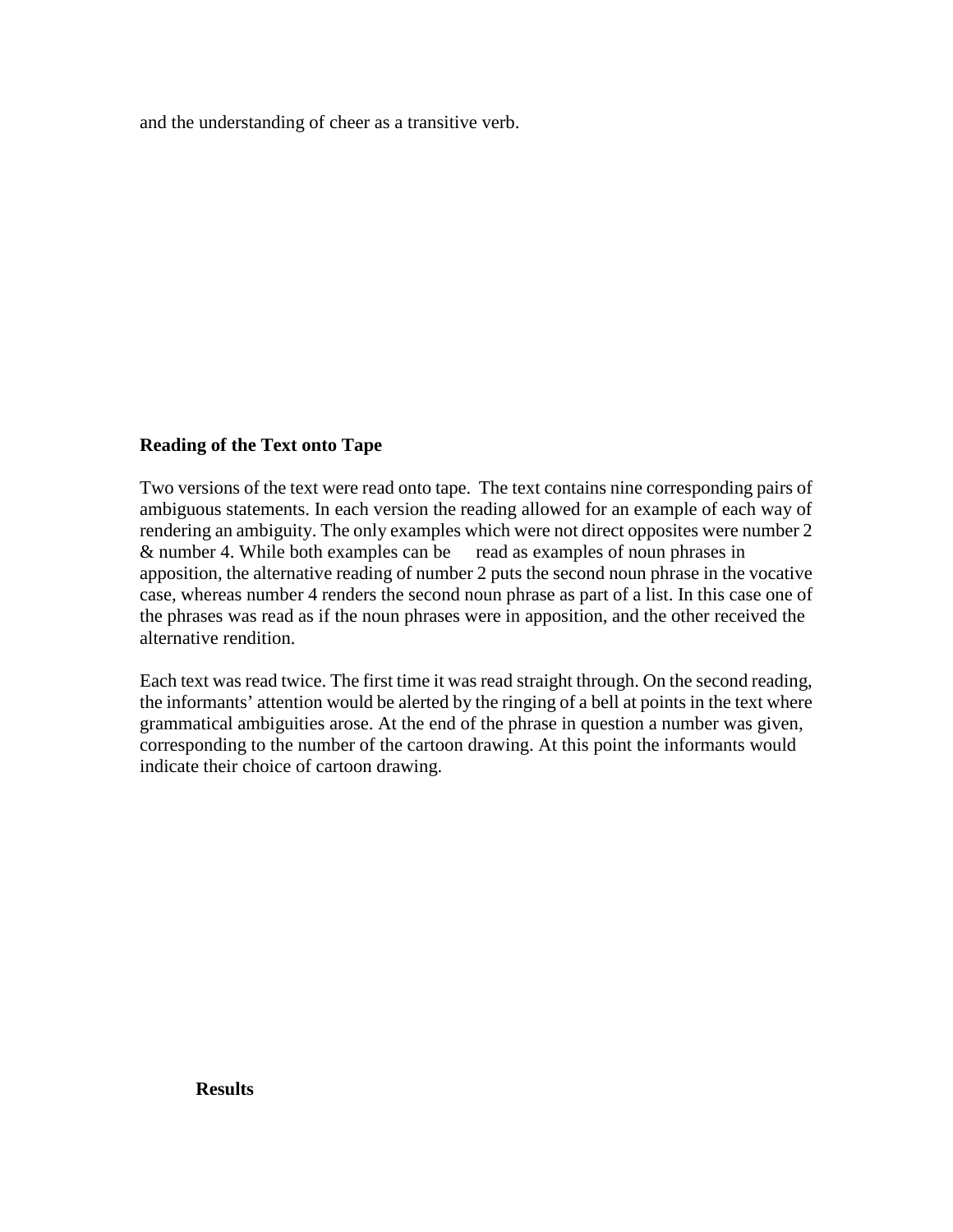The results will be briefly outlined in terms of the nine corresponding pairs of ambiguous

statements. The appendix contains the results in a hierarchy of success rates for

each group and compared with the results of the other group.

## **The Relative Clause**

The relative clause was the subject at issue in **examples 1** and **11**.

## **Group 1**

## The group was presented with **example 1** as an example of a defining clause: **the boys who were playing football**

Only 2 out of 26 chose the correct cartoon showing boys playing football being joined by a dog, while other boys are engaged in other sporting activities.- a 7.692% success rate.

# **Example 11** was presented as an example of a non defining clause:

# t**he spectatorswho could see that Alan had a new ball**

11 out of the 26 chose the correct cartoon showing all the spectators seeing that Alan had a new ball- a 42.308% success rate

## **Group 2**

## The group was presented with **example 1** as an example of a non- defining clause: **the boyswho were playing football**

18 out of 26 chose the correct cartoon showing only one group of boys - a 69.231% success rate

## **Example 11** was presented as a defining clause: **the spectators who could see that Alan had a new ball**

16 out of 26 chose the correct cartoon, showing some of the spectators noticing that Alan had a new ball - a 61.538% success rate.

## **Two Successive Noun Phrases**

**Examples 2** and **4** involved two noun phrase in succession. Depending on the intonation, one phrase would be viewed as being in apposition to the other or not.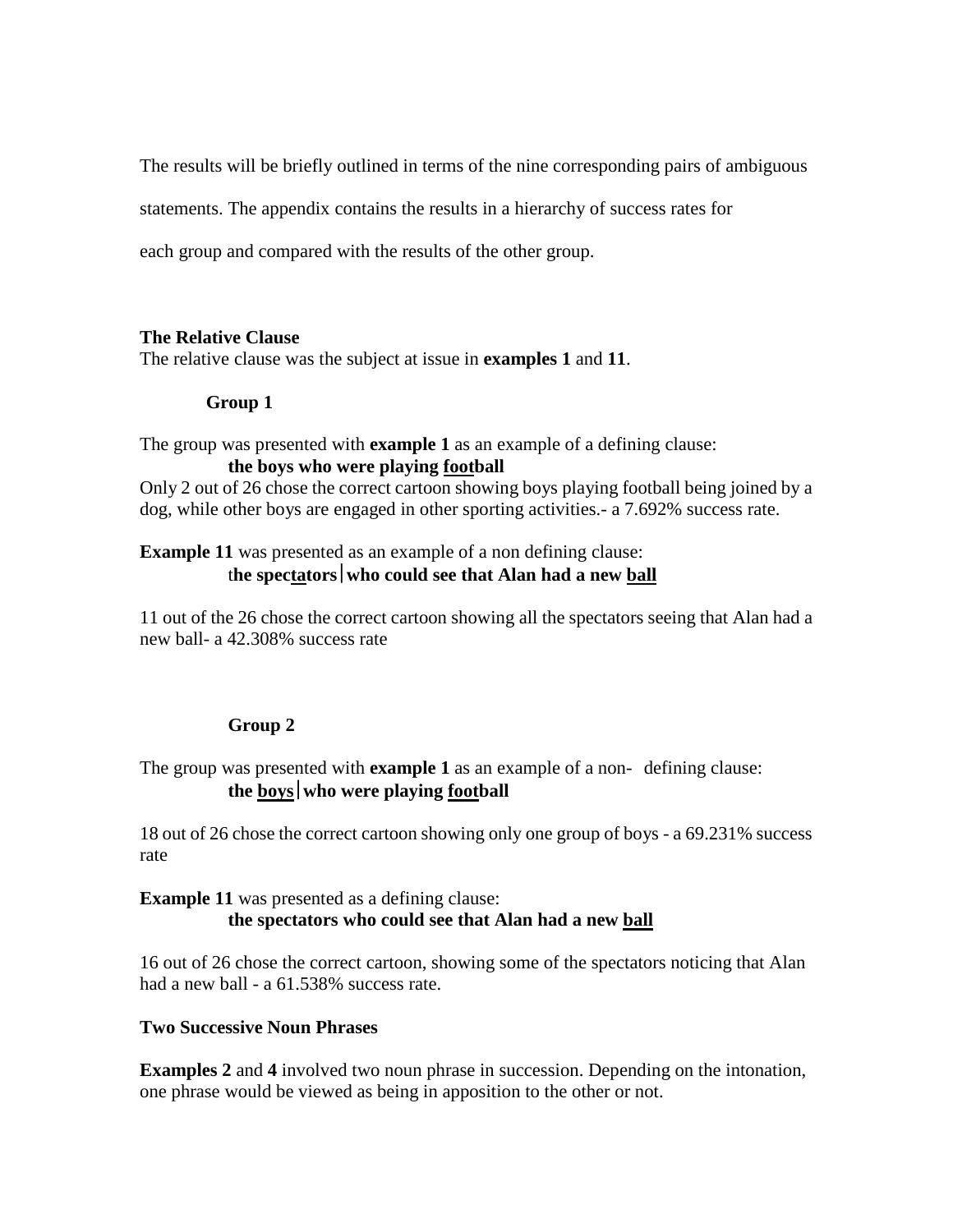## **Group 1**

The group was presented with **example 2** as an example of the second noun phrase being in apposition to the first:

## **so Dave called Alan** the new boy

22 out of 26 chose the correct cartoon showing Dave calling Alan's name - an 84.615% success rate.

**Example 4** presented the second noun phrase as part of a list, rather than a phrase in apposition to the first:

# **the caretaker's wifeAlan's form teacher**

11 out of 26 made the correct choice of cartoon, showing the caretaker's wife and Alan's form teacher as two characters - a 42.308% success rate. Interestingly 10 out of the 11 also made the correct choice for example 2.

## **Group 2**

**Example 2** was presented with the second noun phrase not as a phrase in apposition to the first:

## **so Dave called Alan the new boy**

10 out of 26 chose the correct cartoon, showing Dave shouting the words 'new boy' to summon Alan - a 38.462% success rate.

## **Example 4** was presented with the second noun phrase in apposition to the first: **the caretaker's wife Alan's form teacher**

24 out of 26 chose the correct cartoon, showing Alan's form teacher and the caretaker's wife as the same person - a 92.308% success rate.

The 10 who made the correct choice for example 2 also made the correct choice for example 4.

In the case of whether noun phrases are in apposition to each other or not the two groups were comparable in their response rate.

## **Report Clauses**

**Examples 3** and **6** involved reported speech, the issue being, what was actually reported.

**Group 1**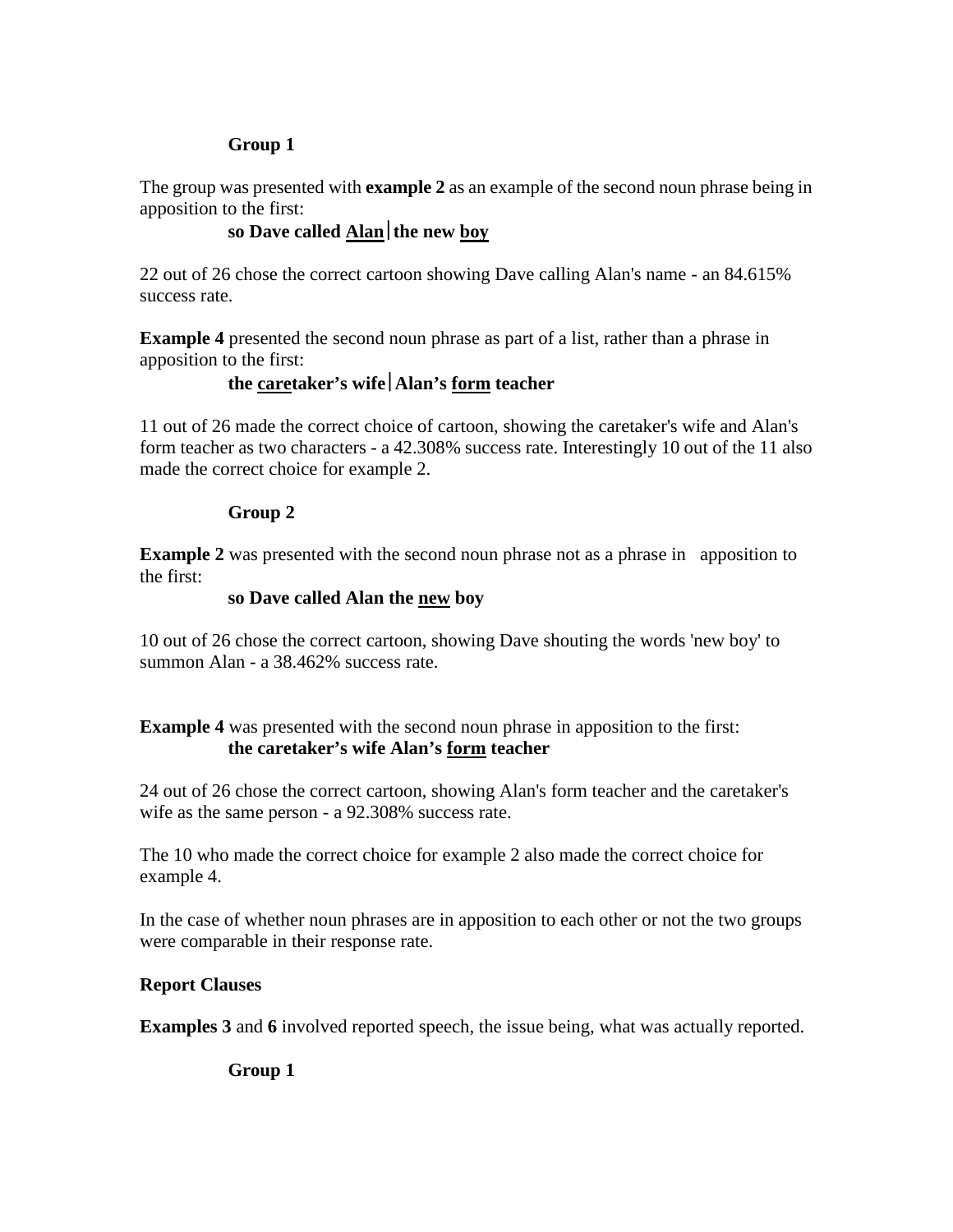**Example 3** was presented in such a manner that the phrase being reported followed the verb **tell:**

## **told Alan to make sure he hurried back**

19 out of 26 chose the correct cartoon, showing the games teacher saying 'make sure you hurry back' - a 73.077% success rate.

# **Example 6** illustrated the reporting of the phrase which occurred before the verb **tell: I should have told himto save time**

5 0ut of 26 chose the correct cartoon, showing the games teacher saying 'the boys will be wanting to get on with the match' -a 19.231% success rate

Of the five who made the correct choice for example 6, 3 also made the correct choice for example 3.

## **Group 2**

Group 2 was presented with the same versions as Group 1.

In the case of example 3, 22 out of 26 made the correct choice - an 84.615% success rate.

For example 6, 7 out of 26 made the correct choice - a 26.923% success rate.

Of the 7 who made the correct choice for example 6, 6 also made the correct choice for example 3.

## **The Negative Domain**

**Examples 5** and **13** contained negative phraseology. The issue was what was being negated.

## **Group 1**

**Example 5** was presented in such a way as to indicate that the verb following the negation was not itself being negated:

**Alan didn't stay in the shed because his teachers were in there** i.e. Alan did stay in the shed.

Only 4 out of 26 chose the correct cartoon, showing Alan staying in the shed - a 15.385% success rate.

**Example 13** was an example where the verb following the negation was itself being negated:

**he didn't want to play againbecause of the rest of the team**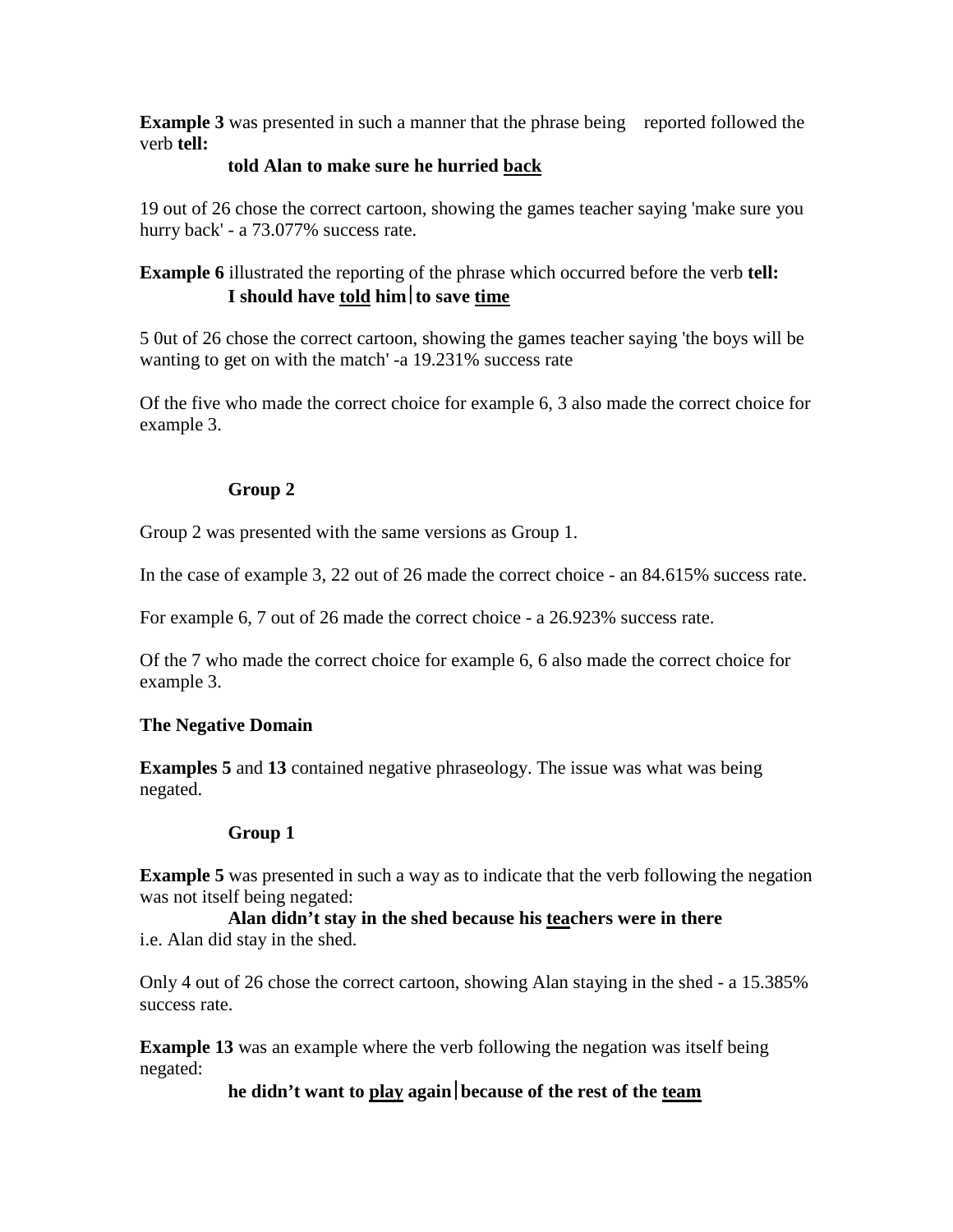16 out of 26 chose the correct cartoon, showing Alan with a though bubble saying 'I don't want to play again' - a 61.538% success rate.

Of the 4 who chose the correct response for example 5, 3 also chose the correct response for example 13.

## **Group 2**

**Example 5** was presented to indicate that the verb following the negation was itself being negated:

# **Alan didn't stay in the shedbecause his teachers were in there**

26 out of 26 chose the correct cartoon, showing Alan outside the shed- a 100% success rate.

**Example 13** was presented so that the verb following the negative phrase was not what was being negated:

## **he didn't want to play again because of the rest of the team**

5 out of 26 chose the correct cartoon, showing Alan with a though bubble saying 'I do want to play again' - a 19.231% success rate.

Viewing the category as a whole, the weakness in being able to correctly identify that the verb following the negative phrase was not what was being negated was comparable. However, the 100% success rate in interpreting cartoon 5 when the verb phrase is being negated might indicate that the cartoons showing Alan either in or outside the shed were easier to interpret by the candidates than those containing the thought bubbles.

## **Two Successive Verb Phrases**

**Example 7** and **8** involve the use of two verb phrases in succession. The issue is who or what is the subject of the second verb.

## **Group 1**

**Example 7** was presented to mean that the second of two nouns was the subject of the second verb:

## **the dog came back . . . . dropping the ball to be grabbed by the boys**

21 out of 26 chose the correct cartoon, showing the boys grabbing the ball - an 80.769% success rate.

**Example 8** was presented to mean that the first of two noun phrase was the subject of the verb:

# **he joined the group of spectators** shouting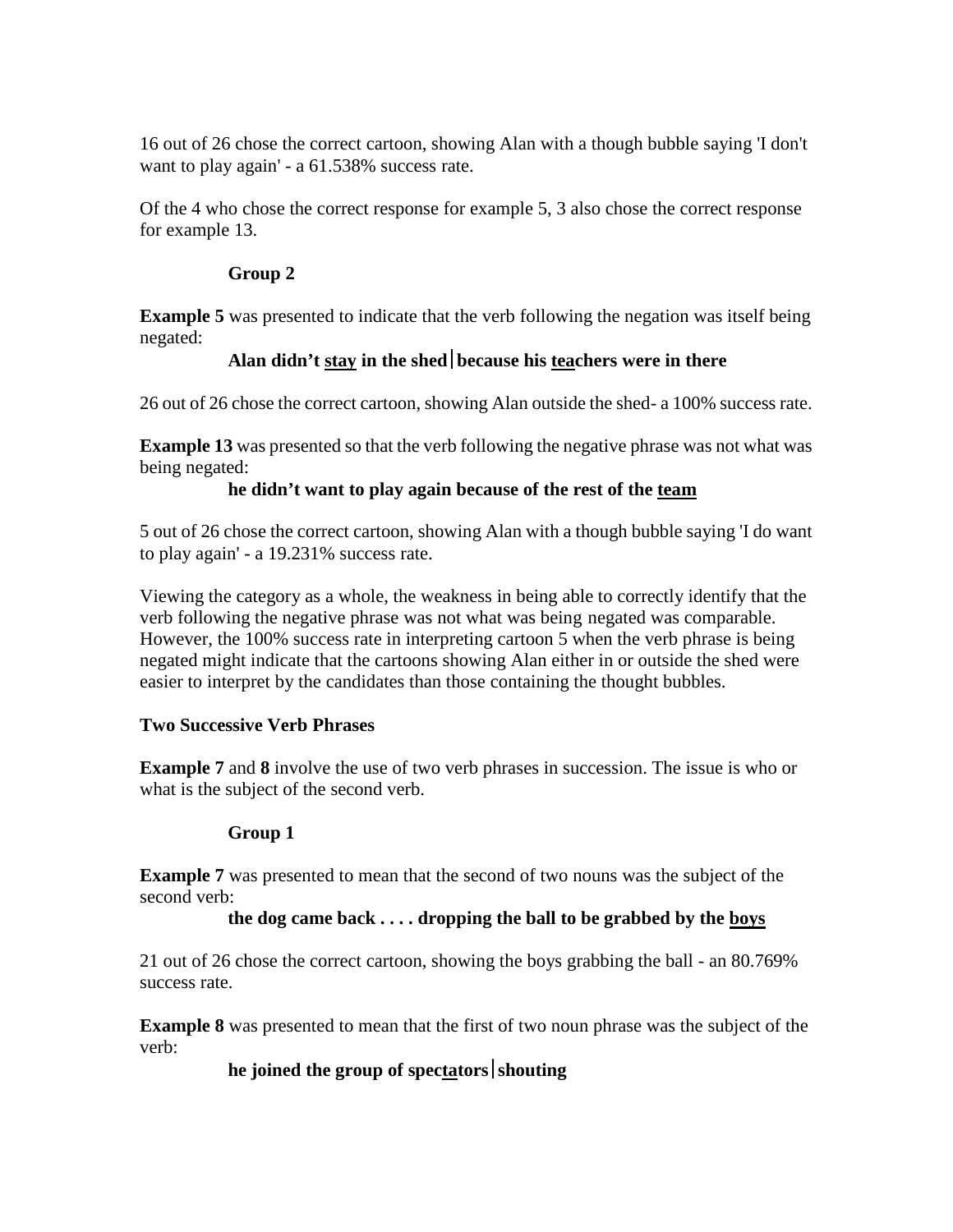15 out of 26 chose the correct cartoon, showing Alan doing the shouting- a 57.692% success rate.

Of the 15 who correctly responded to example 8, 14 had correctly responded to example 7.

## **Group 2**

Group 2 was presented with the same versions as Group 1

For example 7, 21 out of 26 made the correct choice - an 80.769% success rate. (Exactly the same success rate as for group 1)

For example 8, 14 out of 26 made the correct choice - a 53.846% success rate.

Of the 14 who correctly responded to example 8, 12 also responded correctly to example 7.

It would appear that it was generally easier to identify when the noun closest to the verb is its subject. However, the design of the cartoons could also be a factor, as the cartoon containing the information for example 8, also contained that for example 9 (perhaps causing unnecessary confusion).

# **Transitivity of Verbs Followed by Direct Objects and Vocatives**

**Examples 9** and 18 are examples of verbs which can be used transitively or intransitively. In each case the verb is followed by a noun which could either be a direct object, making the verb transitive; or a vocative, making the verb intransitive.

# **Group 1**

**Example 9** was presented with an intransitive verb and a vocative: **kickDave**

10 out of 26 chose the correct cartoon, showing Dave being urged to kick the ball - a 38.462% success rate.

# **Example 18** was presented as transitive verb and a direct object: l**et's cheer Alan**

19 out of 26 chose the correct cartoon showing Dave encouraging the team to cheer for Alan - a 73.077% success rate.

Out of the 10 who correctly responded to example 9, 9 also correctly responded to example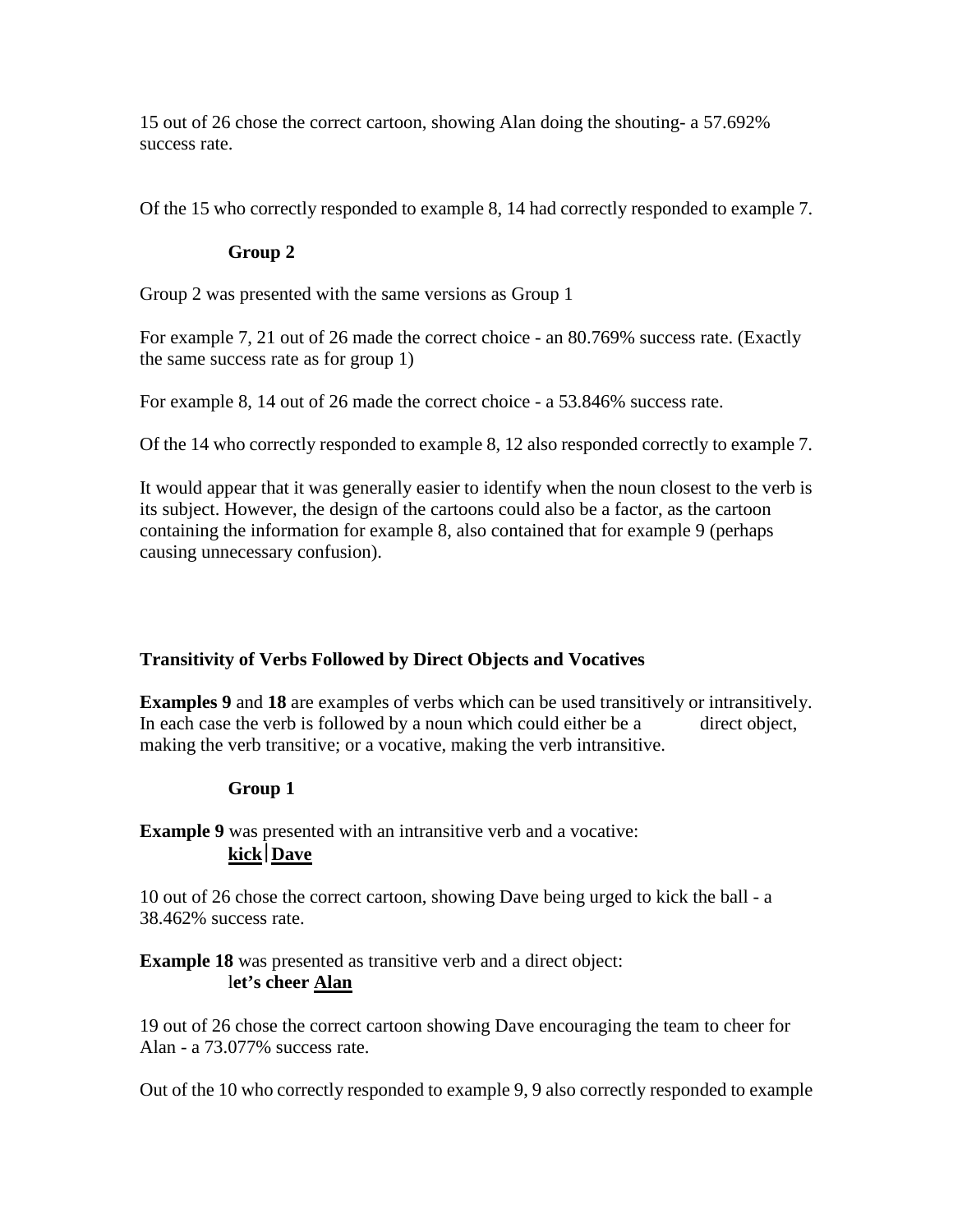## **Group 2**

Group 2 was presented with the same versions as Group 1.

For **example 9**, 9 chose the correct cartoon - a 34.615% success rate.

For **example 18**, 25 out of 26 made the correct choice - a 96.154% success rate.

Of the 9 who made the correct choice for example9, 8 also chose correctly for example 18.

The results of the two groups were comparable, with a significantly higher success rate when the verb is transitive. However, as mentioned in the case of example 8, the cartoon could also be affecting the results somewhat.

## **Transitivity and Pronouns**

**Examples 10** and **15** contain examples of verbs which can be used transitively or not depending on whether the pronoun is emphatic or reflexive.

## **Group 1**

**Example 10** was presented as a case of a transitive verb combined with a reflexive pronoun:

## **Dave felt like kicking himself**

13 out of 26 chose the correct cartoon, showing Dave performing an act of kicking on his own body - a 50% success rate.

## **Example 15** was presented as a case of an intransitive verb with an emphatic pronoun: **I wonder if he's thinking about shootinghimself**

23 out of 26 chose the correct cartoon, showing Alan thinking about shooting a goal - an 88.462% success rate.

Of the 13 who responded correctly to example 10, 13 responded correctly to example 15.

## **Group 2**

## **Example 10** was presented as a case of an intransitive verb and an emphatic pronoun: **Dave felt like kickinghimself**

16 out of 26 chose the correct cartoon, showing Dave about to kick the ball- a 61.538% success rate.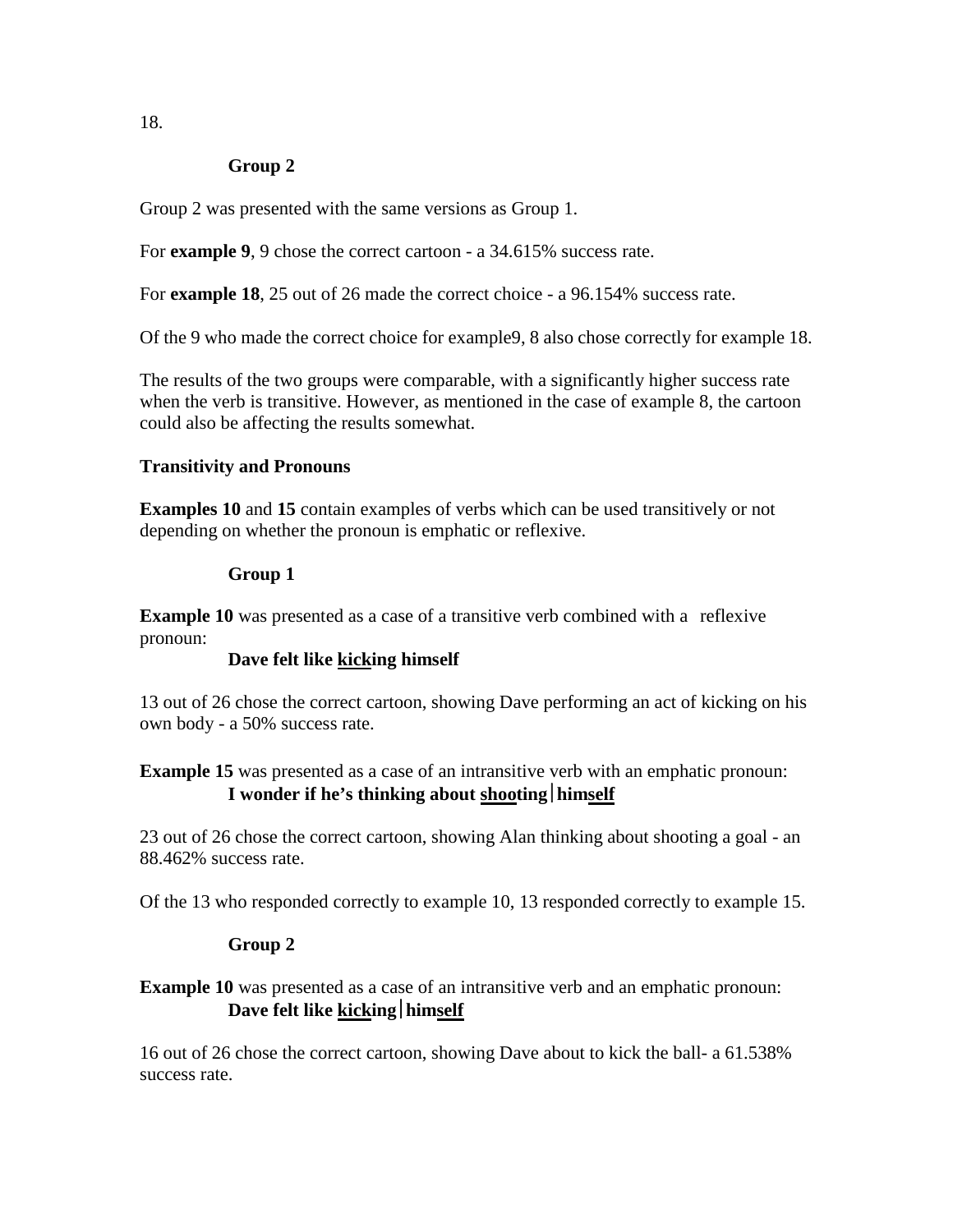## **Example 15** was presented as a case of a transitive verb and a reflexive pronoun: **I wonder if he's thinking about shooting himself**

3 out of 26 chose the correct cartoon, showing Alan taking a gun to his head - an 11.538% success rate.

Of the three that responded correctly to example 15, 3 responded correctly to example 10.

While in both groups the success rate for intransitive verbs combined with emphatic pronouns was higher than that of transitive verbs and reflexive pronouns, the responses of group 2 might indicate that logic was being applied over what was actually heard. The examples might be considered to be at fault.

## **Transitivity of the First of Two Verbs**

**Examples 12** and **17** contain examples of two verbs following each other. In each case the first verb can either be transitive or intransitive**.**

## **Group 1**

# **Example 12** was presented so that the first verb was used transitively: **chewing and biting his nails**

21 out of 26 chose the correct cartoon, showing Alan chewing his nails and biting his nails - an 80.769% success rate.

# **Example 17** was presented so that the first verb was used intransitively: **clappingand thumping him on the back**

17 out of 26 chose the correct cartoon, showing the team clapping their hands and thumping Alan on the back - a 65.385% success rate.

Out of the 17 who made the correct choice for example 17, 16 also made the correct choice for example 12.

## **Group 2**

Group 2 was presented with the same versions as Group 1.

For **example 12**, 22 made the correct choice - an 84.615% success rate

For **example 17**, 15 chose the correct cartoon - a 57.692% success rate.

Of the 15 who chose correctly for example 17, 13 also chose correctly for example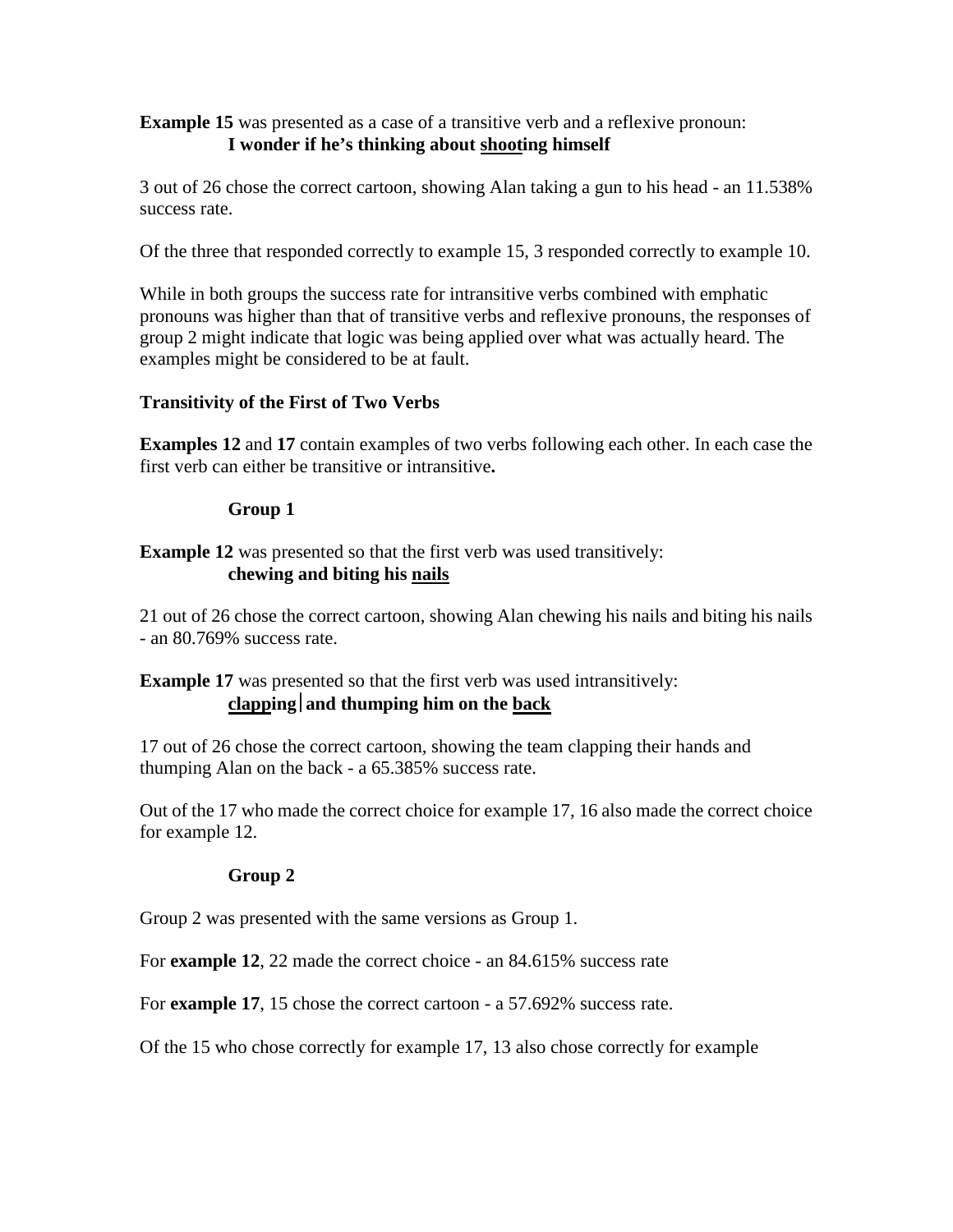## **Adjuncts of Comment and Manner**

**Examples 14** and **16** contain adjuncts which could be viewed as being either of comment or of manner.

## **Group 1**

## **Example 14** was presented as an adjunct of comment: **he didn't tell mehonestly**

16 out of 26 chose the correct cartoon, showing Alan saying 'I'm telling the truth' - a 61.538% success rate.

## **Example 16** is presented as adjunct of manner: **Alan didn't come happily**

25 out of 26 chose the correct cartoon, showing Alan arriving but not looking happy about it - a 96.154 success rate.

Of the 16 who chose correctly for example 14, 15 also chose correctly for example 16.

## **Group 2**

## **Example 14** was presented as an adjunct of manner: **he didn't tell me honestly**

18 out of 26 chose the correct cartoon, showing Dave saying 'I think he's lying' - a 69.231% success rate.

## **Example 16** was presented as an adjunct of comment: **Alan didn't comehappily**

3 out of 26 chose the correct cartoon, showing Alan not coming and the rest of the team being happy about the situation - an 11.538% success rate.

Of the 3 who chose correctly for example 16, all 3 responded correctly for example 14.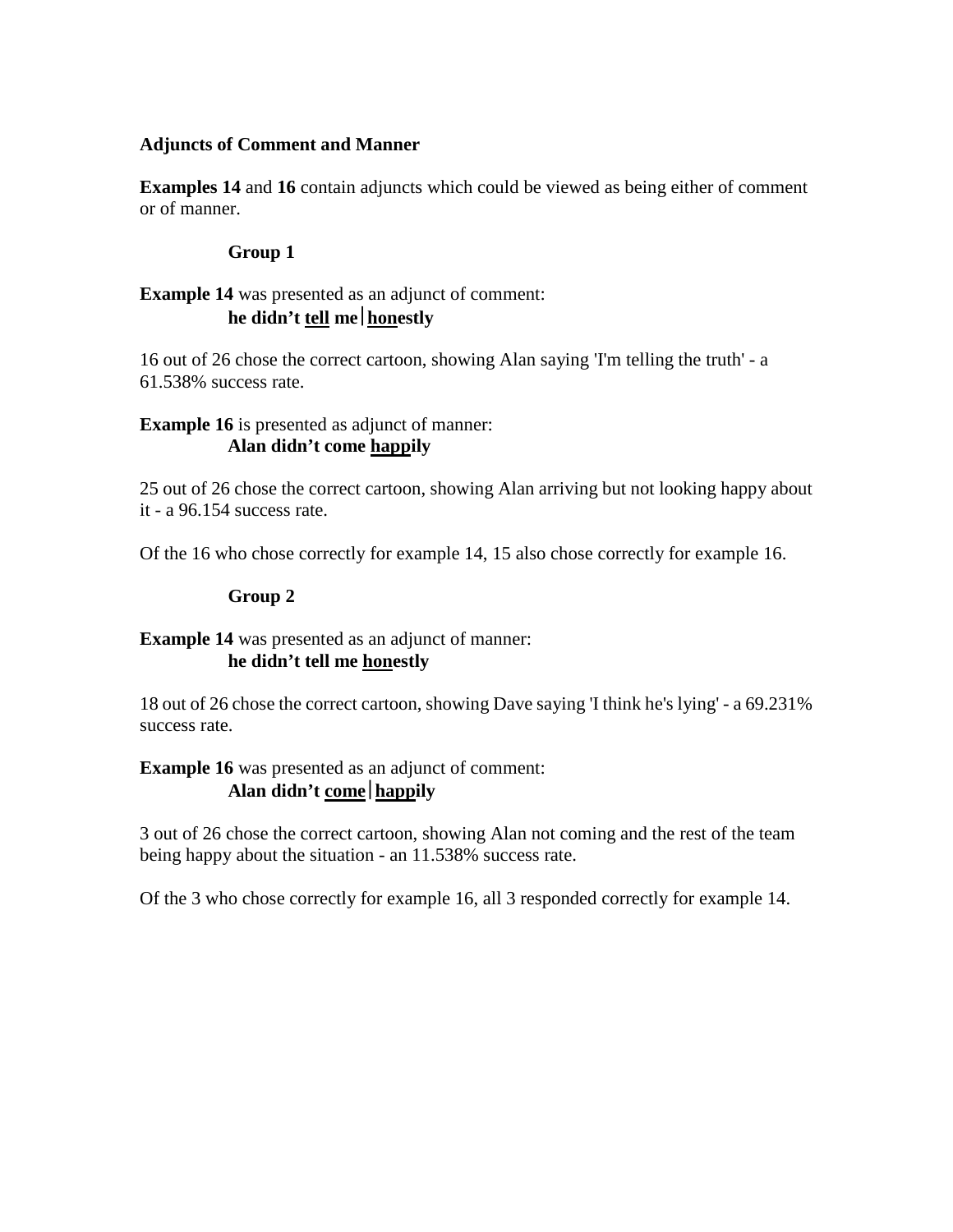# **Analysis of results**

An analysis of the results reveals that both groups had similar success rates for ten out of the eighteen examples. Of the eight cases where they differed, six could be considered as three corresponding pairs. In all these six cases the informants had been presented with a different rendition of the text and therefore had to chose a different cartoon to indicate their understanding:

## **1) Defining and non-defining relative clauses**

Group 1's success rate in identifying the relative clause was considerably lower than that of group 2's (group 2's rate of success was 700% higher). Group 1 was presented with two cartoons showing boys playing football. In one cartoon there were other groups of boys engaged in other forms of sporting events. Choice of the cartoon with two groups of boys would indicate that they had correctly identified the defining relative clause.Group 2's identification of the defining relative pronoun was based on two cartoons showing Alan with a new ball. In one cartoon all the spectators notice this fact, whereas in the other cartoon only some of them do so.

It seems unlikely that the members of group 1 were not aware of the possibility that the relative clause can indicate the presence of more than one group of people because when presented with a similar choice where they needed to identify a non-defining relative clause, 57.692% incorrectly chose the cartoon showing two groups of people, one pointing at Alan and one not.

It would appear that it was easier to spot a defining relative pronoun when presented with the cartoon of some spectators in a group pointing at Alan than the cartoon showing the dog joining the boys playing football as opposed to the boys doing other forms of sports. When the cartoons were in preparation, the cartoon of the boys on the sports field was the hardest one to get right. It might be that there was too much going on in the picture for the informants to get the point. The caroon which showed only one group of boys was more focused on the boys football game and may have attracted the attention of the informants more readily as in either rendition the boys around whom the text revolved were playing football.

Both groups had a higher success rate spotting the non-defining relative clause, although again group 2's success rate was higher than group 1's. This may again be due in part to the focus of the cartoon.

## **2) Transitivity of verbs with reflexive and emphatic pronouns**

Group one was presented with a rendition whereby the correct choice of cartoons were Dave kicking his own body (transitive verb and reflexive pronoun) and Alan shooting a goal (intransitive verb and emphatic pronoun). The correct choices for group 2 were Dave attempting to kick the ball (intransitive verb and emphatic pronoun) and Alan taking a gun to his head (transitive verb and reflexive pronoun).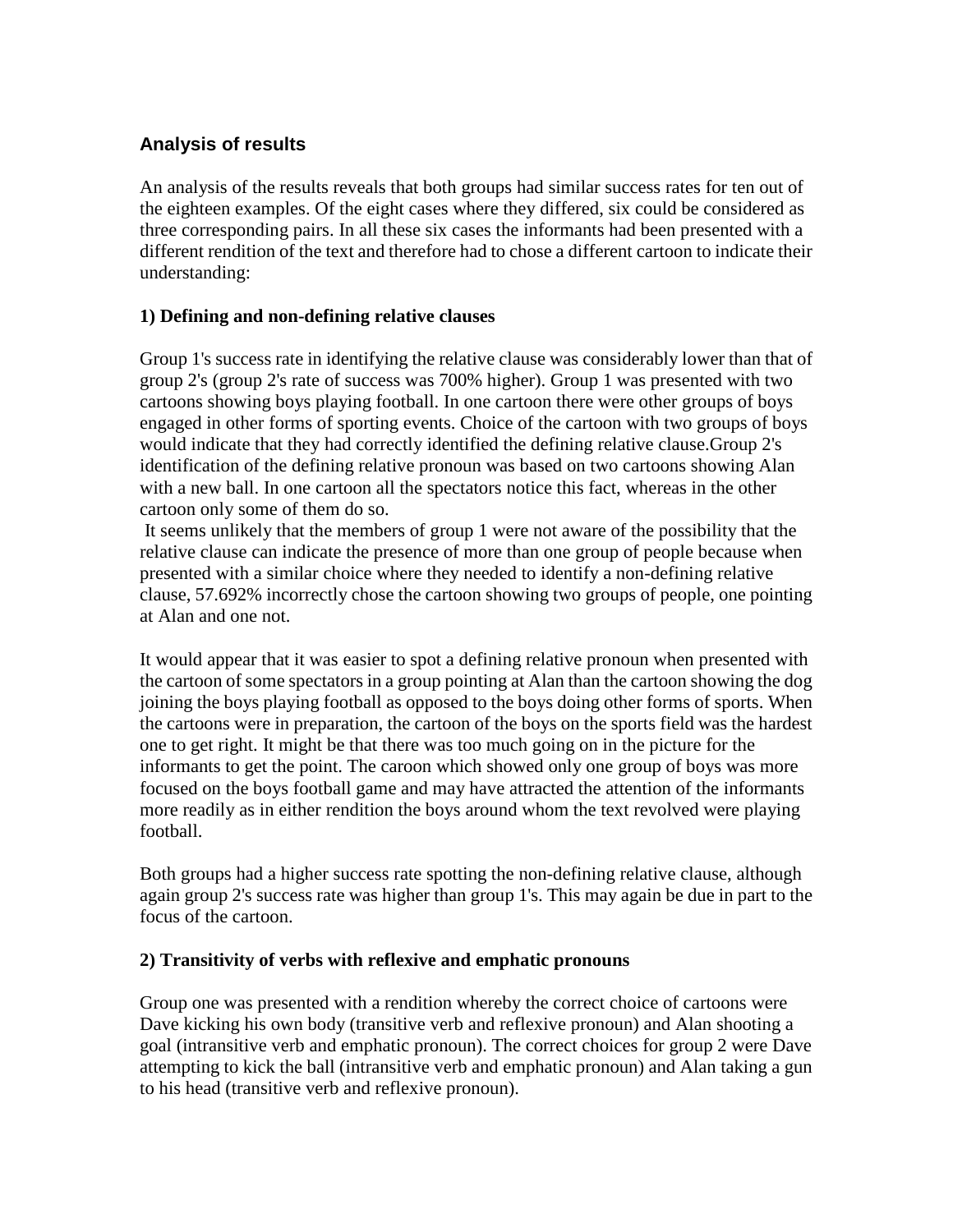Group 1's success rate for the transitive verb and reflexive pronoun was 333% higher than group 2's. While there was uncertainty about the choice of cartoon showing Dave attempting to kick a ball as opposed to Dave kicking his own body by group 1, the majority of group 2 incorrectly chose the cartoon of Dave shooting a goal as opposed to the cartoon showing him with a gun to his head.

In the case of the intransitive verb and the emphatic pronoun, again group 1's success rate was higher than that of group 2 ( 43.752% higher) While the choice of Dave attempting to kick a ball as opposed to Dave kicking his own body was again debateable, the choice of Alan shooting a goal as opposed to Alan taking a gun to his head seemed again to be the more logical choice.

The differences in results for the two groups seems to be as a consequence of the cartoon of Alan taking a gun to his head. In hindsight this choice of example was not so good, as by now the storyline has concentrated solely on football, the introduction of a gun might not appear so logical even if the intonation pattern allows for it.

## **3) Adjuncts of comment and manner**

Group 1 was presented with a rendition whereby the correct cartoons were of Dave saying 'I'm telling the truth' (adjunct of comment) and Alan coming but not looking happy about it (adjunct of manner). Group 2 was presented with a rendition whereby Dave has a thought bubble saying 'I think he's lying' (adjunct of manner) and Alan not coming and the rest of the team looking happy about it (adjunct of comment). Group 1 seemed to have more success than group 2 in both choices.

Group 1's success rate was 433% higher than that of group 2 in the case of the adjunct of comment while in the case of the adjunct of manner group 1's success rate was higher by 39%. Interpreting this with respect to the choice of cartoon, the informants were more inclined to chose the cartoon depicting Alan coming although not happily than they were to chose Alan not coming at all. This resulted in a high success rate for group 1 in terms of the object of manner and a low success rate for group 2 in terms of the adjunct of comment. The cartoons depicting Dave discussing his conversation with Alan seemed to be more open to debate, resulting in group 1's success rate for the adjunct of comment being similar to group 2's success rate for the adjunct of manner.

From the point of view of the cartoons showing Alan coming, but not happily and Alan not coming and the other members of the team looking happy, it would appear that it is easier for Chinese students to understand this sentence in terms of the adjunct applying to the subject of the preceding phrase – an adjunct of manner. This, however, was not endorsed by the cartoons showing Dave telling his team mates that he was telling the truth (adjunct of comment) and Dave thinking that Alan was lying (adjunct of manner). For the results to correspond with the aforementioned cartoons it would be expected that most of the informants would chose the cartoon showing Dave thinking that Alan was lying. It is possible that the cartoons caused confusion. Following the text Dave is at this point talking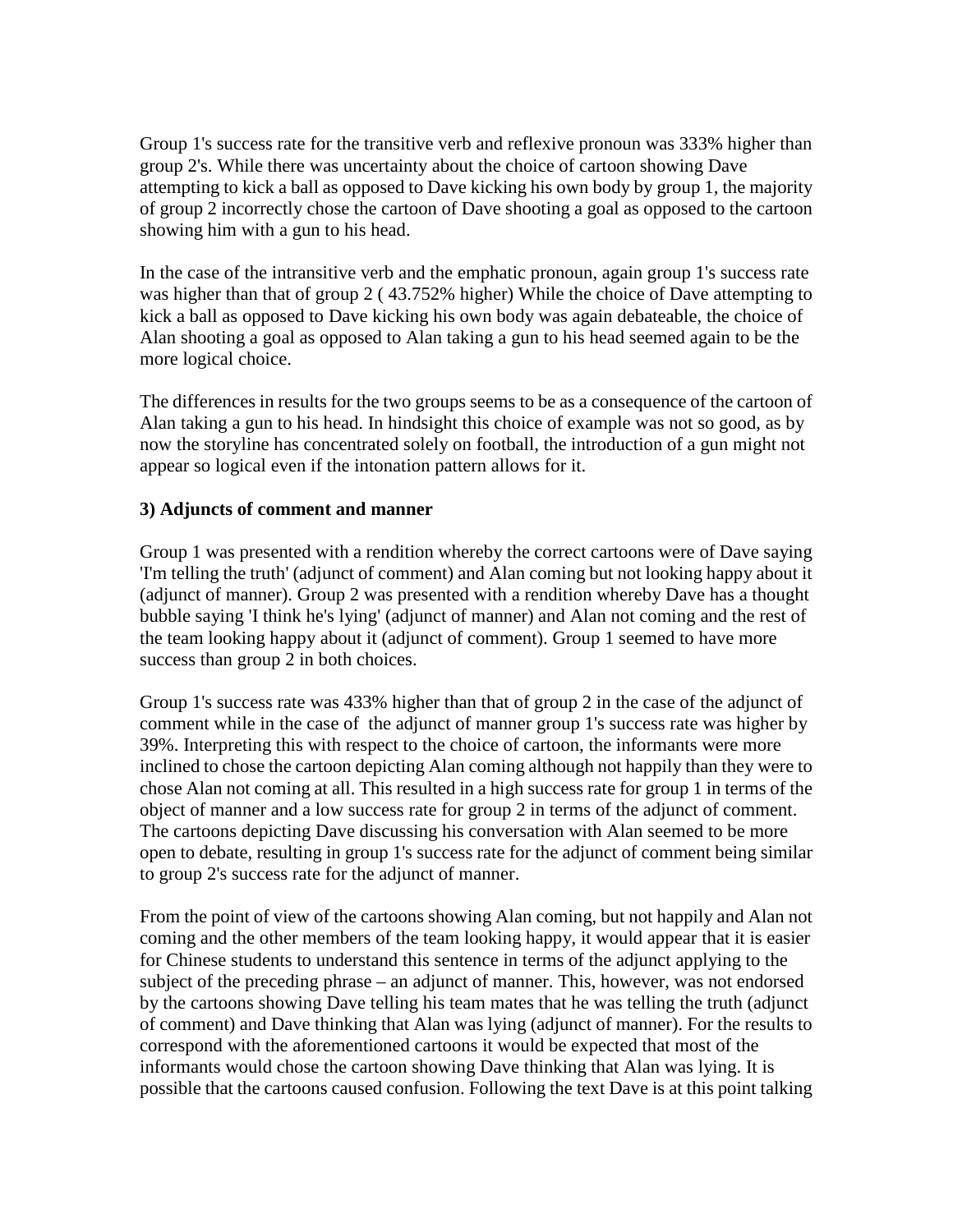to his team mates and not to Alan. It might be that some of the informants chose the cartoon showing Dave talking to his team mates as opposed to Dave talking to Alan based on the situation rather than on what he was saying or thinking. This would result in less of the informants viewing the word honestly as applying to the subject of the preceding phrase as they did in the corresponding example.

## **4) The negative domain**

In the case of the negative verb negating the following phrase, the informants had also been presented with a different rendition. In this case group 2's success rate was 100%. They had been presented with two cartoons, one showing Alan inside the shed and the other showing him outside the shed. Group 1 had the choice of Alan's thought bubble saying 'I do want to play' and a thought bubble saying 'I don't want to play'. It might be that the use of text was more confusing than a straight forward picture, especially as there was only the difference of one word in the text. However, group 2 seemed to be fairly consistent when deciding between these two cartoons, all be it wrongly.

## **5) Transitive Verb and Direct Object**

In the case of the transitive verb and the direct object, the success rate for group 2 was 31.5% higher. In this case both groups had received the same rendition of the text. In fact both groups scored quite highly, with group 1 having a 73.077% success rate and group 2 a 96.152% success rate.

## **Intonation teaching**

After the test each group was given some basic lessons in intonation, focusing on the trio of tonality, tonicity and tone. It was not purpose of the teaching to cover every issue of ambiguity, but rather to ascertain whether a basic knowledge of what is involved in the intonation system of English would enable the informants to make a more correct judgement.

Teaching focused on the ability to discern both the tonic syllable in any given phrase and also the number of pieces of information being conveyed.

In the course of the teaching programme, some of the ambiguities were covered, but no reference was made to the corresponding ambiguities in the text. The examples given were:

## **I gave the book to my brother who lives in Guangzhou** (relative clause) **I washed and brushed my hair** (transitivity of two successive verbs) **I didn't go to the museum today because it was raining** (negative domain)

Also covered was the intonation involved when listing items. This could have some bearing on the issue of whether nouns are in apposition or not.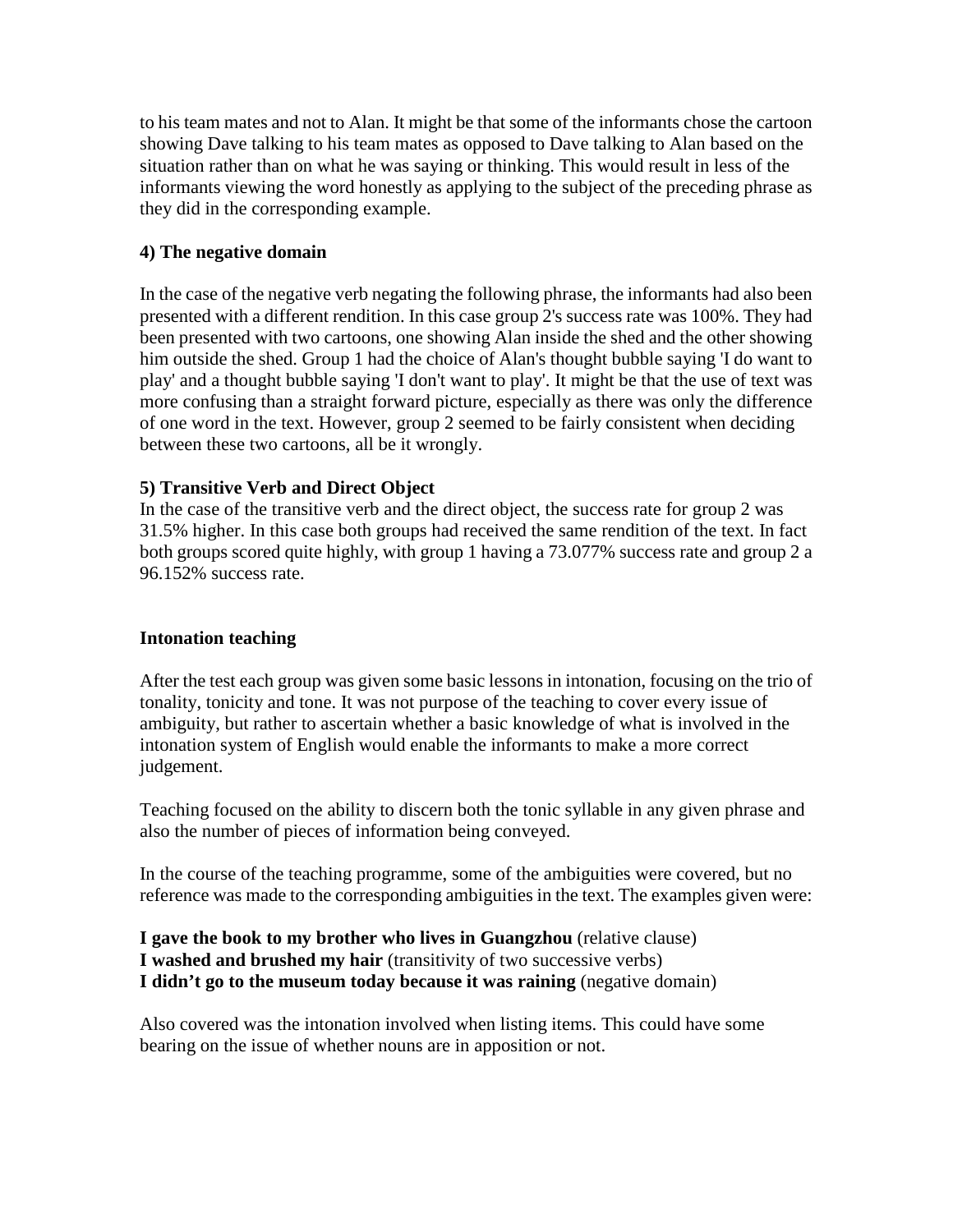After this period of teaching the two groups were tested again. The overall success rate was not much greater than it had been on the first occasion although there were changes in the distribution of successful responses.

## **Group 1**

29.915% of the responses changed between test 1 and test 2. Of those changes 49.286% were changes from an incorrect to a correct response, while 50.714% were changes from a correct response to an incorrect response. The most significant of these changes are outlined below:

## **Defining and non-defining relative clauses**

The success rate for the defining relative clause rose by 250% from 7.692% to 26.923%, while the success rate for the non-defining relative clause fell from 42.208% to 23.077%. Of the seven informants who chose the correct cartoon for the defining relative clause, five chose incorrectly for the non-defining relative clause. Neither of the two informants who had responded correctly the first time responded correctly on the second occasion. One of those two had on the first occasion given the correct response for both defining and non-defining clauses, but on the second occasion both responses were incorrect.

## **The negative domain**

The issue of what the negative phrase is negating is obviously a difficult one for a student of English to comprehend. The overall success rate for the case of the negative phrase negating something other than the following phrase remained the same at 15.385%. Of the four who responded correctly in the first test, two also responded correctly on the second occasion. One of these informants also responded correctly on both occasions to the corresponding issue of the negative phrase negating the following phrase.

The change which occurred in this area was a 25% fall in the number of correct responses to the negative phrase negating the following phrase. This might be as a result of an increased awareness that the phrase could have more than one meaning.

## **Transitivity with vocatives and direct objects**

In the case of the transitive verb with the vocative and the intransitive verb and the direct object, the success rate for both rose. (40% and 21% respectively)

## **Noun phrases in apposition**

While the success rate for the noun phrases not in apposition rose, the rate for those in apposition fell.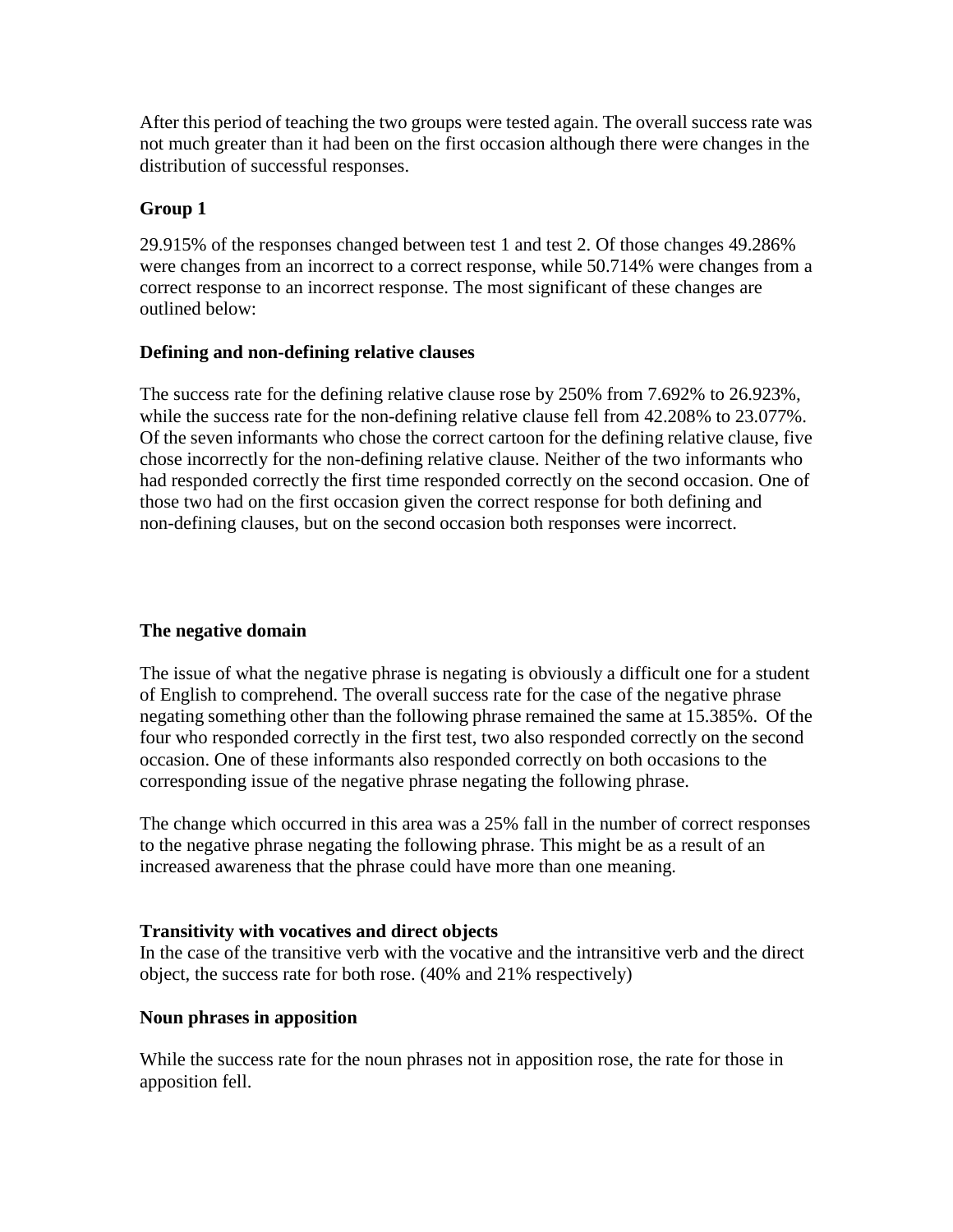The overwhelmingly high success rate for the case of the two noun phrases in apposition in test 1 (84.615%) might again have been a direct result of the cartoons. The case of the two noun phrases in apposition was portrayed by means of a cartoon showing Dave summoning Alan by using his name. The alternative cartoon which portrayed two noun phrases not in apposition showed Dave summoning Alan by calling him 'new boy'. The choice of the first cartoon might appear more logical. The 13.6% fall in correct responses could be due to a growing awareness that both options are in fact possible.

In the case of the two noun phrases not in apposition there was a 27.271% rise in success rate. To indicate a correct understanding of this issue, the informants were required to choose between a cartoon showing two teachers and another showing three teachers. In the first cartoon, the caretaker's wife and Alan's form teaacher were one and the same person whereas in the second cartoon they were two separate people. It had been anticipated that the **'the caretaker's wife Alan's form teacher and the other games teacher'** would be more readily understood as being three people. However, in the first test only 42.308% of informants answered correctly. In the second test the correct response rate was 53.846%. Again on looking at the cartoons as a whole it is possible that the informants were influenced to choose the cartoon showing two teachers present, because the following cartoon concerning whether Alan did or did not stay in the shed showed two teachers in the shed. The teaching on intonation would appear to have resulted in at least some informants listening to what was actually being said and discerning the presence of more than one unit of information.

# **Group 2**

23.504% of the responses changed from test 1 to test 2. Of those changes, 56.364% were changes from an incorrect to a correct response, while 43.636% were changes from an incorrect to a correct response. The significant changes are listed below:

## **Adjunct of comment**

As noted previously, the success rate for correct recognition of the adjunct of comment was significantly lower than that of group 1. Following the period of teaching the success rate rose by 167% from 11.538% to 30.769%. There was no corresponding change in success rate for the adjunct of manner.

## **The negative domain**

In the case of the negative phrase negating something other than the following phrase, the success rate rose by 140% from 19.231% to 46.154%.

## **Defining Relative Clause**

There was a 25% rise in the number of correct responses to the issue of the defining relative clause, from 61.538% to 76.923%. Unlike group 1 there was no significant corresponding change to the success rate for the non-defining clause.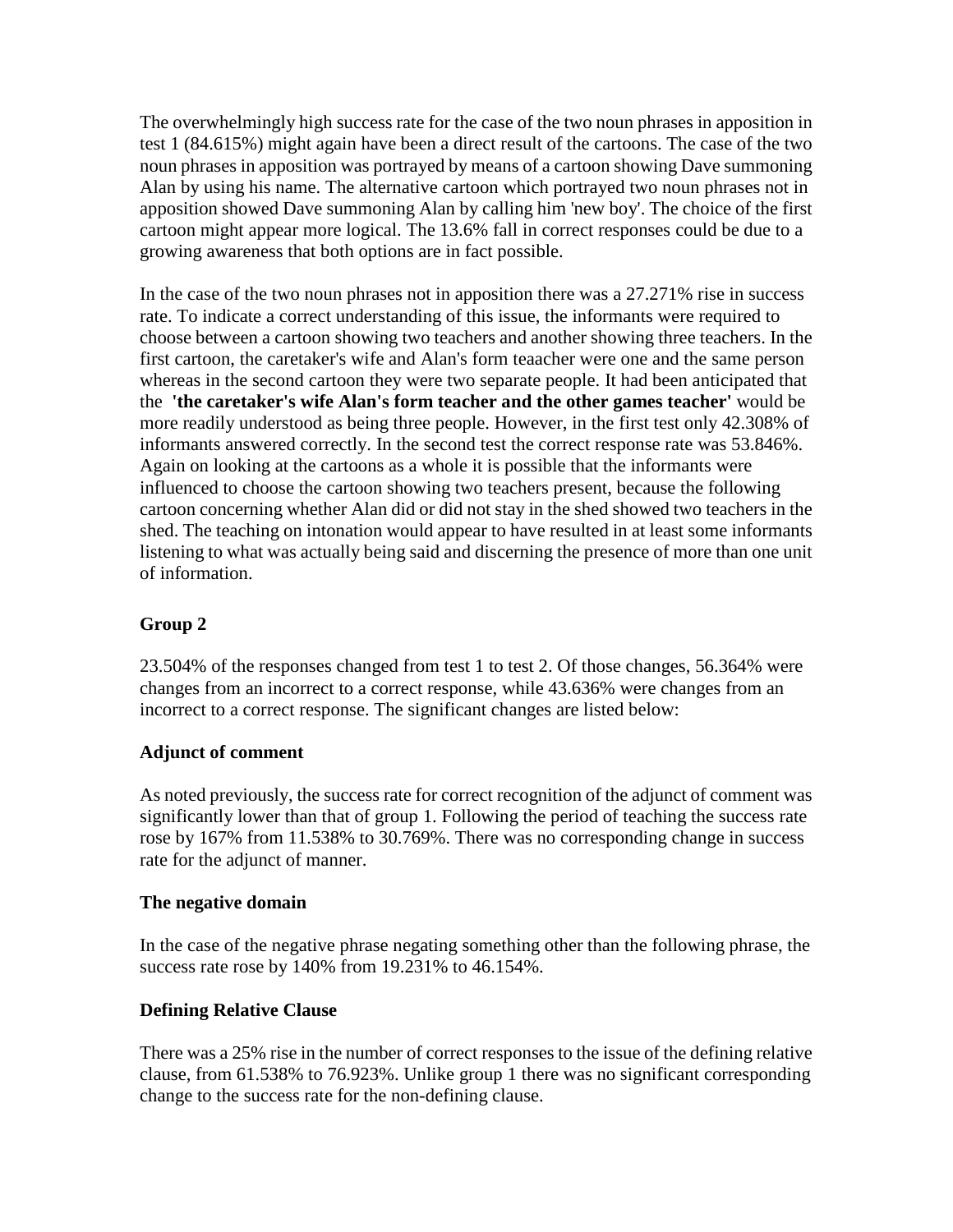#### **Recommendations**

The purpose of the cartoons in the testing of the students comprehension was to help them, not confuse them. However, it appears that in a number of cases the informants were not sure as to the meaning of the cartoon. It is therefore suggested that the results of the test be authenticated by testing a group of a similar level of English using the following simple form of multiple choice questioning:

1)How many groups of boys were there?

A) one

B) More than one

2)What did Dave call Alan?

- A) The new boy
- B) Alan

3)What did the games teacher say to Alan

- A) The boys will be wanting to get back to the match
- B) Make sure you hurry back

4)How many people (apart from Alan) were in the shed?

- A) Three
- B) Two

5)Did Alan stay in the shed?

- A) Yes
- B) No

6)What did Dave wish he had told Alan

- A) Save time
- B) You don't have to ask for a new ball

7)What did the boys grab?

- A) The dog
- B) The ball

8)Who was shouting?

A) Alan

B) The spectators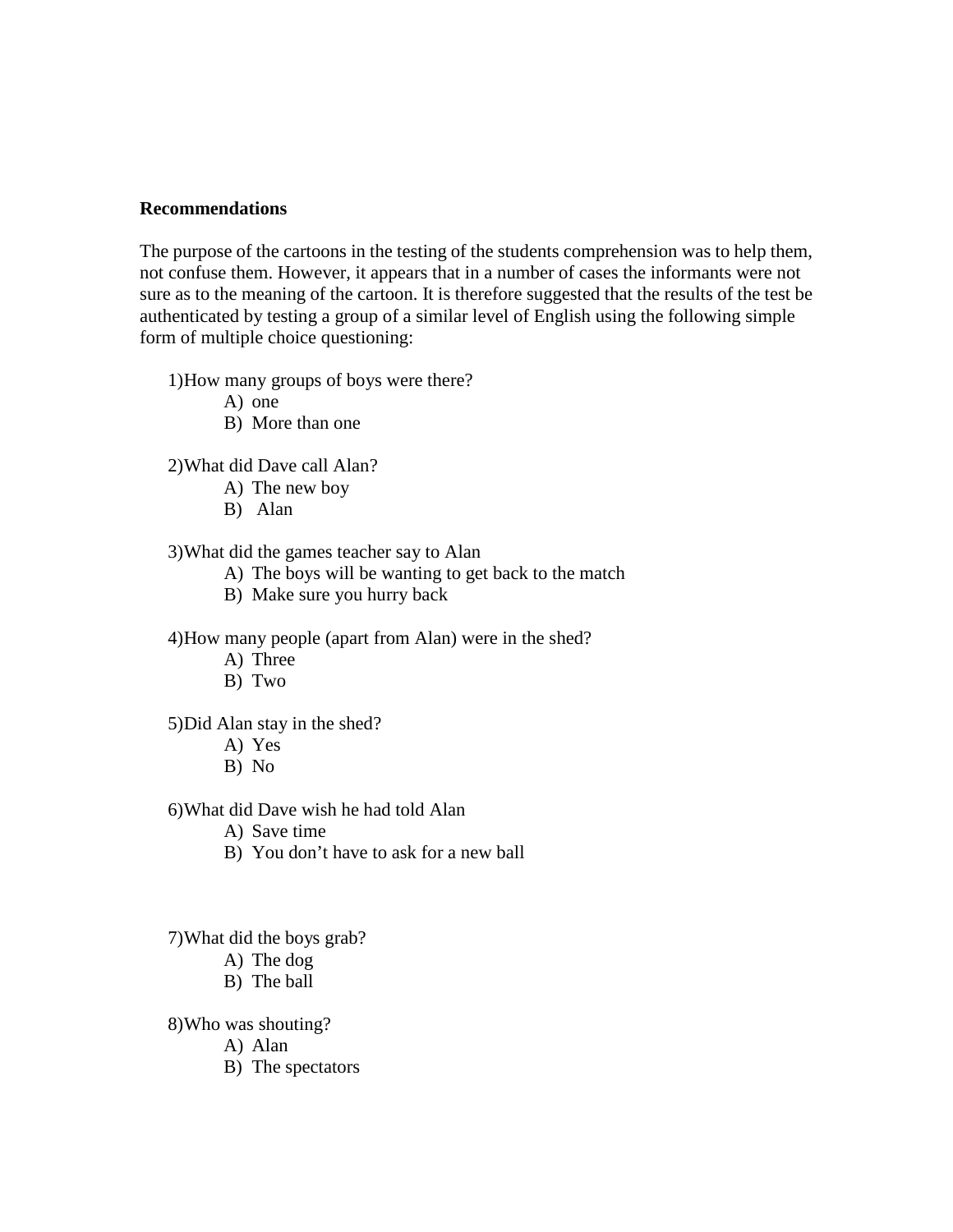9)What did the shouter/s want kicked?

- A) Dave
- B) The ball
- 10) What did Dave wish he had kicked?
	- A) The ball
	- B) Himself

#### 11) Who saw that Alan had a new ball?

- A) All the spectators
- B) Some of the spectators
- 12) What was Alan chewing?
	- A) Gum
	- B) His nails
- 13) Did Alan want to play again
	- A) Yes
	- B) No
- 14) Did Alan give Dave a reason for being late?
	- A) Yes
	- B) No
- 15) What did the boys wonder if Dave were doing?
	- A) Shooting a goal
	- B) Shooting himself
- 16) Did Alan come?
	- A) Yes
	- B) No
- 17) What were the boys clapping?
	- A) Their hands
	- B) Alan's back
- 18) Who was Dave talking to?
	- A) The boys
	- B) Alan

In addition to authenticating the results of this test it is suggested that different groups of students be tested using a different text. The following text has been prepared in an effort to rectify some of the problems raised in the original text. The process of preparing the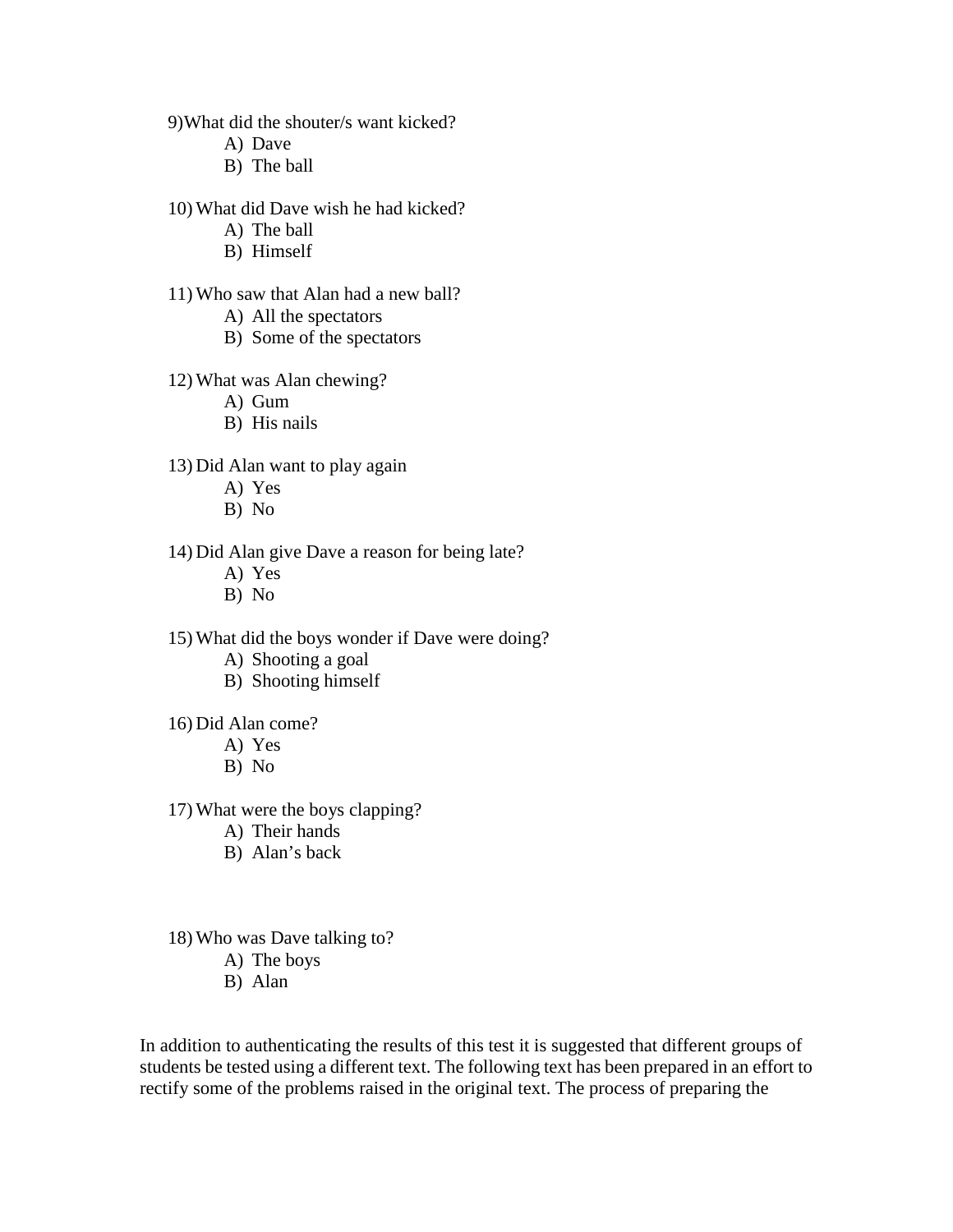original tape highlighted that although it is possible to say something it is not always easy for a native speaker to make the correct distinctions. Also, just because it is possible to say something, doesn't mean to say that we do. Normally in speech native speakers are aware of ambiguities and will clarify what they have said. In addition a native listener may ask a question to ensure correct comprehension of what has been said. With this in mind the examples of transitive verb and reflexive pronoun as opposed to intransitive verb and emphatic pronoun.

In the original text the examples of nouns being either in apposition or not in apposition were not exact opposites of each other. In the second text they are opposites.

Cartoons have been prepared to accompany the text. The cartoonist for the first test was a professional cartoonist. The cartoonist for the second test is herself a student of English and prepared the cartoons from the viewpoint of a student. In addition to the cartoons a series of questions have been prepared as an alternative method of testing.

**The text a) students who were studying English**

The

**b) students who were studying English**

had a problem.

**a) Rosie | the secretary and Jean**

They sent

## **b) Rosie the secretary and Jean**

to arrange a meeting of the staff student panel.

**a) to discuss the problem | in the common room**

The students wanted

**b) to discuss the problem in the common room**

 **a) left the panel | to investigate the issues raised** Rosie and the head mistress

**b) left the panel to investigate the issues raised**

**a) to read | and write her report**

After the meeting Rosie went to the library **b) to read and write her report**

**a) The lecturer didn't arrive happily**

The bell went for class.

**b) The lecturer didn't arrive | happily**

The next day the students were holding a meeting.

**a) didn't go because she felt under pressure**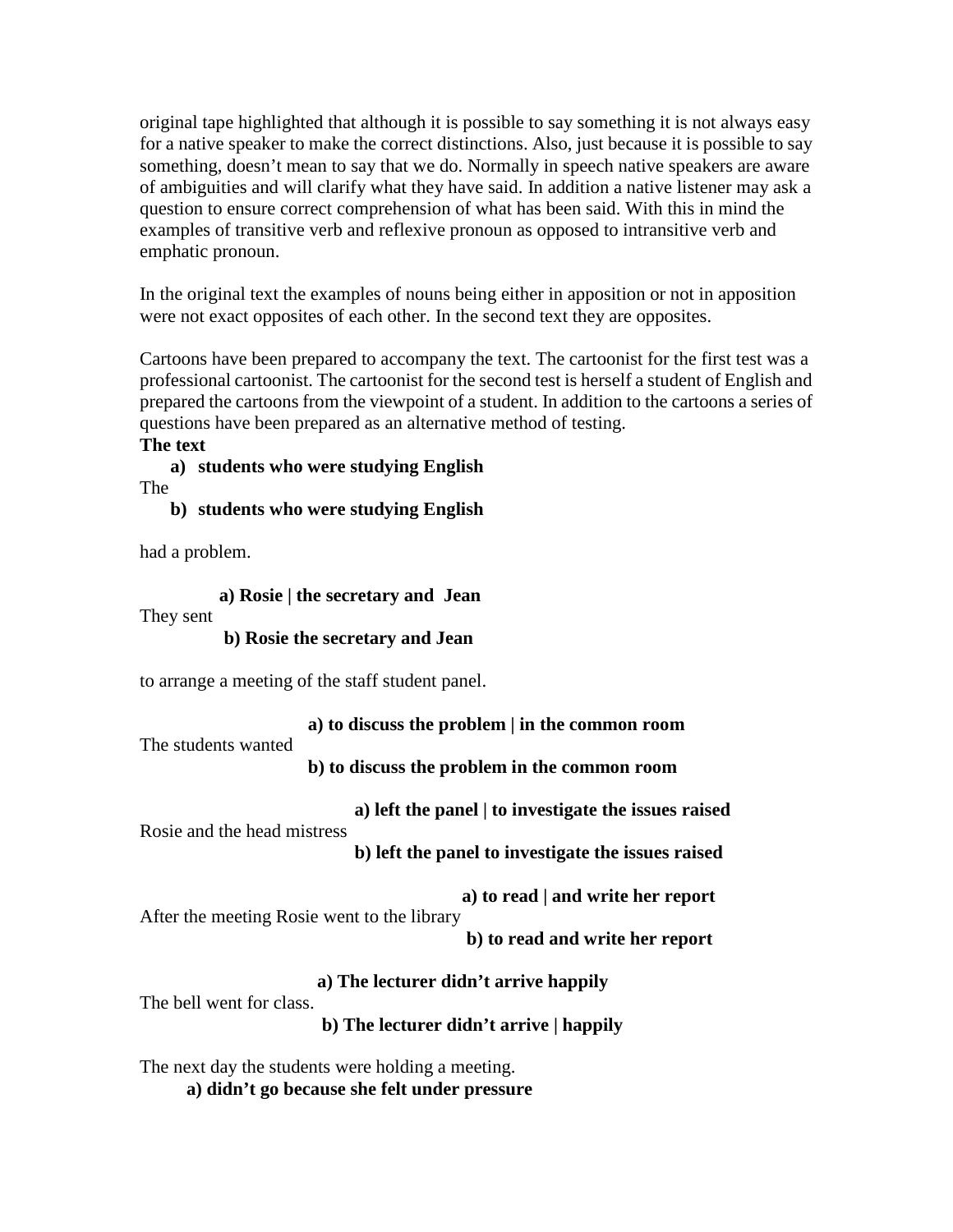#### Rosie

#### **b) didn't go | because she felt under pressure**

she really needed to solve the problem.

At four o'clock Rosie went to the headmistress' office.

## **a) The headmistress an English expert and Rosie**

#### **b) The headmistress | an English expert and Rosie**

Discussed the matter for a long time.

**a) left the headmistress to make up her own mind**

Finally Rosie

**b) left the headmistress | to make up her own mind**

By now it was late

 **a) e-mail the students to avoid another meeting** Rosie would have to

**b) e-mail the students | to avoid another meeting**

**a) cooked | and ate her breakfast**

In the morning Rosie

**b) cooked and ate her breakfast**

As she was eating she remembered the last meeting she remembered the last meeting.

**a) why don't you answer | Rosie**

Everybody was shouting

**b) why don't you answer Rosie**

**a) left that meeting sadly**

She had

**b) left that meeting | sadly**

Perhaps another meeting like that could be avoided.

**a) didn't rush to school | because of the meeting**

She

**b) didn't rush to school because of the meeting**

she needed to speak to Jean

Rosie knew that some students might be chosen to go to France.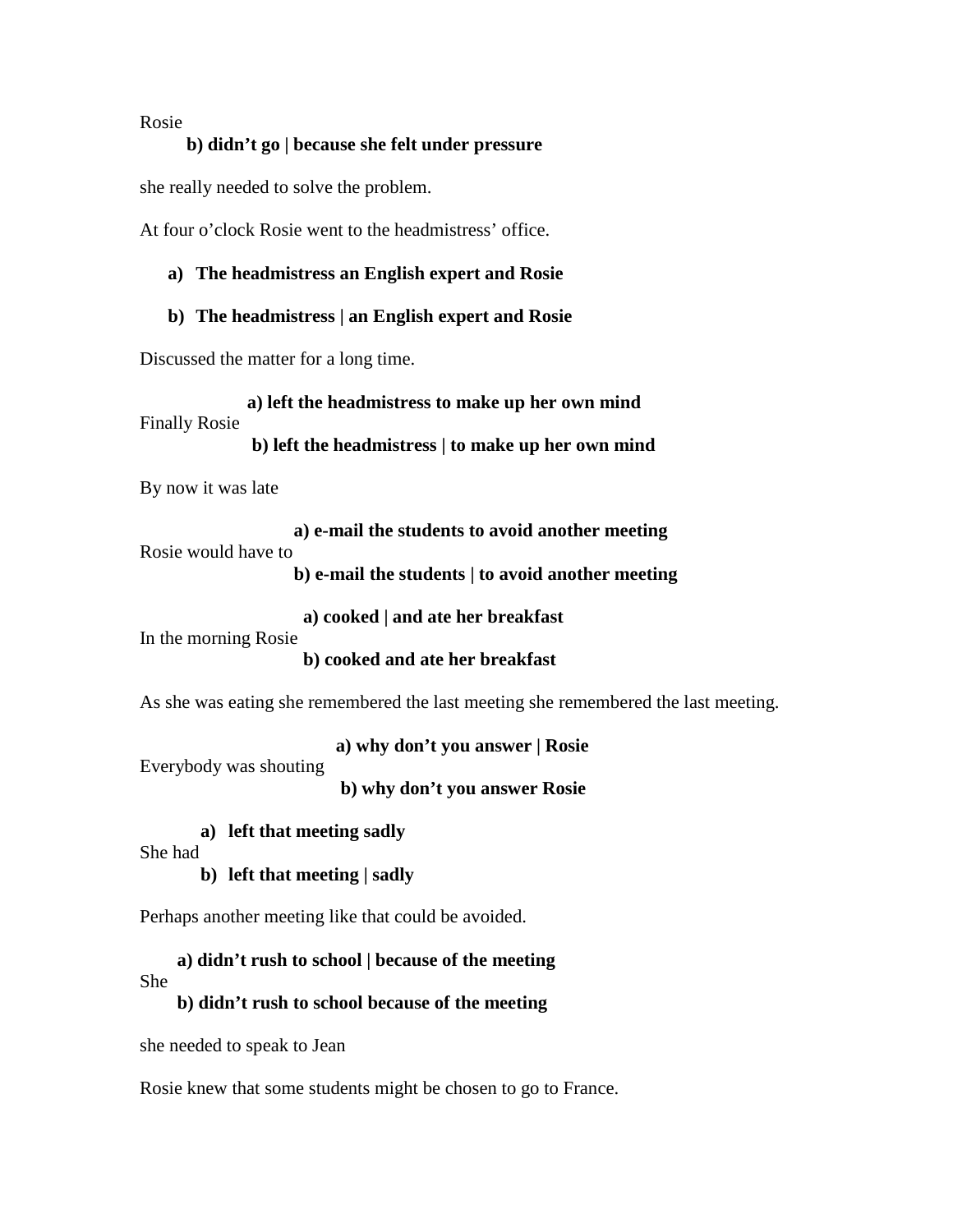#### **a) told Jean to start a rumour**

She

#### **b) told Jean | to start a rumour**

When she entered the common room later, the students were discussing who should be sent.

**a) we will have to choose Rosie**

said Jean

**b) we will have to choose | Rosie**

## **Accompanying Questions**

1) Were all the students studying English

- A) Yes
- B) No

2) How many people were sent to arrange the meeting?

- A) One
- B) Two

3) Where did the problem take place?

- A) Don't know
- B) In the common room
- 4) Who investigated the issues?
	- A) Rosie and the headmistress
	- B) The panel
- 5) What was Rosie reading?
	- A) Her report
	- B) Something other than her report
- 6) Did the lecturer arrive?
	- A) Yes
	- B) No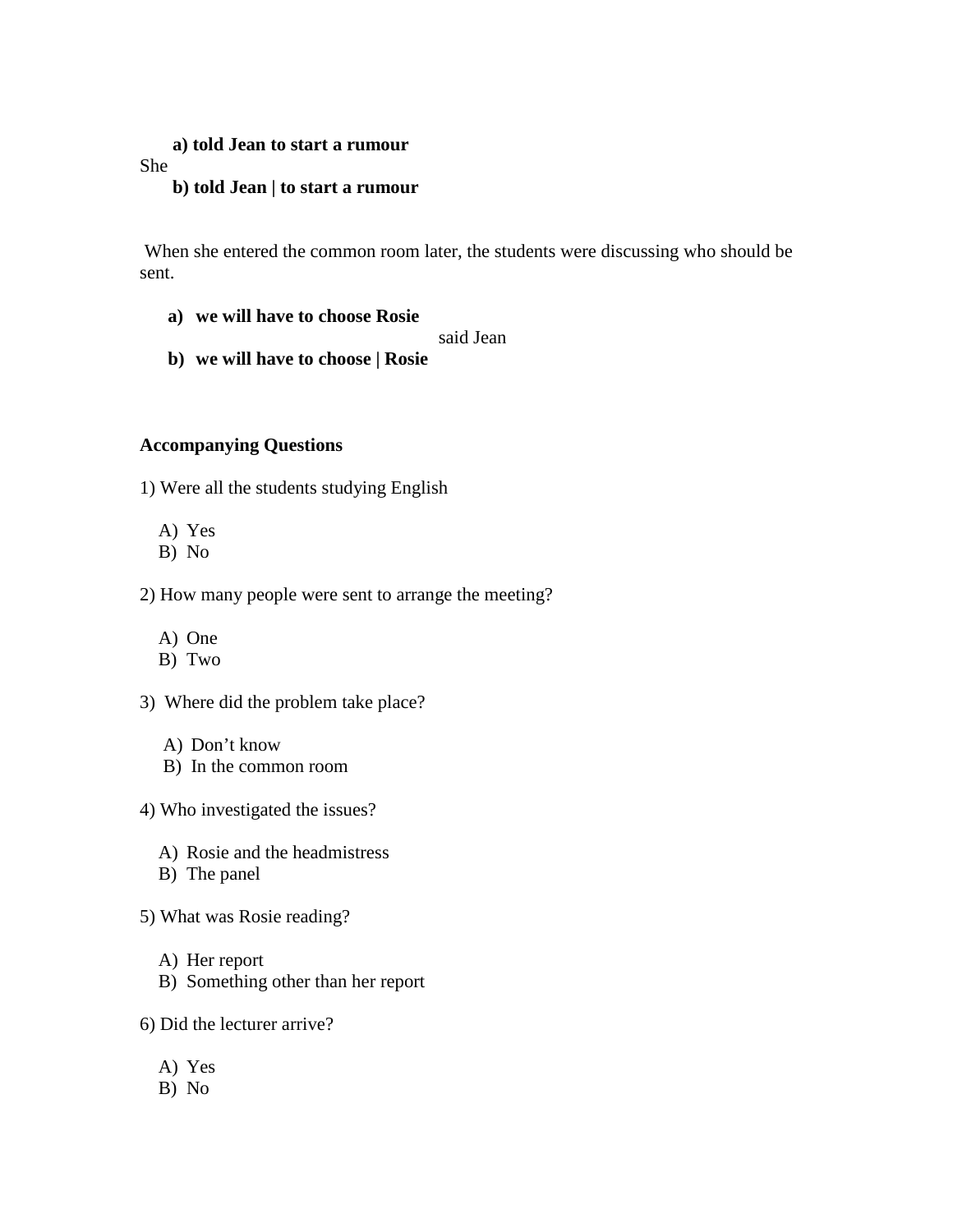7) Did Rosie go to the meeting?

A) Yes

B) No

8) How many people discussed the problem?

A) Two

B) Three

9) Who was making up her mind?

A) Rosie B) The headmistress 10) Did Rosie

A) write the words 'avoid another meeting' in her e-mail?

B) Hope that her e-mail would result in the avoiding of another meeting?

11) What did Rosie cook?

A) Her breakfast

B) Don't know

12) Whose answer was wanted?

A) The students'

B) Rosie's

13) Who was sad?

A) The students

B) Rosie

14) Did Rosie rush to school?

A) Yes

B) No

15) What did Rosie tell Jean

A) Some students might be chosen to go to France

B) Start a rumour

16) Who was Jean talking to?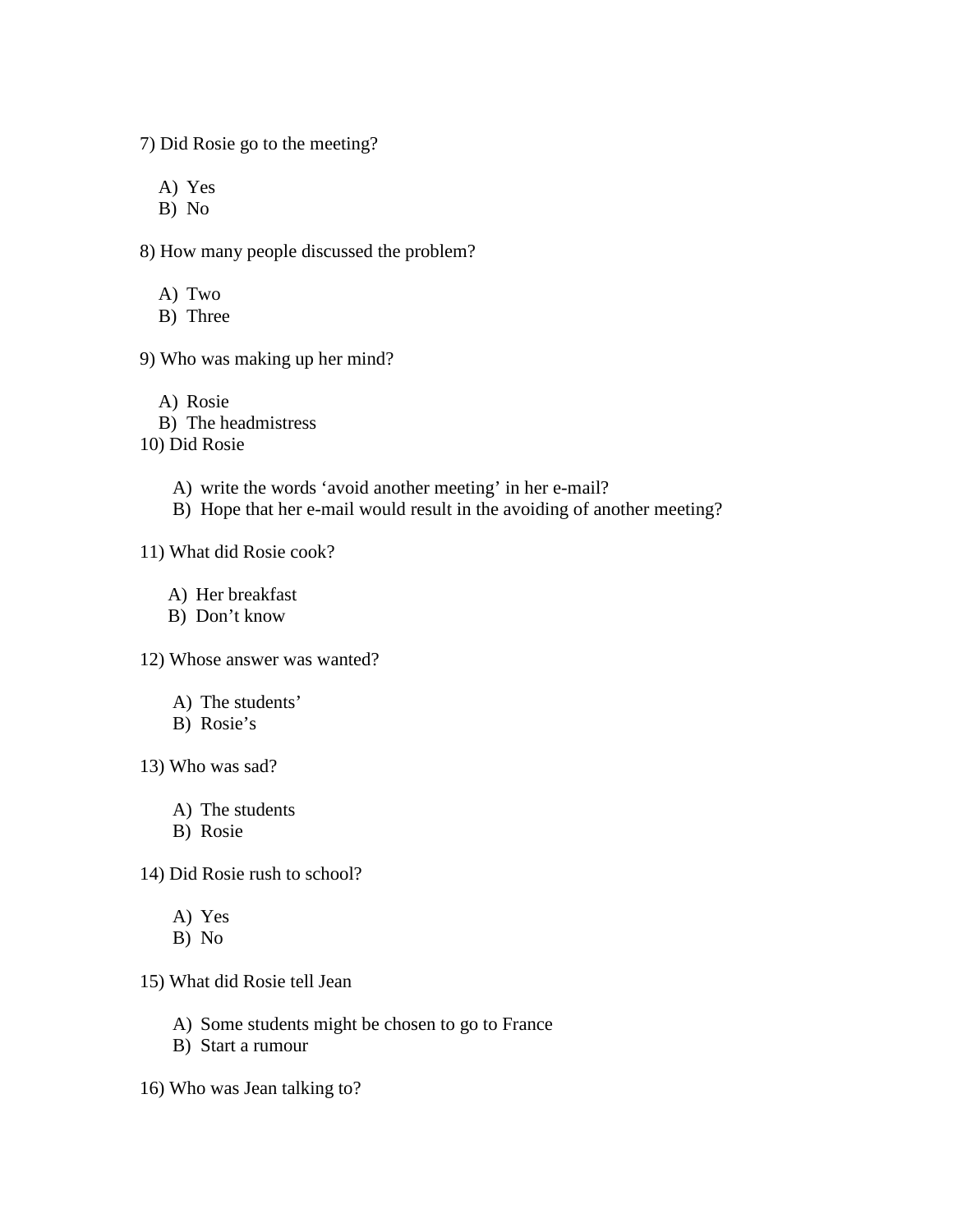A) The students B) Rosie

#### **Conclusions**

It would appear that as with native speakers of English, students of the language make many of their decisions as to meaning based on the logic of the situation. However, unlike native speakers in many cases these students are not always aware that there might be more than one logical choice. While a native speaker might ask for clarification if the situation could have more than one meaning, a student might not do so and hence completely misunderstand the situation.

More research needs to be done to determine to what extent students can make choices as to meaning based on their understanding of intonation patterns.

**Appendices**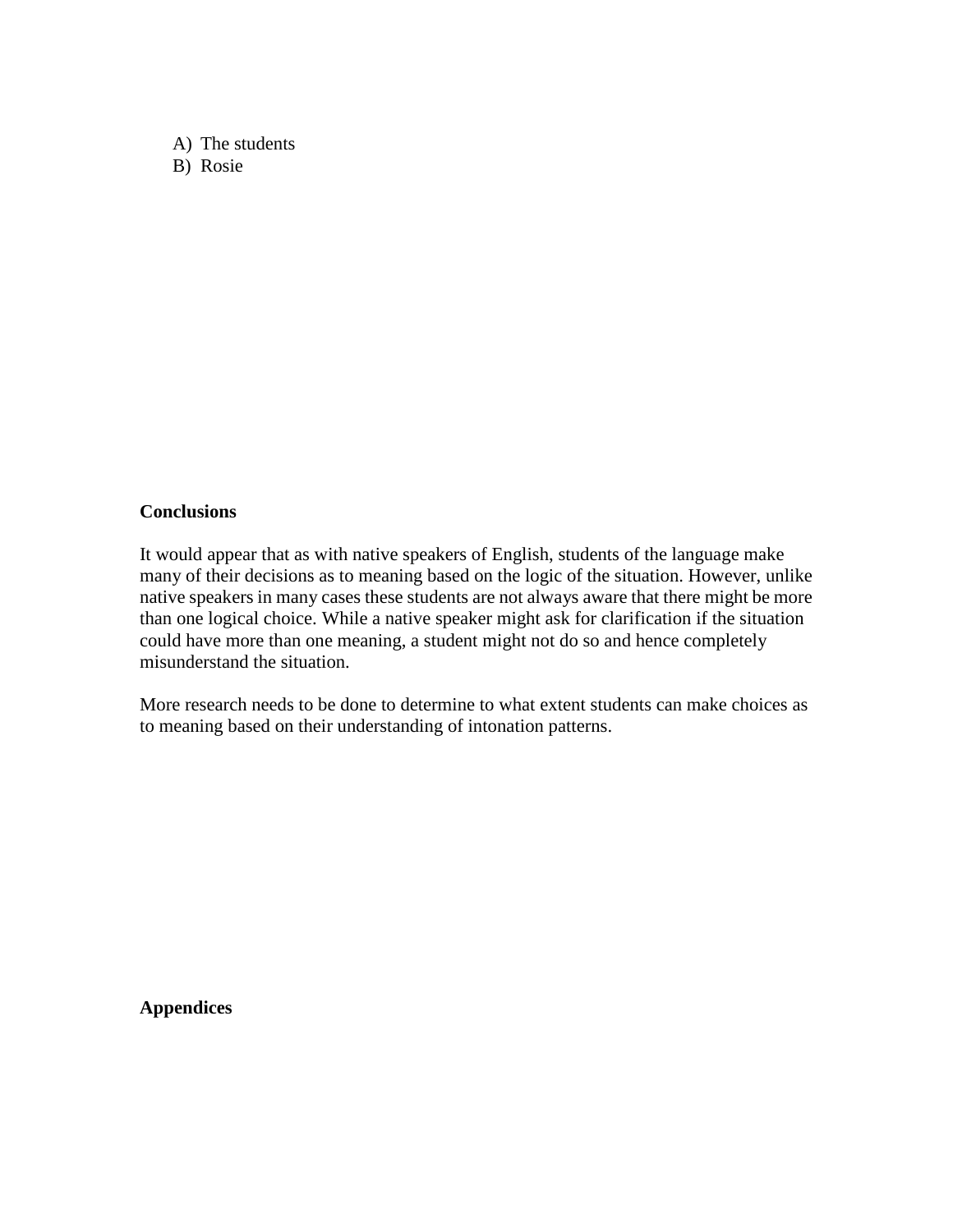#### **Comparison of groups 1 & 2**

Group 1 (Test 1) Group 2 (Test 1) 1 Defining relative clause - 7.692% 2 Negative phrase negating item other than following verb - 15.385% Transitive verb and reflexive pronoun - 11.538%<br>3 Reporting of phrase prior to the reporting verb - 19.231% Negative phrase negating item other than follo 3 Reporting of phrase prior to the reporting verb - 19.231% Negative phrase negating item other than following verb - 19.231% Reporting of phrase prior to the reporting verb - 26.923% 5 Non-defining relative clause - 42.308%<br>6 Two noun phrases not in apposition - 42.308% 6 Two noun phrases not in apposition - 42.308% Two noun phrases not in apposition - 38.462% 7 Transitive verb and reflexive pronoun - 50% First noun phrase subject of second verb - 53.846%<br>8 First noun phrase subject of second verb - 57.692% Intransitive verb preceding a transitive verb - 57.69 8 First noun phrase subject of second verb - 57.692% Intransitive verb preceding a transitive verb - 57.692% Intransitive verb preceding a transitive verb - 57.692% 10 Negative phrase negating following verb - 61.538% Intransitive verb and emphatic pronoun - 11 Intransitive verb preceding a transitive verb - 65.385% Intransitive verb and emphatic pronoun - 65.385% 11 Intransitive verb preceding a transitive verb - 65.385% Non-defining relative clause - 12 Reporting the phrase following reporting verb - 73.077% Adjunct of manner - 69.231% 12 Reporting the phrase following reporting verb  $-73.077\%$ 13 Transitive verb and direct object - 73.077% Second noun phrase subject of second verb - 80.769% Second noun phrase subject of second verb - 80.769% Transitive verb preceding a transitive verb - 84.615% 14 Second noun phrase subject of second verb - 80.769% Transitive verb preceding a transitive verb - 84.615% Transitive verb preceding a transitive verb preceding a transitive verb - 80.769% Reporting the phrase following 15 Transitive verb preceding a transitive verb - 80.769% Reporting the phrase following reporting verb - 84.615% Reporting the phrases in apposition - 82.308% 16 Two noun phrases in apposition - 84.615% Two noun phrases in apposition - 92.308% Two noun phrases in apposition - 92.308% Transitive verb and emphatic pronoun - 88.462% Transitive verb and direct object - 96.152% 17 Intransitive verb and emphatic pronoun - 88.462%<br>18 Adjunct of manner - 96.154%

Reporting of phrase prior to the reporting verb - 26.923% Intransitive verb and vocative - 34.615% Defining relative clause - 61.538%<br>Intransitive verb and emphatic pronoun - 61.538% Negative phrase negating following verb -100%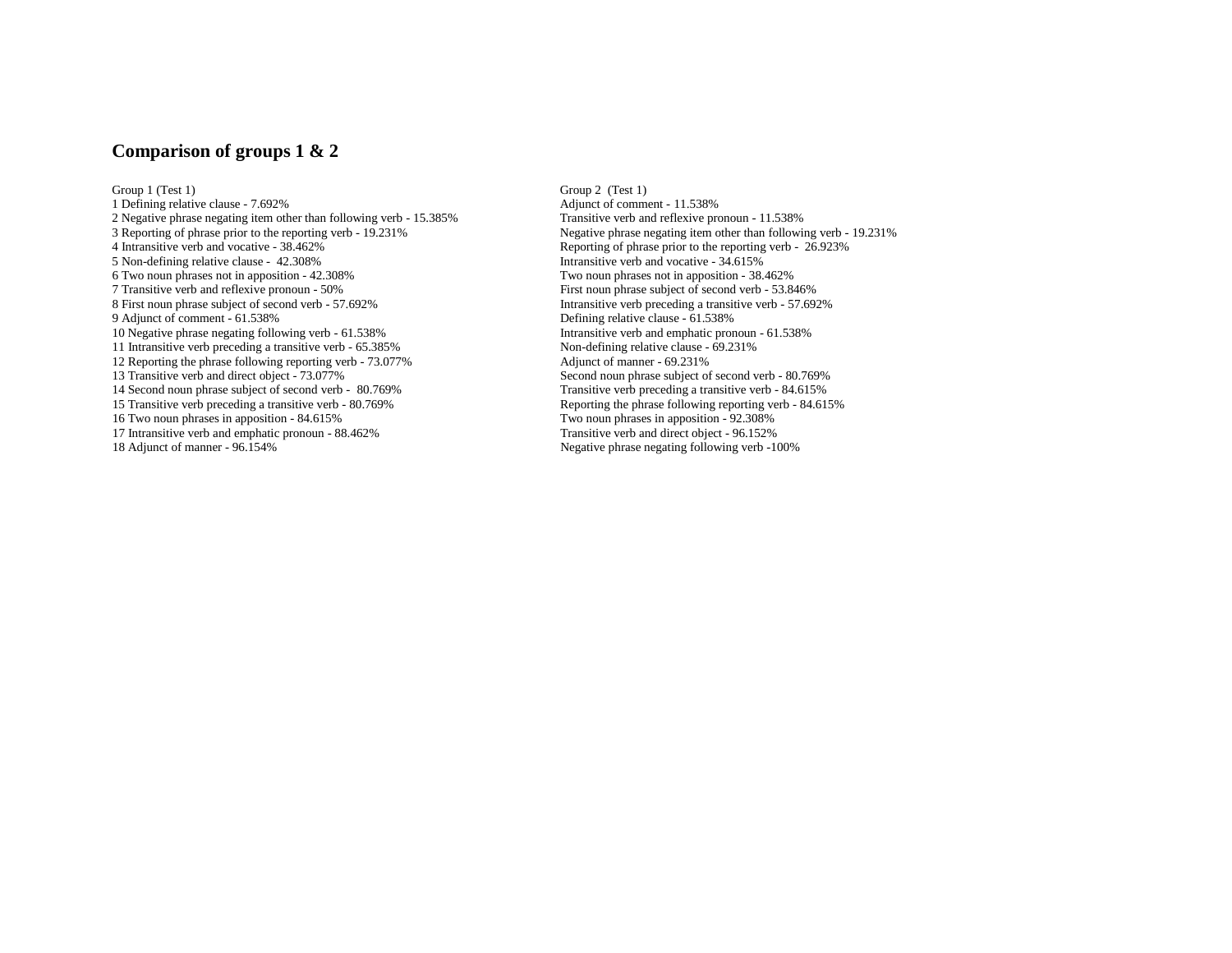The combined results for both groups are as follows: Groups 1 & 2 Combined (Test 1) 1 Negative phrase negating item other than following verb - 17.308% 2 Reporting of phrase prior to the reporting verb - 23.077% 3 Transitive verb and reflexive pronoun - 30.769% 4 Defining relative clause - 34.615% 5 Adjunct of comment - 36.538% 6 Intransitive verb and vocative - 36.538% 7 Two noun phrases not in apposition - 40.385% 8 Non-defining relative clause - 55.769% 9 First noun phrase subject of second verb - 55.769% 10 Intransitive verb preceding a transitive verb - 61.539% 11 Intransitive verb and emphatic pronoun - 75% 12 Reporting the phrase following reporting verb- 78.846% 13 Negative phrase negating following verb - 80.769% 14 Second noun phrase subject of second verb - 80.769% 15 Transitive verb preceding a transitive verb - 82.692% 16 Adjunct of manner - 82.692% 18, 12 17 Transitive verb and direct object - 84.615% 18 Two noun phrases in apposition - 88.462%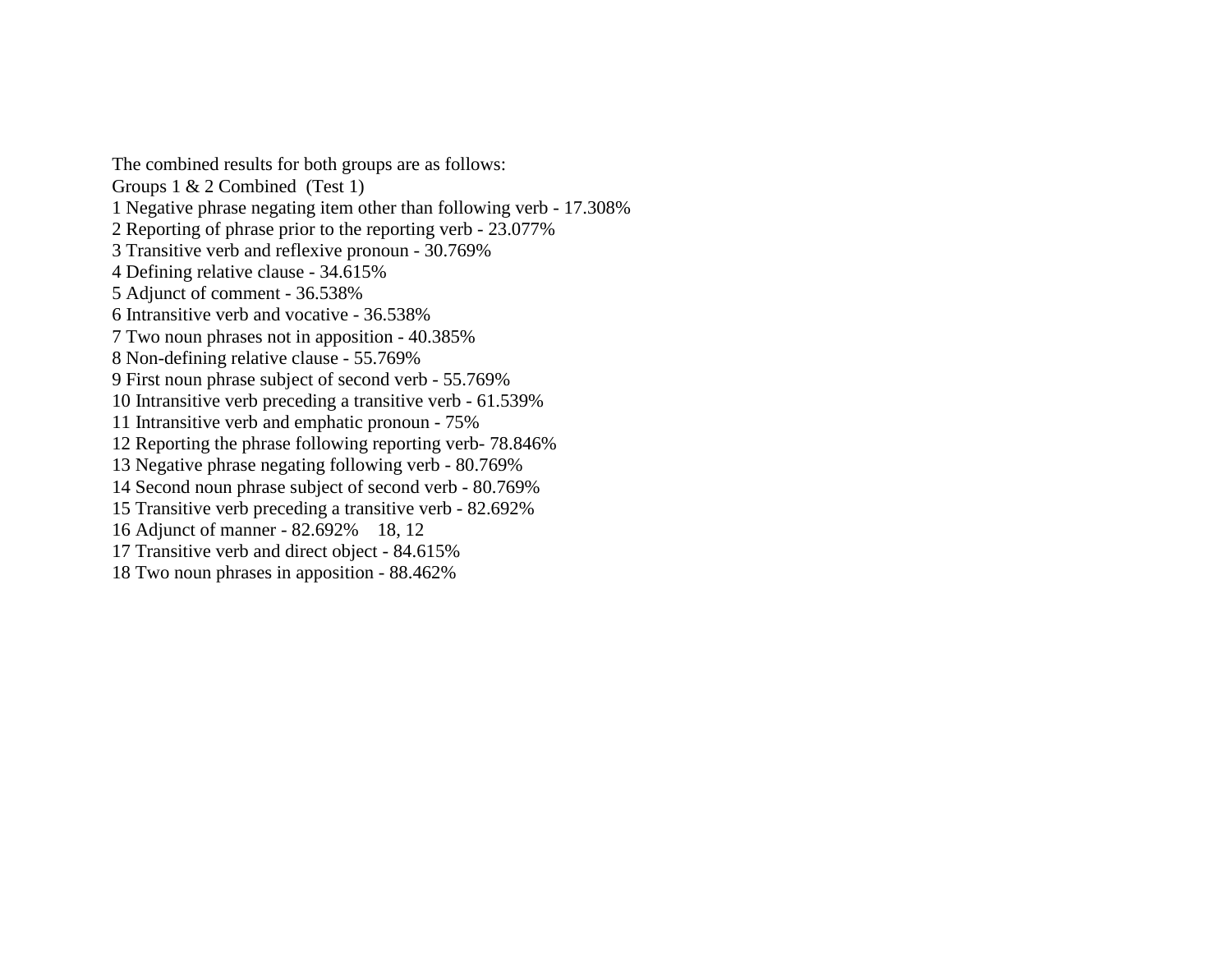Group 1 (Test 1) Group 1 (Test 2)<br>1 Defining relative clause - 7.692% Segating phrase n 2 Negative phrase negating item other than following verb - 15.385% 3 Reporting of phrase prior to the reporting verb - 19.231% Non-defining relative clause - 23.077%<br>4 Intransitive verb and vocative - 38.462% Defining relative clause - 26.923% 4 Intransitive verb and vocative - 38.462% 5 Non-defining relative clause - 42.308%<br>6 Two noun phrases not in apposition - 42.308% Two noun phrases not in apposition - 42.308% 7 Transitive verb and reflexive pronoun - 50% Two noun phrases not in apposition - 53.846% 8 First noun phrase subject of second verb - 57.692% First noun phrase subject of second verb - 53.846% First noun phrase subject of second verb - 53.846% 10 Negative phrase negating following verb - 61.538% Adjunct of comment - 65.385% 11 Intransitive verb preceding a transitive verb - 65.385% Intransitive verb preceding a transitive verb - 65.385% Intransitive verb - 65.385% Intransitive verb - 65.385% Intransitive verb - 65.385% Intransitive verb - 73. 12 Reporting the phrase following reporting verb - 73.077%<br>13 Transitive verb and direct object - 73.077% 14 Second noun phrase subject of second verb - 80.769% 15 Transitive verb preceding a transitive verb - 80.769% Intransitive verb and emphatic pronoun - 80.769% Intransitive verb and emphatic pronoun - 80.769% Intransitive verb and emphatic pronoun - 88.46<br>16 Two noun phrases 17 Intransitive verb and emphatic pronoun -  $88.462%$ 18 Adjunct of manner - 96.154% Transitive verb and direct object - 88.462%

Group 2 (Test 1) Group 2 (Test 2)<br>
1 Adjunct of comment - 11.538% Transitive verb and Transitive verb and Transitive verb and Transitive verb and Transitive verb and Transitive verb and Transitive verb and Transitive verb 1 Adjunct of comment - 11.538% Transitive verb and reflexive pronoun - 11.538% Transitive verb and reflexive pronoun - 11.538% Reporting of phrase prior to the reporting verb - 1 3 Negative phrase negating item other than following verb - 19.231% Two noun phrases not in apposition - 30.769% 4 Reporting of phrase prior to the reporting verb - 26.923% Adjunct of comment - 30.769%<br>5 Intransitive verb and vocative - 34.615% Adjunct of comment - 30.769% 5 Intransitive verb and vocative - 34.615%<br>6 Two noun phrases not in apposition - 38.462% 7 First noun phrase subject of second verb - 53.846% First noun phrase subject of second verb - 53.846% First noun phrase subject of second verb - 53.846% First noun phrase subject of second verb - 53.846% Intransitive ver 8 Intransitive verb preceding a transitive verb - 57.692%<br>9 Defining relative clause - 61.538% 10 Intransitive verb and emphatic pronoun - 61.538% Intransitive verb and emphatic pronoun - 69.231% Intransitive verb and emphatic pronoun - 69.231% 11 Non-defining relative clause - 69.231% 12 Adjunct of manner - 69.231%<br>13 Second noun phrase subject of second verb - 80.769%<br>13 Second noun phrase subject of second verb - 80.769% 13 Second noun phrase subject of second verb - 80.769% 14 Transitive verb preceding a transitive verb - 84.615% 15 Reporting the phrase following reporting verb - 84.615% 16 Two noun phrases in apposition - 92.308% Two noun phrases in apposition - 92.308% Two noun phrases in apposition - 92.308% Transitive verb and direct object - 96.152% Tubes of the set of the set of the set of the set of 18 Negative phrase negating following verb -100% Transitive verb and direct object - 92.308%

Negating phrase negating item other than following verb - 15.385% Reporting of phrase prior to the reporting verb - 19.231% Negative phrase negating following verb - 46.154% Intransitive verb and vocative - 53.846% Reporting the phrase following reporting verb - 73.077% Transitive verb preceding a transitive verb - 73.077% 16 Second noun phrase subject of second verb - 88.462%<br>Adjunct of manner - 88.462%

Reporting of phrase prior to the reporting verb - 19.231% Negating phrase negating item other than following verb - 46.154% Non-defining relative clause - 65.385% Reporting the phrase following reporting verb - 88.462% Second noun phrase subject of second verb - 88.462% Negative phrase negating following verb - 92.308%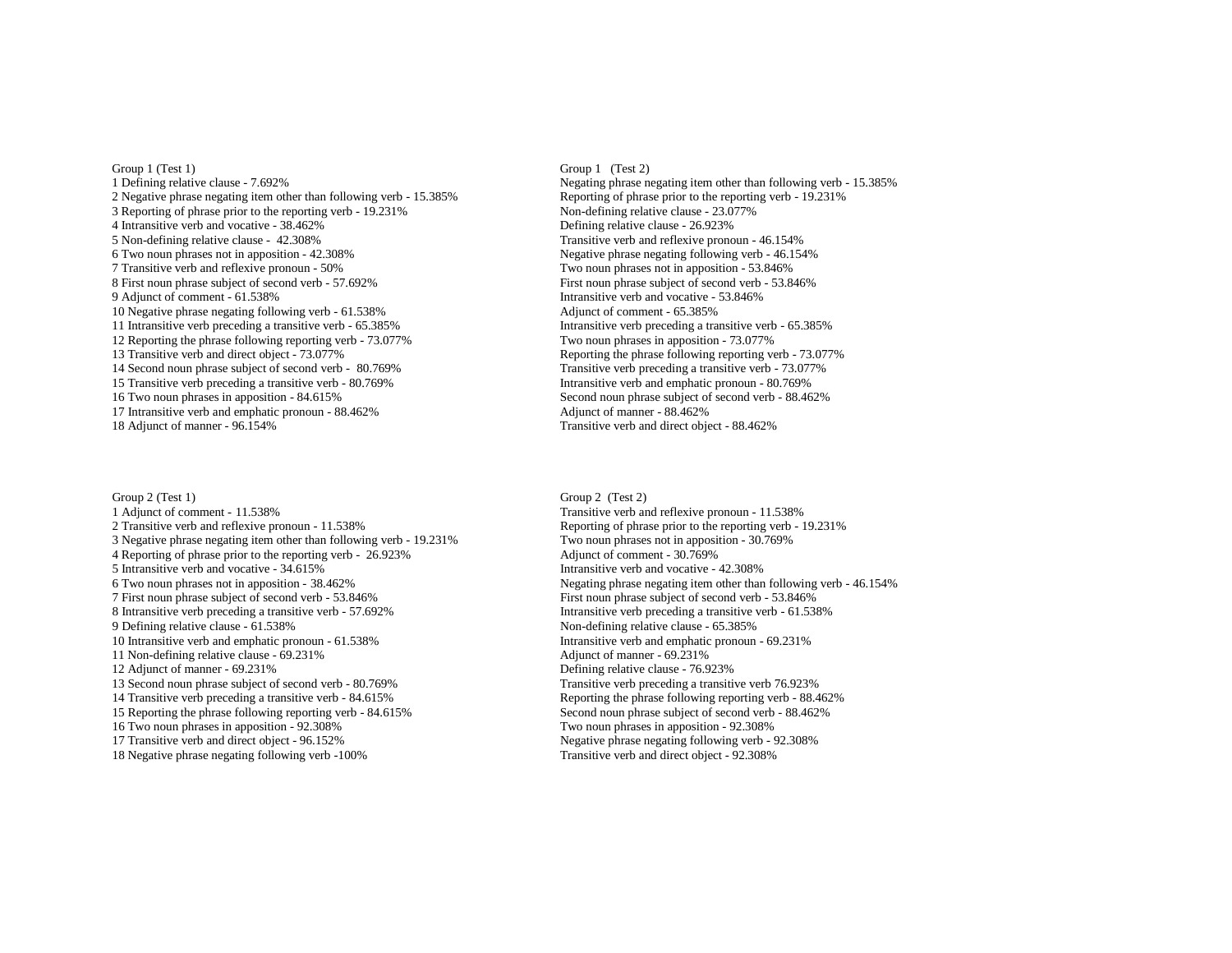1) Negating phrase negating item other than following verb - 15.385% Transitive verb and reflexive pronoun - 11.538% 2) Reporting of phrase prior to the reporting verb - 19.231% 2) Reporting of phrase prior to the reporting verb - 19.231% Reporting of phrase prior to the reporting verb - 19.231% 3) Non-defining relative clause - 23.077% Two noun phrases not in apposition - 30.769% 4)Defining relative clause - 26.923% Adjunct of comment - 30.769%<br>5)Transitive verb and reflexive pronoun - 46.154% Antransitive verb and vocative - 42.308% 5)Transitive verb and reflexive pronoun -  $46.154\%$ <br>6)Negative phrase negating following verb -  $46.154\%$ 7)Two noun phrases not in apposition - 53.846% First noun phrase subject of second verb - 53.846% 8)First noun phrase subject of second verb - 53.846% Intransitive verb preceding a transitive verb - 61.538% Intransitive verb and vocative - 53.846% Intransitive verb and vocative - 53.846% 9)Intransitive verb and vocative - 53.846% 10) Adjunct of comment - 65.385% Intransitive verb and emphatic pronoun - 69.231% 11) Intransitive verb preceding a transitive verb - 65.385% Adjunct of manner - 69.231%<br>12) Two noun phrases in apposition - 73.077% <br>Defining relative clause - 76.923% 12) Two noun phrases in apposition - 73.077% Defining relative clause - 76.923% Defining relative clause - 76.923% Defining relative clause - 76.923% Transitive verb preceding a transitive verb 76.923% 13) Reporting the phrase following reporting verb - 73.077% 14) Transitive verb preceding a transitive verb - 73.077% 15) Intransitive verb and emphatic pronoun - 80.769% Second noun phrase subject of second verb - 88.462% Second noun phrase subject of second verb - 88.462% Two noun phrases in apposition - 92.308% 16) Second noun phrase subject of second verb - 88.462% T7) Adjunct of manner - 88.462% 18) Transitive verb and direct object - 88.462%

#### Groups 1 & 2 Combined (Test 1) Groups 1 & 2 Combined (Test 2)

1 Negative phrase negating item other than following verb - 17.308% Reporting of phrase prior to the reporting verb - 19.231% Transitive verb and reflexive pronoun - 28.846% 2 Reporting of phrase prior to the reporting verb - 23.077% 3 Transitive verb and reflexive pronoun - 30.769% 3 Transitive verb and reflexive pronoun - 30.769% Negating phrase negating item other than following verb - 30.769%<br>4 Defining relative clause - 34.615% Two noun phrases not in apposition - 42.308% 5 Adjunct of comment - 36.538% Non-defining relative clause - 44.231%<br>6 Intransitive verb and vocative - 36.538% Sharehold and vocative - 48.077% 6 Intransitive verb and vocative  $-36.538\%$ 7 Two noun phrases not in apposition - 40.385% Adjunct of comment - 48.077% Adjunct of comment - 48.077% 8 Non-defining relative clause - 51.923% 8 Non-defining relative clause - 55.769% 9 First noun phrase subject of second verb - 55.769% First noun phrase subject of second verb - 53.846% First noun phrase subject of second verb - 53.846% First noun phrase subject of second verb - 53.846% 10 Intransitive verb preceding a transitive verb - 61.539%<br>11 Intransitive verb and emphatic pronoun - 75% 12 Reporting the phrase following reporting verb- 78.846% Intransitive verb and emphatic pronoun - 75% Intransitive verb and emphatic pronoun - 75% Intransitive verb preceding a transitive verb - 75% 13 Negative phrase negating following verb - 80.769% Transitive verb preceding a transitive verb preceding a transitive verb - 80.769% Transitive verb - 80.769% Adjunct of manner - 78.847% 14 Second noun phrase subject of second verb - 80.769%<br>15 Transitive verb preceding a transitive verb - 82.692% 15 Transitive verb preceding a transitive verb - 82.692% Reporting the phrase following reporting verb - 80.769%<br>16 Adjunct of manner - 82.692% Second noun phrase subject of second verb - 88.462% 17 Transitive verb and direct object - 84.615% Two noun phrases in apposition - 82.693% Two noun phrases in apposition - 88.462% Transitive verb and direct object - 90.37%  $18$  Two noun phrases in apposition -  $88.462\%$ 

Group 1 (Test 2)<br>
1) Negating phrase negating item other than following verb - 15.385%<br>
Transitive verb and reflexive pronoun - 11.538% Negating phrase negating item other than following verb - 46.154% Reporting the phrase following reporting verb - 88.462% Negative phrase negating following verb - 92.308%<br>Transitive verb and direct object - 92.308%

Two noun phrases not in apposition - 42.308% Negative phrase negating following verb - 69.231%<br>Intransitive verb and emphatic pronoun - 75% Second noun phrase subject of second verb - 88.462%